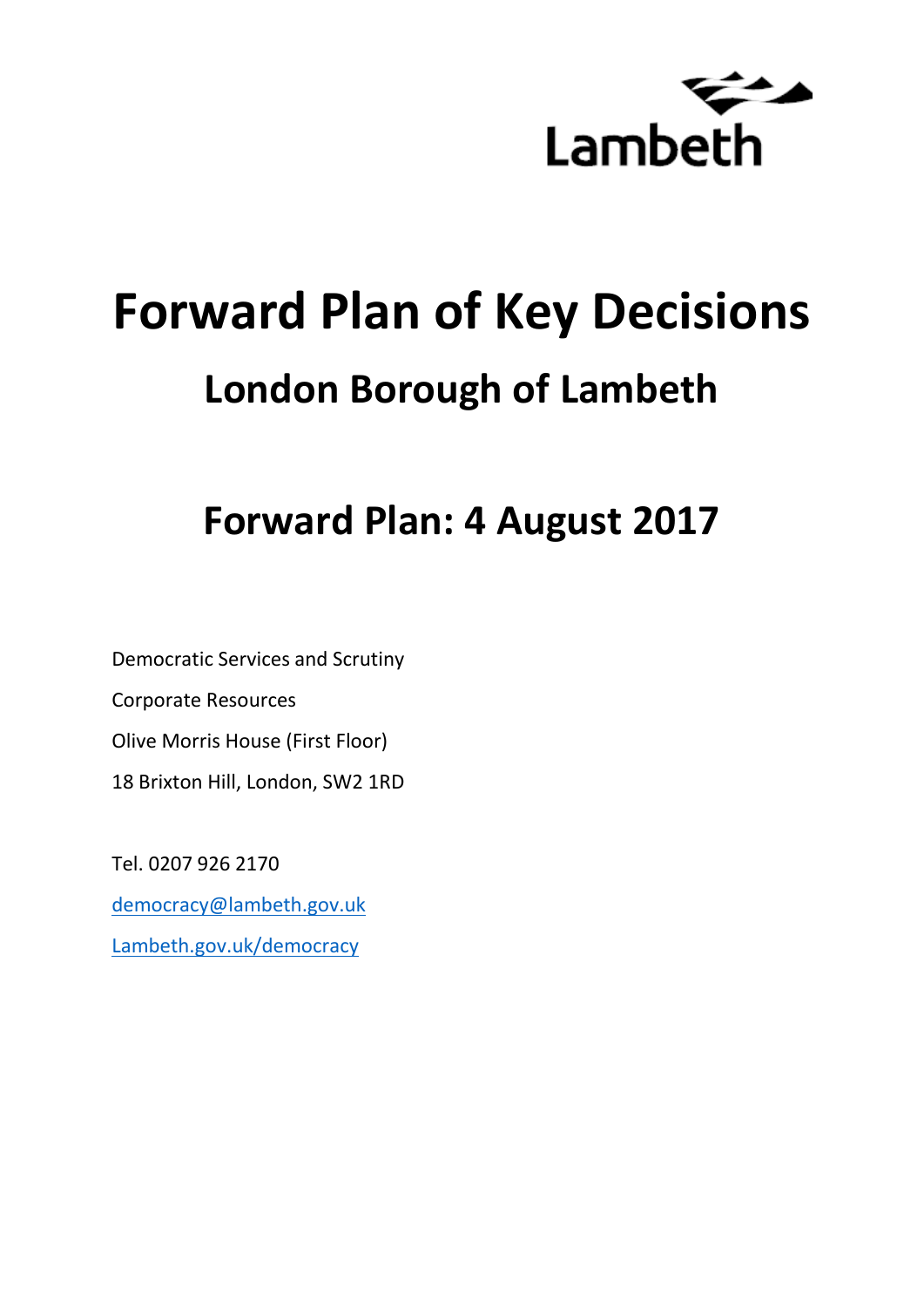#### **Notice of forthcoming Key Decisions**

Local authorities are required by law to give 28 days' notice of any key decisions to be made. The Forward Plan sets out information about the key decisions that Cabinet, individual Cabinet Members, Health and Wellbeing Board and the Better Places Joint Committee intend to make in forthcoming months. It ensures public notice of all key decisions is provided at least 28 days' in advance of the decision date.

The Forward Plan contains information about each forthcoming key decision and is published to the Council website every week, usually on a Friday.

#### **What is a Key Decision?**

The Lambeth Council Constitution defines a key decision as an executive decision that:

- 1) Requires an amendment to the Community Plan Outcomes Framework or requires a recommendation to Full Council to amend the Budget and Policy Framework.
- 2) Results in the local authority incurring expenditure, raising income or the making of savings in excess of £500,000.
- 3) Has a significant impact on:
	- a) communities living or working in an area comprising two or more wards in Lambeth;
	- b) the wellbeing of the community or the quality of service provided to a significant number of people living or working in an area; or,
	- c) Communities of interest.

The majority of key decisions are taken by the Cabinet or individual Cabinet Members (the Executive). Each Key Decision will be communicated via a comprehensive report which must be published at least five clear days before the decision is taken. Published reports can be accessed through [Decisions Online.](http://moderngov.lambeth.gov.uk/mgDelegatedDecisions.aspx?bcr=1&DM=0&DS=2&K=0&DR=&V=0) Cabinet reports will also be available in [Cabinet agenda](https://moderngov.lambeth.gov.uk/ieListMeetings.aspx?CommitteeId=225)  [packs,](https://moderngov.lambeth.gov.uk/ieListMeetings.aspx?CommitteeId=225) which are published five clear days before the meeting.

The Executive cannot consider key decisions that have not been included on the Forward Plan. However, the Council Constitution sets out procedures that can be used if a decision that has not been advertised on the Forward Plan must be taken immediately. Urgency procedures can only be used in exceptional circumstances. For further information on Access to Information procedure rules please see Part 3, Section 2 of the [Council](http://moderngov.lambeth.gov.uk/ieListMeetings.aspx?CId=738&info=1&MD=Constitution)  [Constitution](http://moderngov.lambeth.gov.uk/ieListMeetings.aspx?CId=738&info=1&MD=Constitution) or contact Democratic Services.

#### **What information is included on the Forward Plan?**

The Forward Plan gives information about:

- key decisions that are likely to be considered in forthcoming months
- the earliest date a key decision can be taken
- who will make a decision
- what consultation will be undertaken
- whether the forthcoming report is likely to include exempt or confidential information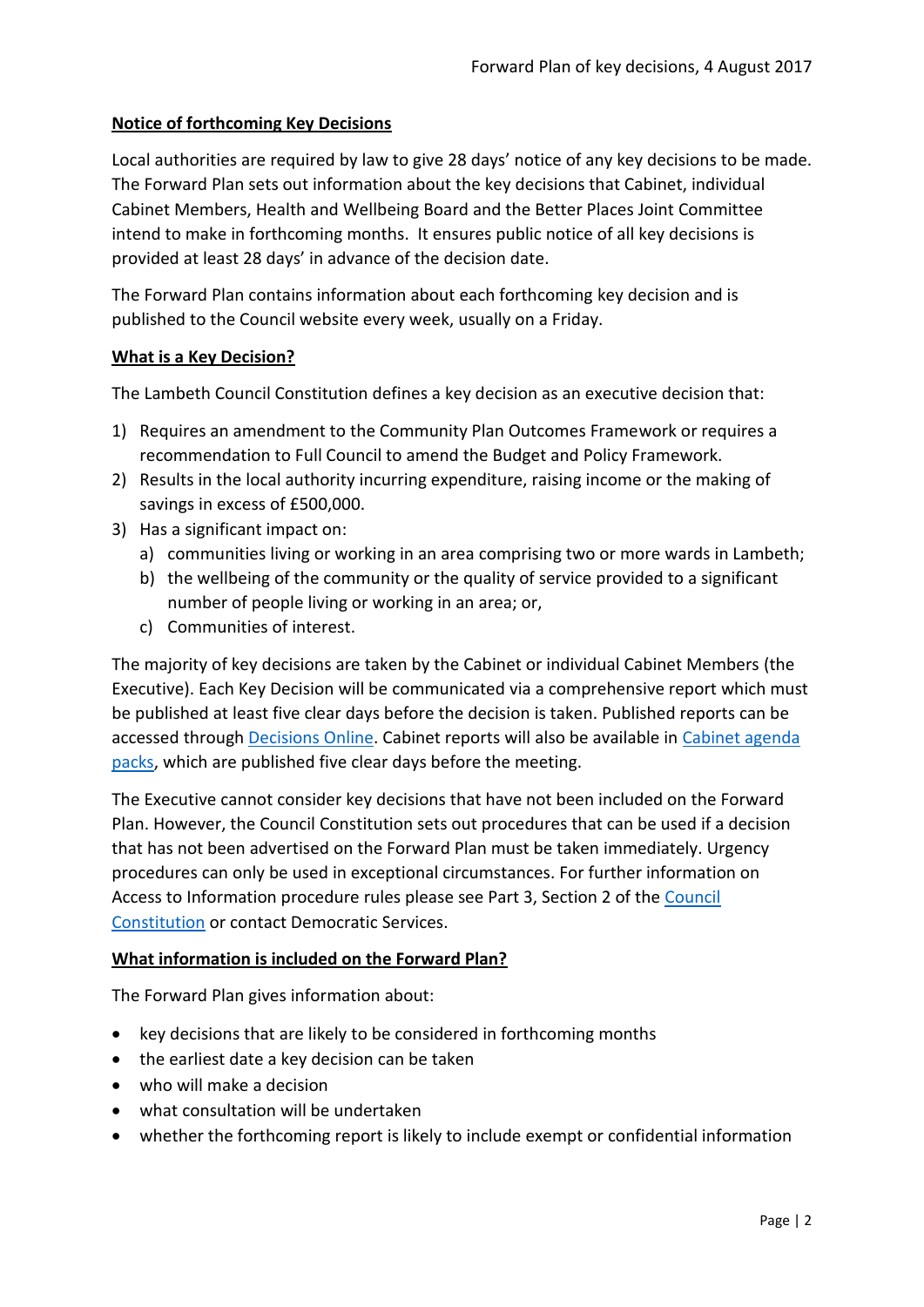- A list of background documents to be submitted to the decision maker for consideration in relation to the forthcoming decision
- who you can contact for further information

#### **Public representations and further information**

Each Forward Plan entry gives the name of the relevant officer to contact about that particular decision. Where possible, a contact name, e-mail address and telephone number are provided.

Members of the public can make representations about forthcoming decisions by:

- Contacting the Lead Officer responsible for the report
- Contacting the decision maker or relevant Cabinet Member (details can be found on the [council website\)](http://moderngov.lambeth.gov.uk/mgMemberIndex.aspx?bcr=1)
- Contacting Democratic Services

Any document listed in the Forward Plan can be requested via the Lead Officer or by contacting Democratic Services. The reader is encouraged to access any such documents electronically, however copies or extracts may be made available at the following address on request: Olive Morris House, 18 Brixton Hill, SW2 1RD.

When making representations, members of the public may submit to the decision maker any further documents relevant to the decision.

All decision dates given in the Forward Plan are subject to change. Therefore please ensure that you *always consult the latest version of the Forward Plan* for the most up to date information. Any further queries can be directed to Democratic Services.

#### **Notice of decisions likely to contain confidential or exempt information**

Local authorities are required to specify 28 days in advance of a Cabinet meeting all the reports that are likely to contain confidential or exempt information. Should this be the case, a private 'Part 2' report will be produced to accompany the main report, but will not be published. The public and press may also be asked to leave the Cabinet meeting for part of the proceedings. Any person is able to make representations if he or she believes the decision should instead be made in the open part of the meeting.

If you wish to make any such representation please contact Democratic Services. All representations will be documented in the relevant agenda a minimum of five clear days before the Cabinet meeting takes place. This will also include any response to the representations and a statement of the reasons why the meeting is be held in private.

For further information about exempt or confidential information please see the Access to Information Procedure Notes in Part 3, Section 2 of the [Council Constitution](http://www.lambeth.gov.uk/sites/default/files/ec-Council-Constitution-2014-15-approved-with-changes-November-2014.pdf) or contact Democratic Services.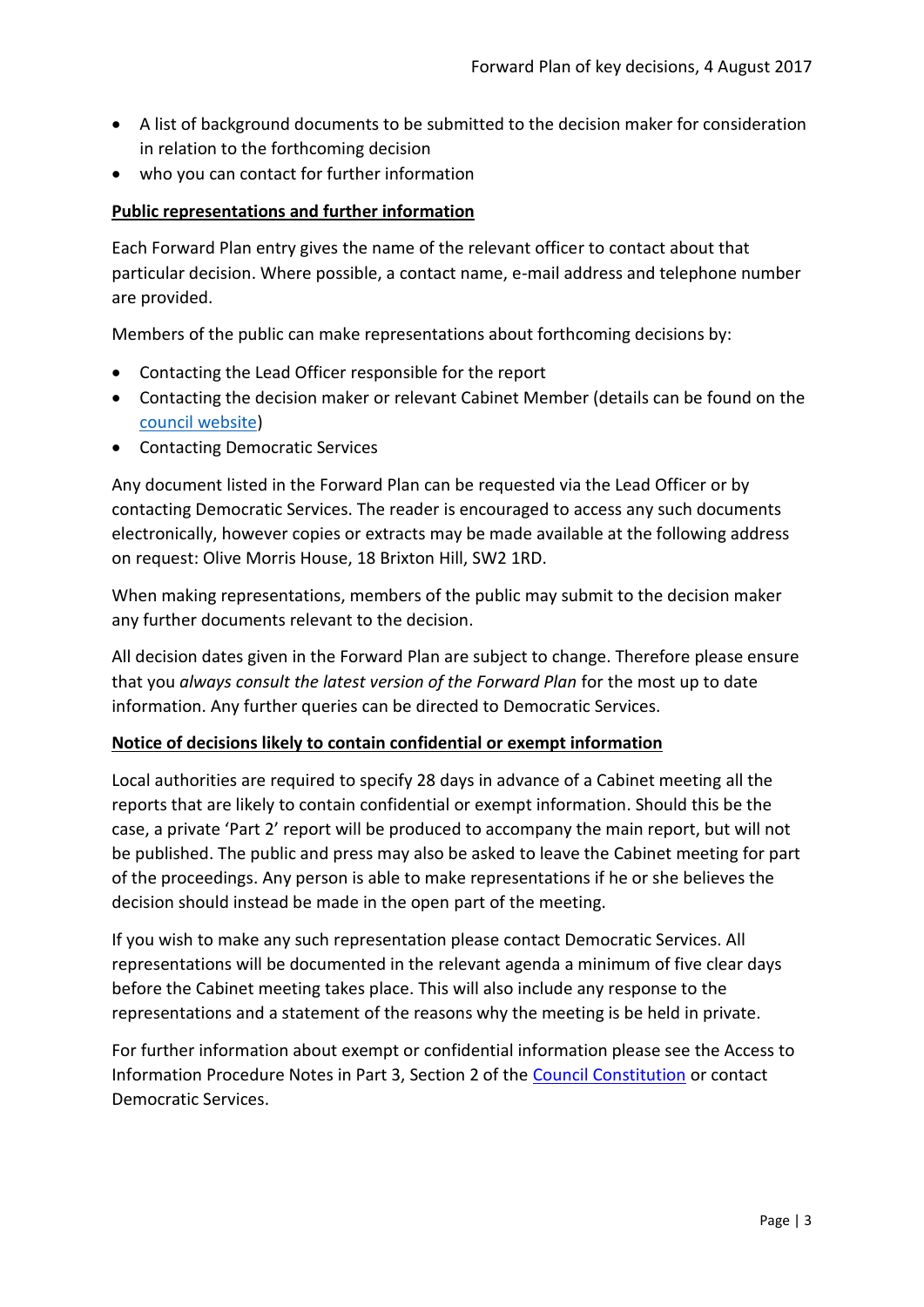#### Decision: **Lambeth Archives Options Appraisal**

An Options Appraisal has recently been commissioned for the Lambeth Archives Service as part of the Culture 2020 delivery programme approved by Cabinet in October 2015. This decision report will present the findings of this appraisal, review the options identified and make recommendations for the future long-term home for the Archives Service.

It is generally recognised that the present location for the borough archives are not fit for purpose and the storage conditions do not meet the necessary standards.

Taking into account the Council's overall requirements in delivering an effective Archives Service, this report will make recommendations for the preferred option for the future location of the service, based on the capacity to fulfil the following criteria:

• Affordability both in terms of the capital and revenue required of the council to maintain both the service and facilities.

- Improved accessibility
- Utilising new technologies and address preservation and storage of current digital and borndigital records
- Maximising income generation
- Providing a destination where people can access the service, discover and learn about local identity and heritage
- Meeting the necessary standards for archive storage
- Be of sufficient capacity to house the existing collection and its projected expansion

| Ward(s) affected: All Wards                                                                                                                                                     |                              |  |
|---------------------------------------------------------------------------------------------------------------------------------------------------------------------------------|------------------------------|--|
| Exempt or confidential information:                                                                                                                                             | <b>Consultation details:</b> |  |
| Decision to be taken by:<br><b>Cabinet</b>                                                                                                                                      | Decision date:<br>2 Oct 2017 |  |
| <b>Background documents:</b><br>Lambeth Archives Options Appraisal                                                                                                              |                              |  |
| For further information about this key decision, please contact:<br>Dawn Bunce, Arts Partnership Officer<br>dbunce@lambeth.gov.uk<br><b>Phoenix House</b><br>Tel: 020 7926 0760 |                              |  |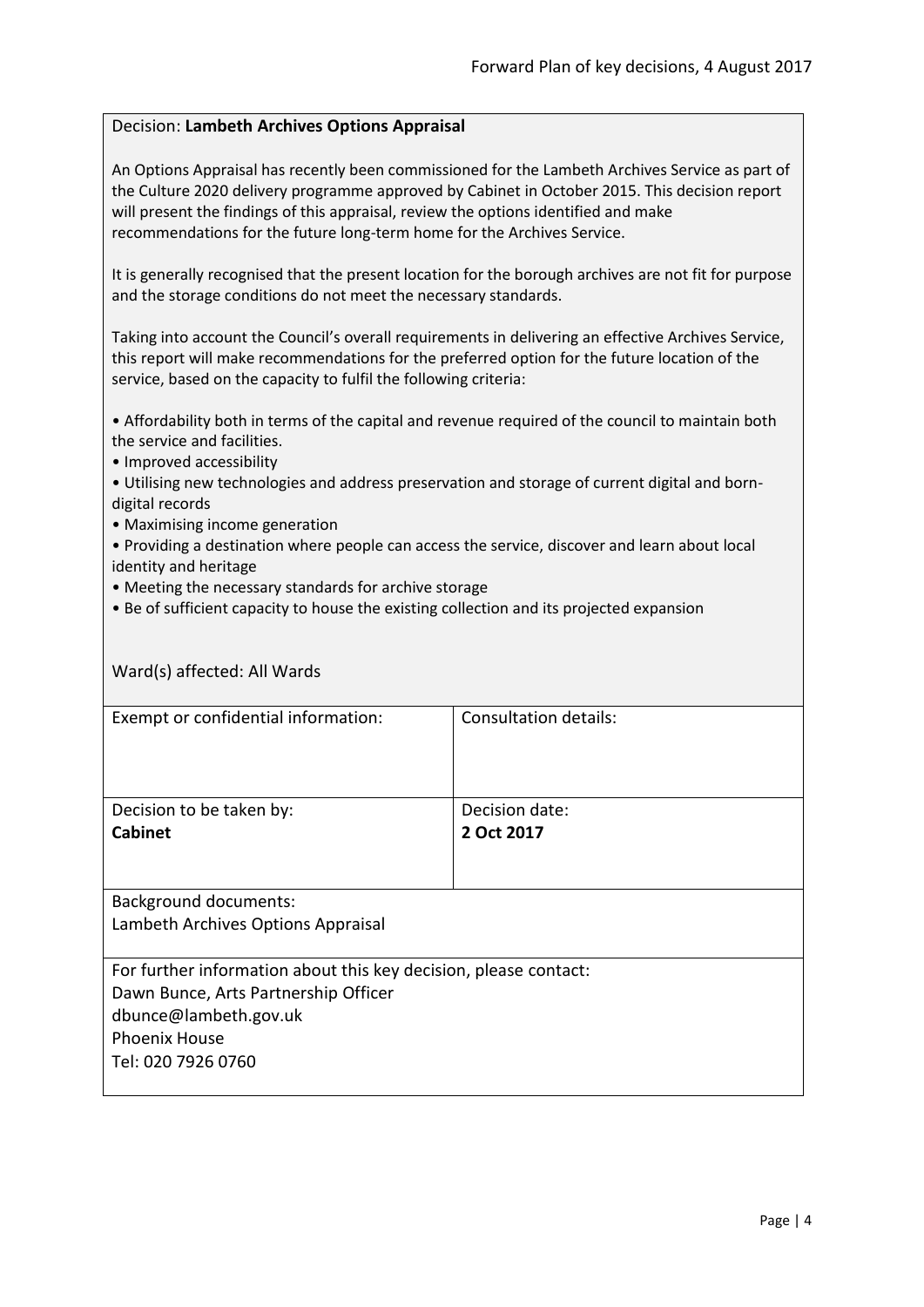| Decision: Lambeth Equality Commission                                                                                                                        |                              |  |
|--------------------------------------------------------------------------------------------------------------------------------------------------------------|------------------------------|--|
| Cabinet will be asked to:<br>Instruct officers to develop an implementation plan                                                                             |                              |  |
| Recommend a governance and performance framework<br>Recommend to continue work with the community to implement the Commission's<br>recommendations           |                              |  |
| Ward(s) affected: All Wards                                                                                                                                  |                              |  |
| Exempt or confidential information:                                                                                                                          | <b>Consultation details:</b> |  |
| Decision to be taken by:<br><b>Cabinet</b>                                                                                                                   | Decision date:<br>2 Oct 2017 |  |
| <b>Background documents:</b><br>Lambeth Equality Commission                                                                                                  |                              |  |
| For further information about this key decision, please contact:<br>Jean Taylor, Senior Service Manager - Policy & Communications<br>JTaylor1@lambeth.gov.uk |                              |  |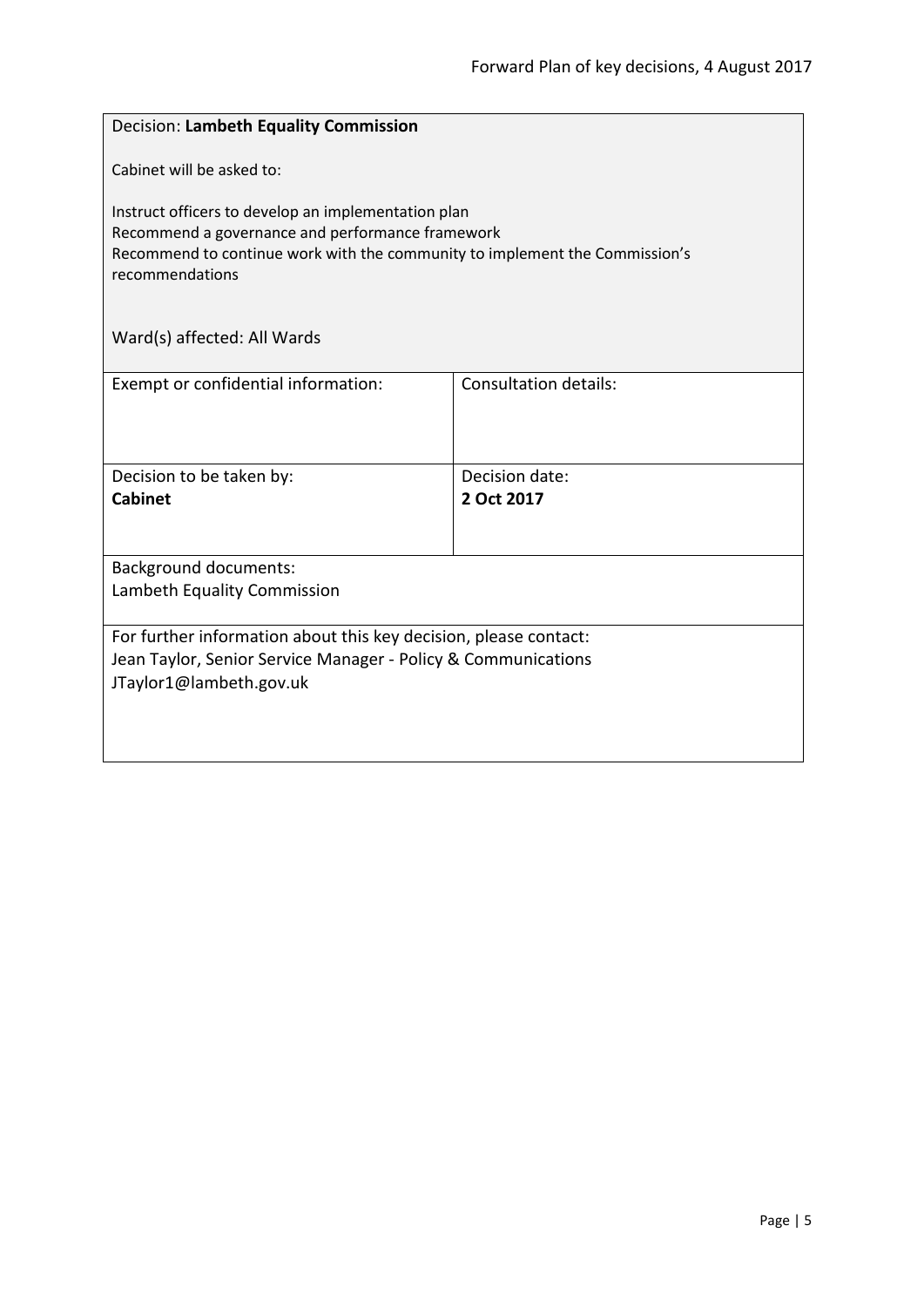| Decision: Children and Young People's Plan                                |                                                                          |  |
|---------------------------------------------------------------------------|--------------------------------------------------------------------------|--|
|                                                                           | Cabinet to endorse the Lambeth Children and Young People's Plan 2017-22. |  |
| Ward(s) affected: All Wards                                               |                                                                          |  |
| Exempt or confidential information:                                       | Consultation details:                                                    |  |
|                                                                           |                                                                          |  |
| Decision to be taken by:                                                  | Decision date:                                                           |  |
| <b>Cabinet</b>                                                            | 2 Oct 2017                                                               |  |
|                                                                           |                                                                          |  |
| <b>Background documents:</b>                                              |                                                                          |  |
| Children and Young People's Plan                                          |                                                                          |  |
| For further information about this key decision, please contact:          |                                                                          |  |
| Amy Buxton-Jennings, Director of Commissioning & Improvement - Strategy & |                                                                          |  |
| Commissioning, Children<br>ABuxton-Jennings@lambeth.gov.uk                |                                                                          |  |
|                                                                           |                                                                          |  |
|                                                                           |                                                                          |  |
|                                                                           |                                                                          |  |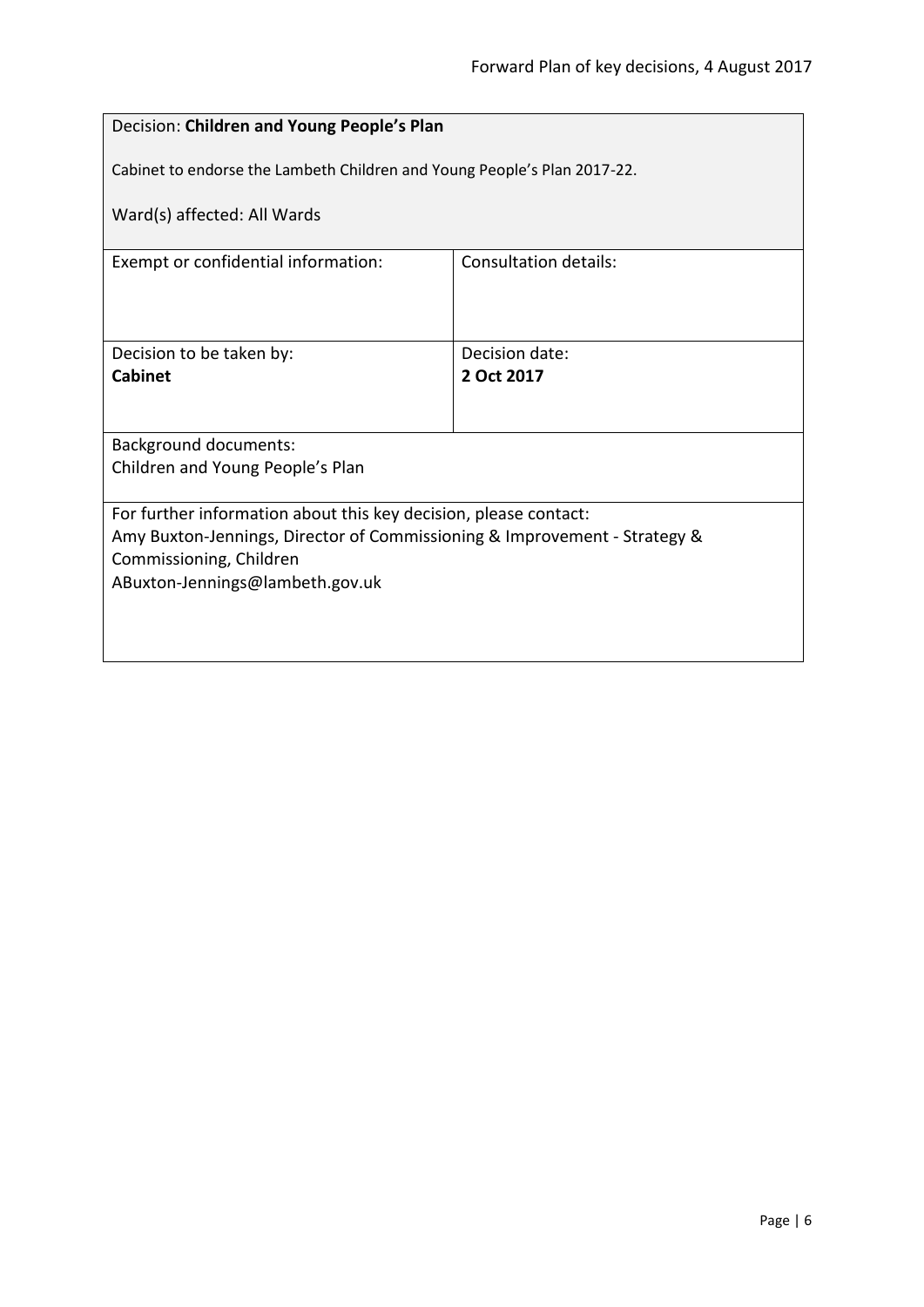| Decision: Lambeth Development Viability Supplementary Planning Document (SPD)                                                                                                                                                            |                              |  |
|------------------------------------------------------------------------------------------------------------------------------------------------------------------------------------------------------------------------------------------|------------------------------|--|
| Cabinet will be asked to consider whether to adopt the SPD, taking account of the<br>outcome of public consultation.                                                                                                                     |                              |  |
| Ward(s) affected: All Wards                                                                                                                                                                                                              |                              |  |
| Exempt or confidential information:                                                                                                                                                                                                      | <b>Consultation details:</b> |  |
| Decision to be taken by:<br>Cabinet                                                                                                                                                                                                      | Decision date:<br>2 Oct 2017 |  |
| <b>Background documents:</b><br>Lambeth Development Viability Supplementary Planning Document (SPD)                                                                                                                                      |                              |  |
| For further information about this key decision, please contact:<br>Catherine Carpenter, Delivery Lead - Planning Strategy and Policy<br>ccarpenter@lambeth.gov.uk<br>1st Floor, Phoenix House, 10 Wandsworth Road<br>Tel: 020 7926 1251 |                              |  |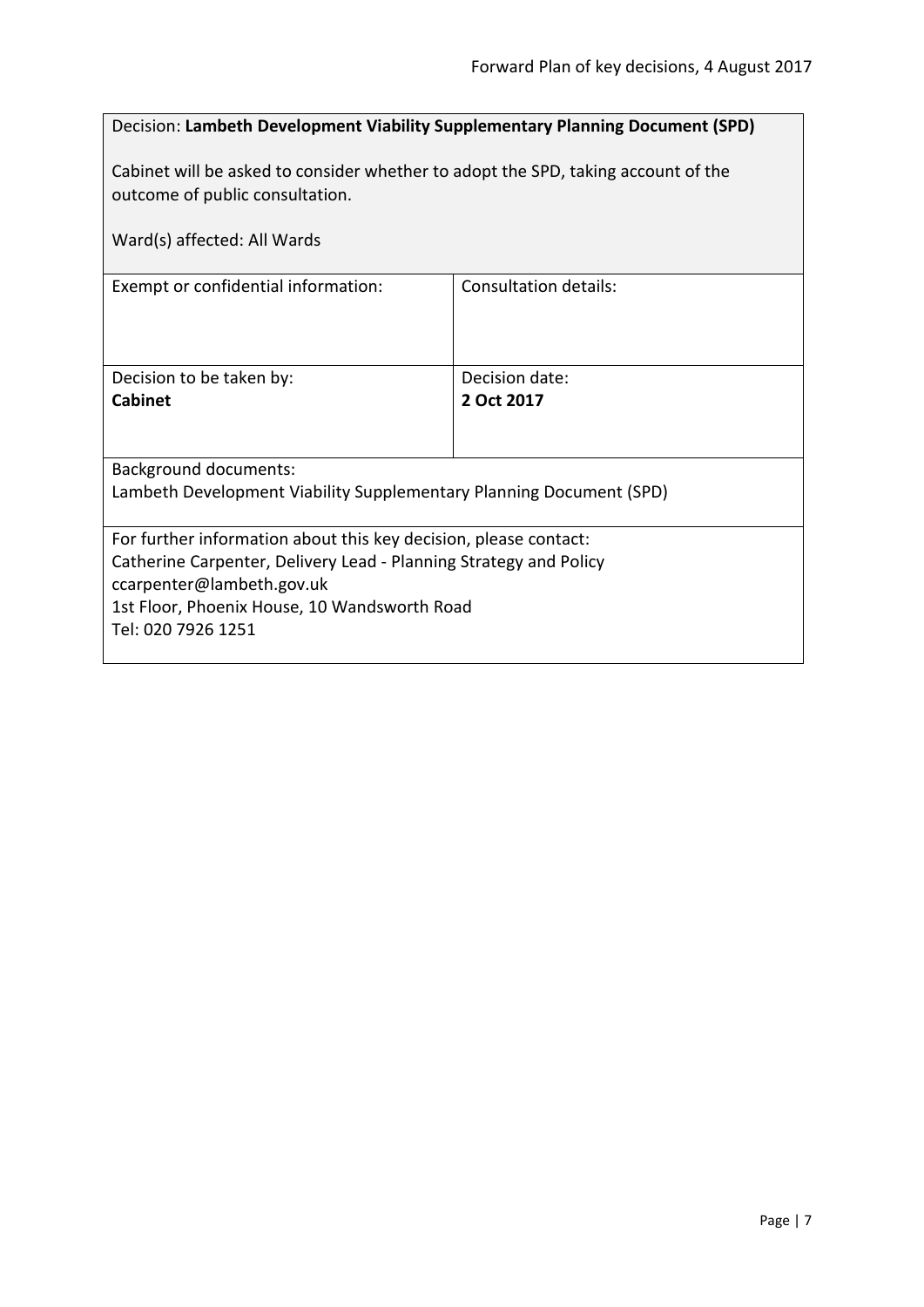#### Decision: **Lambeth Local Plan Review**

Cabinet will be asked to consider agreeing to:

• initiating a partial review of the Lambeth Local Plan 2015

• launching a first round of public consultation on issues for the partial review of the Local Plan

• an updated Local Development Scheme setting out the timetable for future planning policy document preparation

| Exempt or confidential information:                               | Consultation details: |
|-------------------------------------------------------------------|-----------------------|
|                                                                   |                       |
| Decision to be taken by:                                          | Decision date:        |
| <b>Cabinet</b>                                                    | 2 Oct 2017            |
|                                                                   |                       |
| <b>Background documents:</b>                                      |                       |
| Lambeth Local Plan Review                                         |                       |
|                                                                   |                       |
| For further information about this key decision, please contact:  |                       |
| Catherine Carpenter, Delivery Lead - Planning Strategy and Policy |                       |
| ccarpenter@lambeth.gov.uk                                         |                       |
| 1st Floor, Phoenix House, 10 Wandsworth Road                      |                       |
| Tel: 020 7926 1251                                                |                       |
|                                                                   |                       |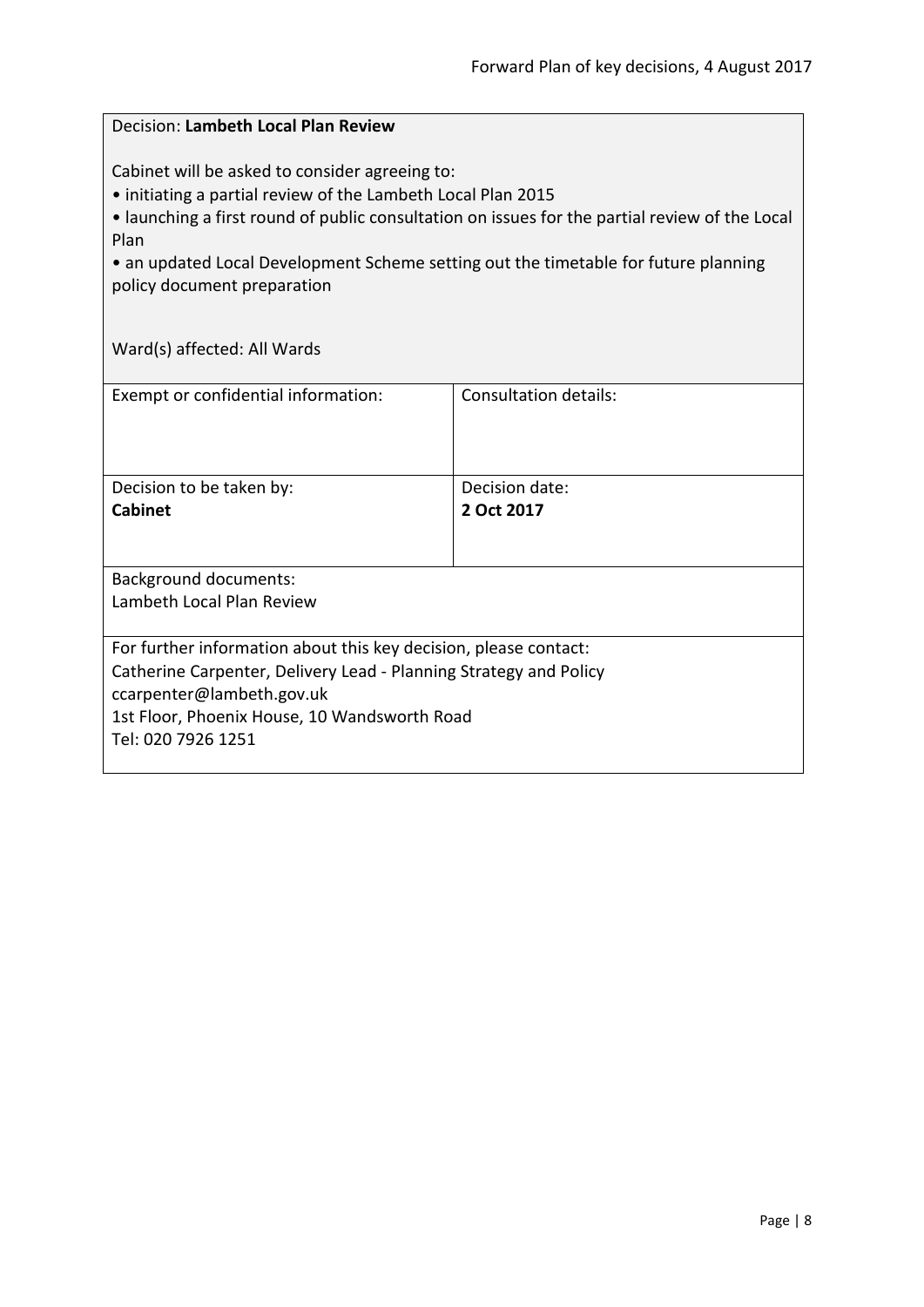| Decision: Adoption of Homes for Lambeth Business Plan                                                                                                                                                |                              |  |
|------------------------------------------------------------------------------------------------------------------------------------------------------------------------------------------------------|------------------------------|--|
| This report will present for adoption the Homes for Lambeth Business Plan for the next 12 to 18<br>months.                                                                                           |                              |  |
| Ward(s) affected: All Wards                                                                                                                                                                          |                              |  |
| Exempt or confidential information:<br>Part exempt<br>Information relating to the financial or<br>business affairs of any particular person<br>(including the authority holding that<br>information) | <b>Consultation details:</b> |  |
| Decision to be taken by:<br><b>Cabinet</b>                                                                                                                                                           | Decision date:<br>2 Oct 2017 |  |
| <b>Background documents:</b>                                                                                                                                                                         |                              |  |
| Adoption of Homes for Lambeth Business Plan                                                                                                                                                          |                              |  |
| For further information about this key decision, please contact:<br>Julian Hart, Housing Regeneration Programme Manager<br>jhart@lambeth.gov.uk                                                      |                              |  |
| Tel: 07799 775362                                                                                                                                                                                    |                              |  |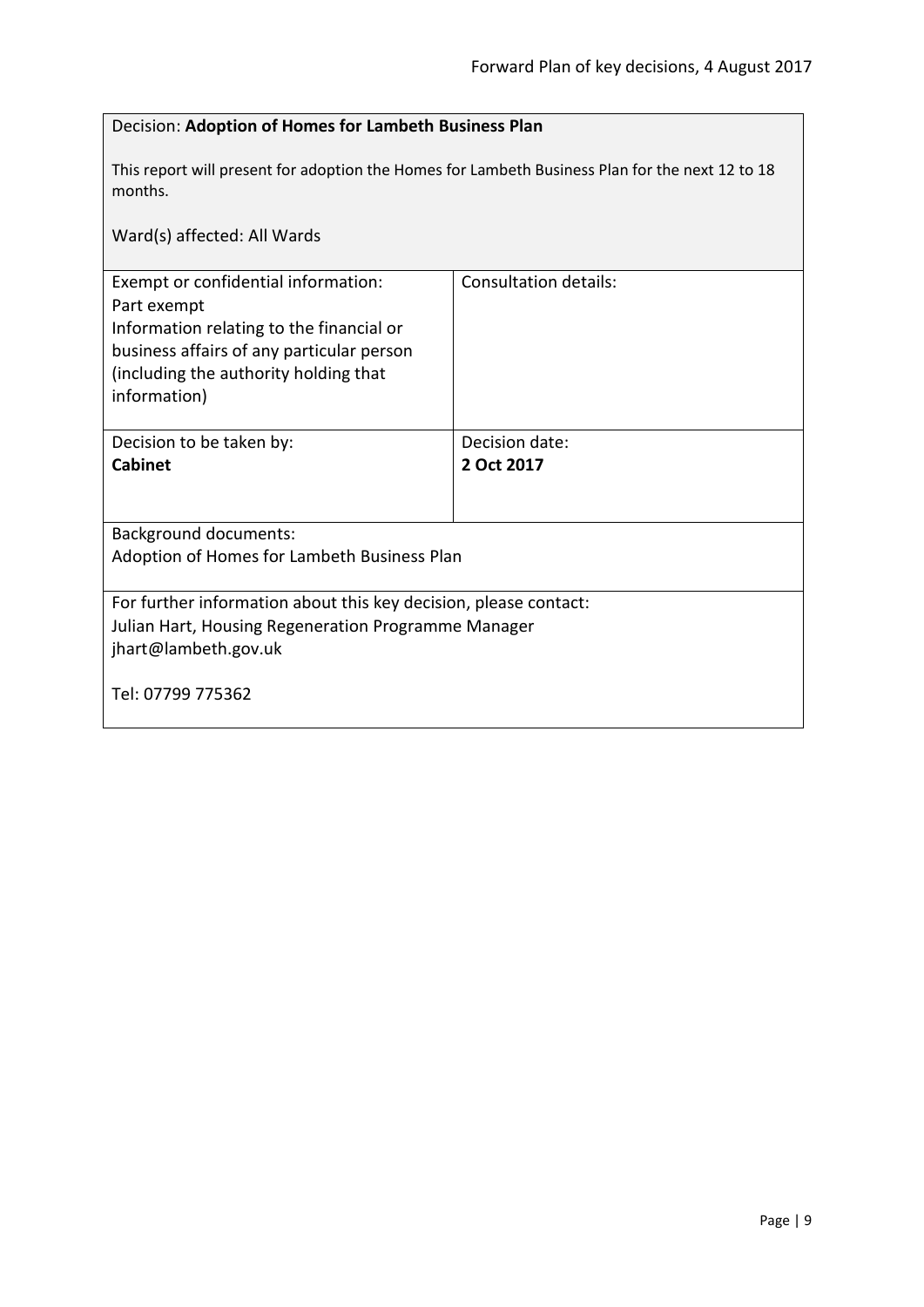#### Decision: **Investing in better neighbourhoods and building the homes we need to house the people of Lambeth – Westbury - Compulsory Purchase Order**

This report will recommend that Cabinet authorises that the council will make use of compulsory purchase order powers in order to progress the redevelopment of the Westbury estate.

Ward(s) affected: Clapham Town

| Exempt or confidential information:        | Consultation details:        |
|--------------------------------------------|------------------------------|
| Decision to be taken by:<br><b>Cabinet</b> | Decision date:<br>2 Oct 2017 |
| <b>Background documents:</b>               |                              |

Investing in better neighbourhoods and building the homes we need to house the people of Lambeth – Westbury - Compulsory Purchase Order

For further information about this key decision, please contact: Julian Hart, Housing Regeneration Programme Manager jhart@lambeth.gov.uk

Tel: 07799 775362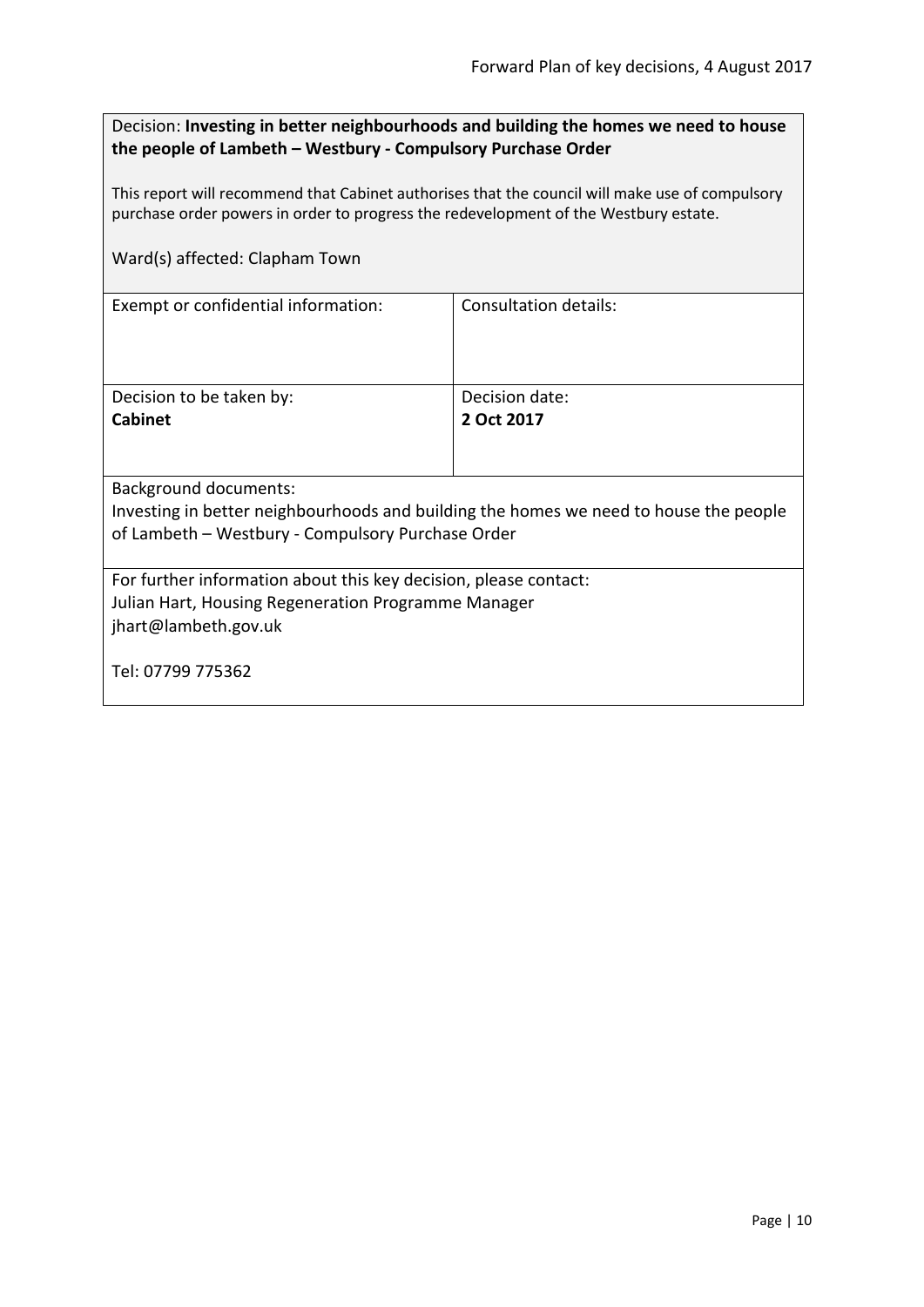#### Decision: **Investing in better neighbourhoods and building the homes we need to house the people of Lambeth – South Lambeth - Compulsory Purchase Order**

This report will recommend that Cabinet authorises that the council will make use of compulsory purchase order powers in order to progress the redevelopment of the South Lambeth estate.

Ward(s) affected: Stockwell

| Exempt or confidential information:                                                                                                                                                                                                                                                                                                                                                                                            | Consultation details: |
|--------------------------------------------------------------------------------------------------------------------------------------------------------------------------------------------------------------------------------------------------------------------------------------------------------------------------------------------------------------------------------------------------------------------------------|-----------------------|
|                                                                                                                                                                                                                                                                                                                                                                                                                                |                       |
|                                                                                                                                                                                                                                                                                                                                                                                                                                |                       |
| Decision to be taken by:                                                                                                                                                                                                                                                                                                                                                                                                       | Decision date:        |
| <b>Cabinet</b>                                                                                                                                                                                                                                                                                                                                                                                                                 | 2 Oct 2017            |
|                                                                                                                                                                                                                                                                                                                                                                                                                                |                       |
|                                                                                                                                                                                                                                                                                                                                                                                                                                |                       |
| <b>Background documents:</b>                                                                                                                                                                                                                                                                                                                                                                                                   |                       |
| $\mathbf{r} = \mathbf{r} \cdot \mathbf{r} + \mathbf{r} \cdot \mathbf{r} + \mathbf{r} + \mathbf{r} + \mathbf{r} + \mathbf{r} + \mathbf{r} + \mathbf{r} + \mathbf{r} + \mathbf{r} + \mathbf{r} + \mathbf{r} + \mathbf{r} + \mathbf{r} + \mathbf{r} + \mathbf{r} + \mathbf{r} + \mathbf{r} + \mathbf{r} + \mathbf{r} + \mathbf{r} + \mathbf{r} + \mathbf{r} + \mathbf{r} + \mathbf{r} + \mathbf{r} + \mathbf{r} + \mathbf{r} + \$ |                       |

Investing in better neighbourhoods and building the homes we need to house the people of Lambeth – South Lambeth - Compulsory Purchase Order

For further information about this key decision, please contact: Julian Hart, Housing Regeneration Programme Manager jhart@lambeth.gov.uk

Tel: 07799 775362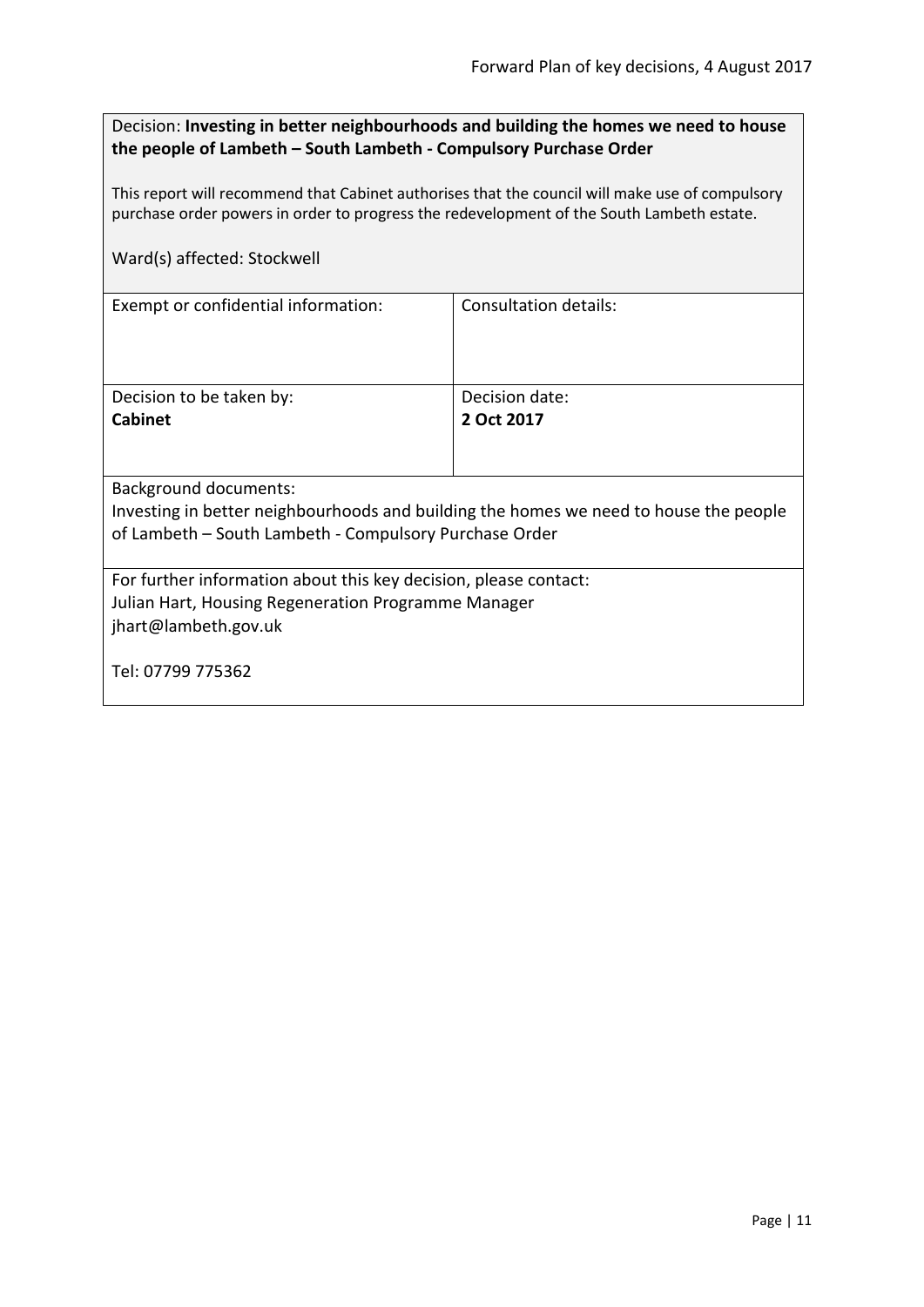| Decision: Investing in better neighbourhoods and building the homes we need to house |
|--------------------------------------------------------------------------------------|
| the people of Lambeth - Knights Walk - Compulsory Purchase Order                     |

This report will recommend that Cabinet authorises that the council will make use of compulsory purchase order powers in order to progress the redevelopment of the Knight's Walk estate.

Ward(s) affected: Prince's

| Exempt or confidential information:                                                   | Consultation details: |
|---------------------------------------------------------------------------------------|-----------------------|
|                                                                                       |                       |
|                                                                                       |                       |
|                                                                                       |                       |
| Decision to be taken by:                                                              | Decision date:        |
| <b>Cabinet</b>                                                                        | 2 Oct 2017            |
|                                                                                       |                       |
|                                                                                       |                       |
| <b>Background documents:</b>                                                          |                       |
| Investing in better neighbourhoods and building the homes we need to house the people |                       |
| of Lambeth - Knights Walk - Compulsory Purchase Order                                 |                       |

For further information about this key decision, please contact: Julian Hart, Housing Regeneration Programme Manager jhart@lambeth.gov.uk

Tel: 07799 775362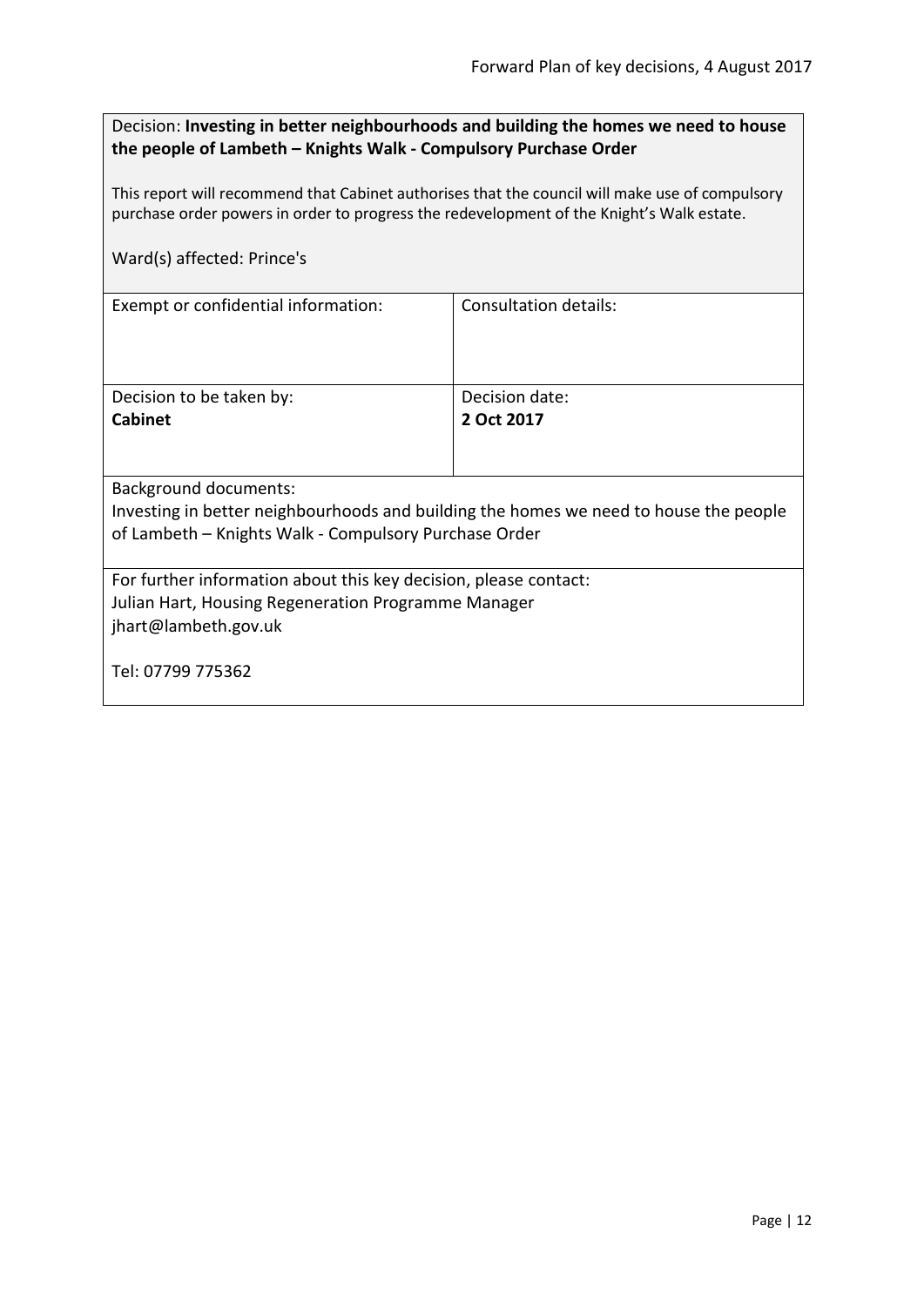#### Decision: **Financial Planning Report 2017/18 to 2019/20**

The November Financial Planning Report will provide an update on the economic outlook, risk areas and revenue budget implementations plans for 2018/19 and the Capital investment Programme and Asset Disposals Strategy.

Ward(s) affected:

| Exempt or confidential information:                              | Consultation details: |
|------------------------------------------------------------------|-----------------------|
|                                                                  |                       |
|                                                                  |                       |
| Decision to be taken by:                                         | Decision date:        |
| <b>Cabinet</b>                                                   | 13 Nov 2017           |
|                                                                  |                       |
|                                                                  |                       |
| <b>Background documents:</b>                                     |                       |
|                                                                  |                       |
|                                                                  |                       |
| For further information about this key decision, please contact: |                       |
| Christina Thompson, Director of Finance                          |                       |
| CThompson3@lambeth.gov.uk                                        |                       |
| Phoenix House - 8th Floor                                        |                       |
| Tel: 020 7926 2634                                               |                       |
|                                                                  |                       |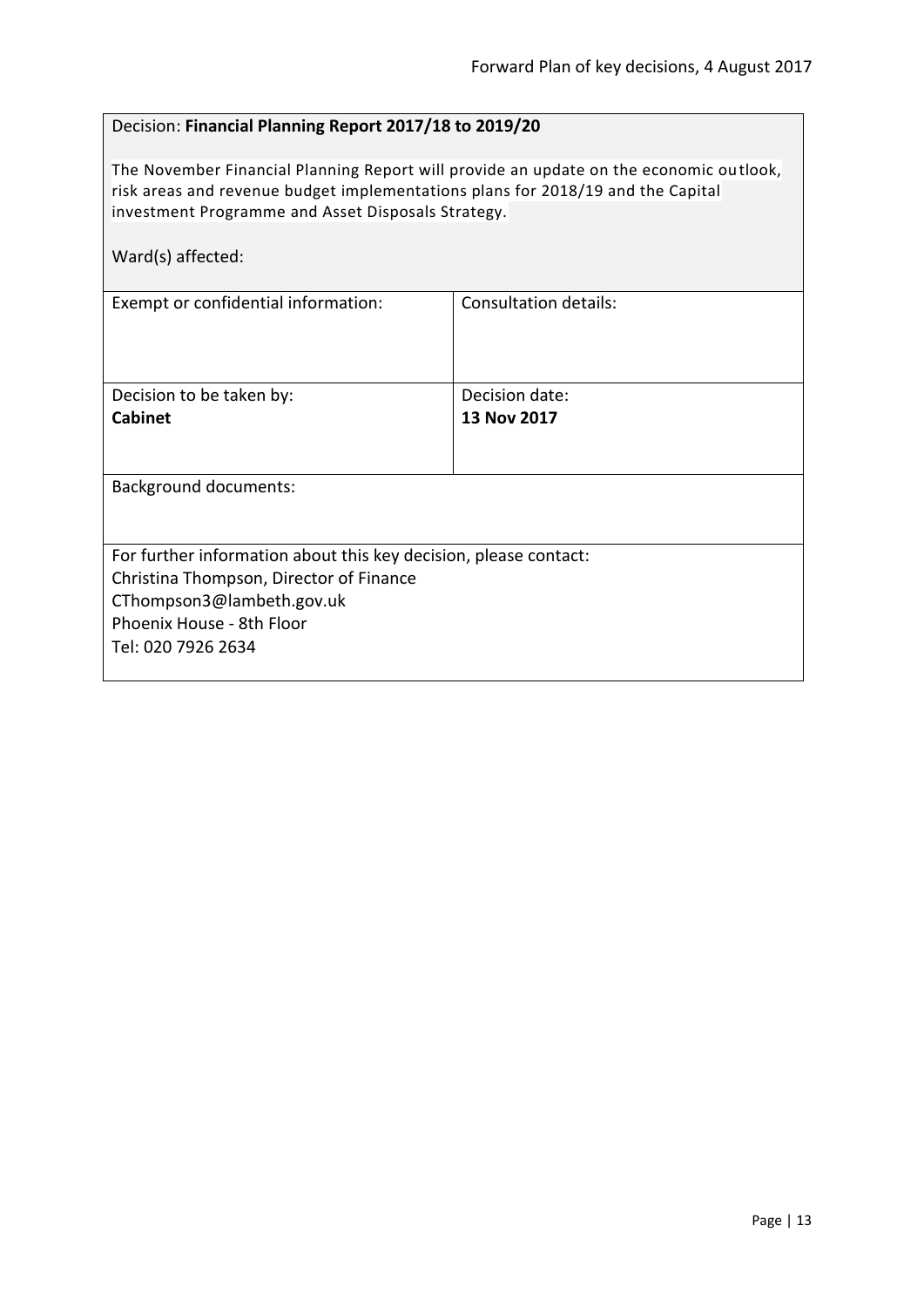#### Decision: **Lambeth Communications Framework of Service Providers**

The decision requested is for agreement that contracts can be awarded to suppliers who have successfully completed a Tender process for the recruitment of a Framework of Service Providers to provide communications services to Lambeth Council and its communications trading arm, Lambeth Communications.

| Consultation details:                                                          |  |  |
|--------------------------------------------------------------------------------|--|--|
|                                                                                |  |  |
|                                                                                |  |  |
|                                                                                |  |  |
| Decision date:                                                                 |  |  |
| Not before 25 Aug 2017                                                         |  |  |
|                                                                                |  |  |
|                                                                                |  |  |
| Background documents:                                                          |  |  |
| Lambeth Communications Framework of Service Providers                          |  |  |
|                                                                                |  |  |
| For further information about this key decision, please contact:               |  |  |
| Paul Morris, Head of Creative and Business Development, Lambeth Communications |  |  |
|                                                                                |  |  |
|                                                                                |  |  |
|                                                                                |  |  |
|                                                                                |  |  |
|                                                                                |  |  |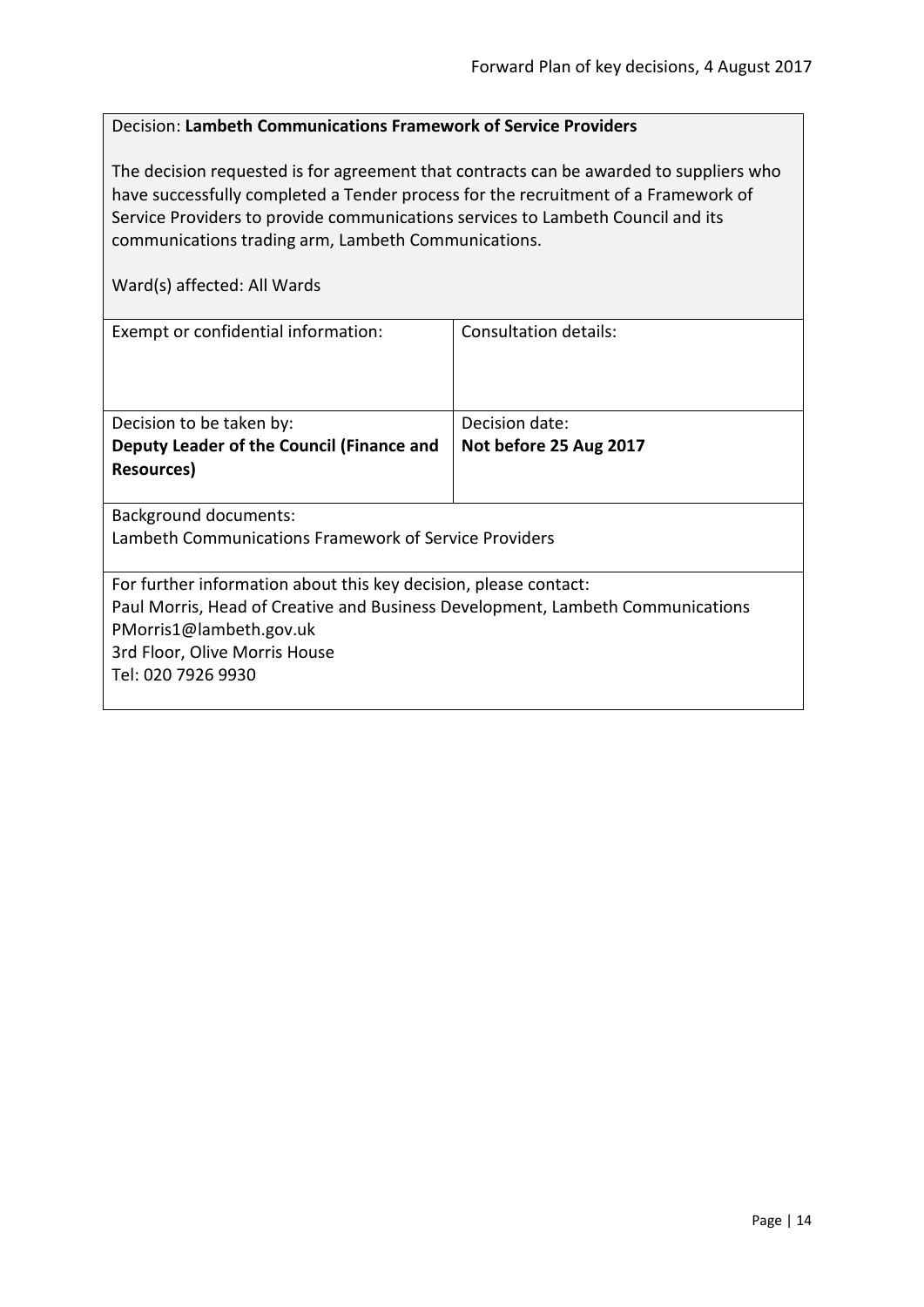| Decision: Lease renewal of doctors surgery premises at the Hurley Clinic                                                                                                                                                    |                        |  |
|-----------------------------------------------------------------------------------------------------------------------------------------------------------------------------------------------------------------------------|------------------------|--|
| Ward(s) affected: Prince's                                                                                                                                                                                                  |                        |  |
| Exempt or confidential information:<br>Part exempt<br>Information relating to the financial or<br>business affairs of any particular person<br>(including the authority holding that<br>information)                        | Consultation details:  |  |
| Decision to be taken by:                                                                                                                                                                                                    | Decision date:         |  |
| Deputy Leader of the Council (Finance and                                                                                                                                                                                   | Not before 24 Apr 2017 |  |
| <b>Resources)</b>                                                                                                                                                                                                           |                        |  |
| <b>Background documents:</b>                                                                                                                                                                                                |                        |  |
| For further information about this key decision, please contact:<br>David Gobel, Senior Surveyor - Valuation and Strategic Property Services<br>dgobel@lambeth.gov.uk<br>2nd Floor Olive Morris House<br>Tel: 020 7926 3017 |                        |  |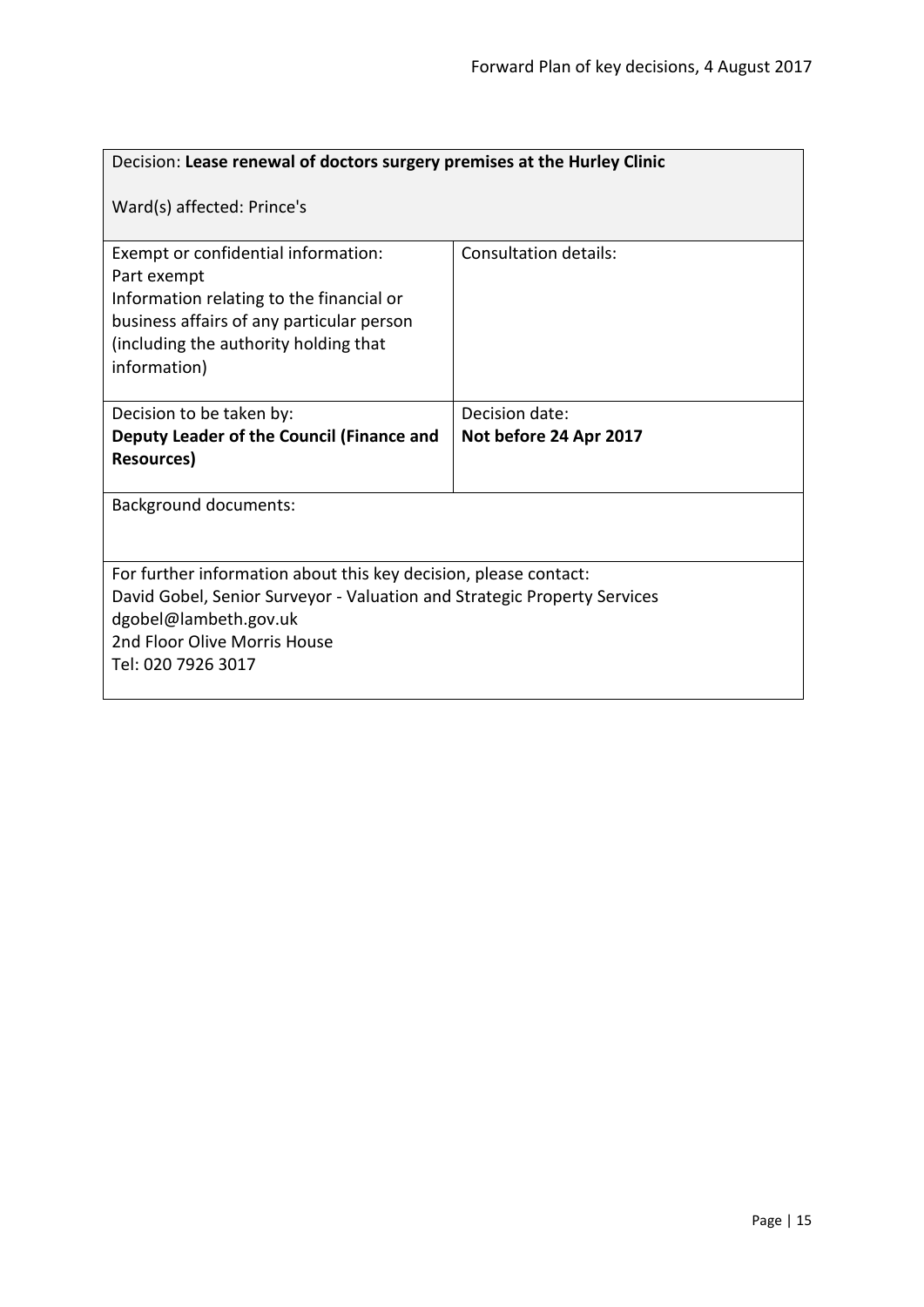Decision: **LBL Corporate Property Estate: 2016/17 Essential Building Condition & Lifecycle Maintenance Works**

Essential building condition & lifecycle maintenance works to a number of Lambeth owned buildings.

Building condition surveys concluded in 2015 have revealed operational and major repair or replacement requirements across Lambeth's property estate. Failure to carry out this work in the short to medium-term exposes Lambeth to the risk of major failure or breakdown and building possibly becoming inoperable, due to statutory compliance issues or conditions representing a health and safety risk or breach.

A number of the buildings require replacement of building elements or mechanical and electrical services in the short–term. Building condition surveys have revealed problems with the with building envelope (windows/roof etc.), building services (boilers/chillers etc.) in a number of Lambeth's buildings

Essential compliance works in core buildings, four cemeteries, parks and open spaces, housing offices and libraries. Total £526,000.00

| Exempt or confidential information:<br>Part exempt<br>Information relating to the financial or<br>business affairs of any particular person<br>(including the authority holding that<br>information) | Consultation details: |
|------------------------------------------------------------------------------------------------------------------------------------------------------------------------------------------------------|-----------------------|
| Decision to be taken by:                                                                                                                                                                             | Decision date:        |
| Deputy Leader of the Council (Finance and                                                                                                                                                            | Not before 2 May 2017 |
| <b>Resources</b> )                                                                                                                                                                                   |                       |
|                                                                                                                                                                                                      |                       |
| <b>Background documents:</b>                                                                                                                                                                         |                       |
|                                                                                                                                                                                                      |                       |
| For further information about this key decision, please contact:                                                                                                                                     |                       |
| Sandra Walters, Property Services Manager                                                                                                                                                            |                       |
| sewalters@lambeth.gov.uk                                                                                                                                                                             |                       |
| 2nd Floor Olive Morris House                                                                                                                                                                         |                       |
| Tel: 020 7926 8468                                                                                                                                                                                   |                       |
|                                                                                                                                                                                                      |                       |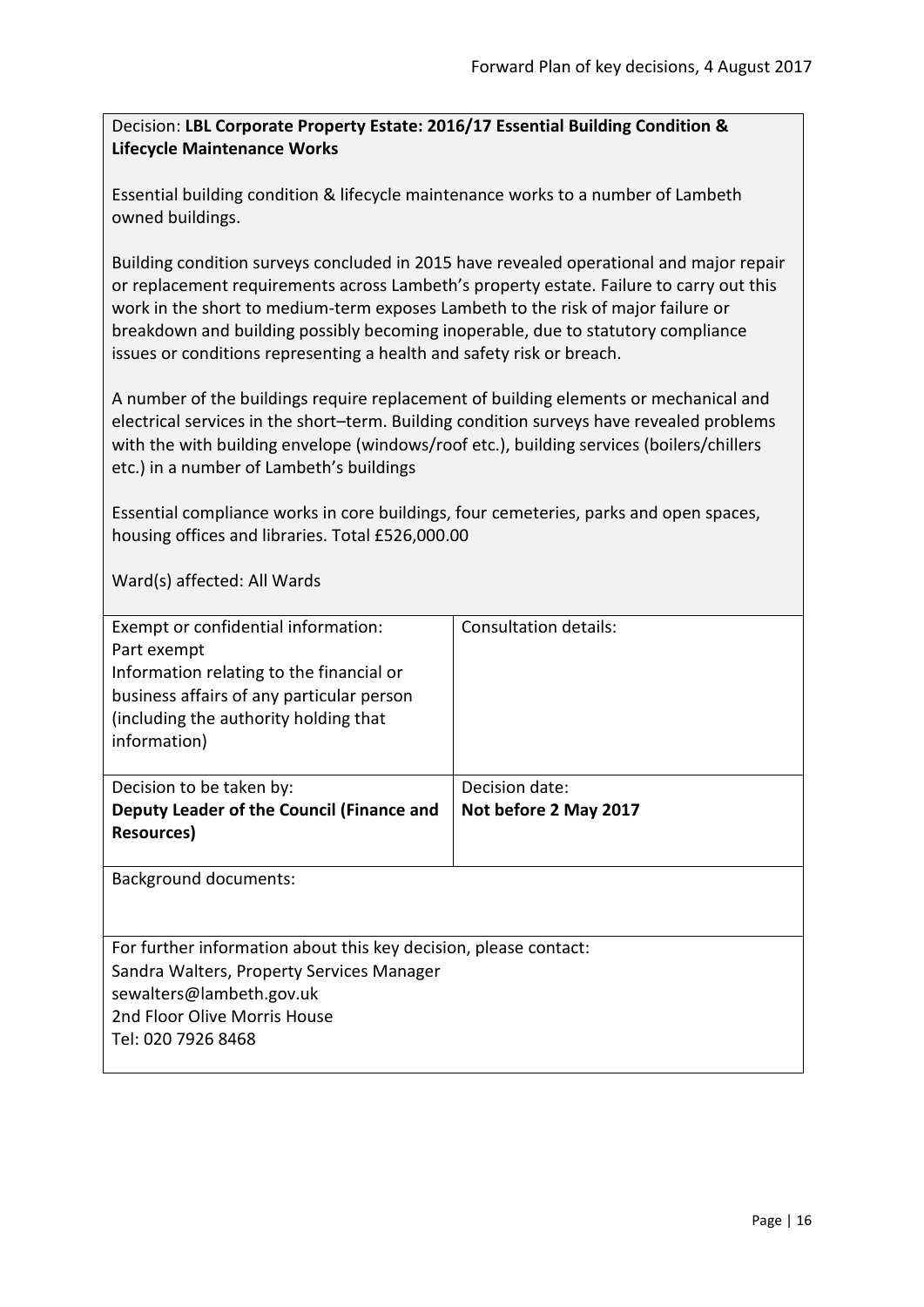#### Decision: **Neighbourhood Services Fees and Charges**

To approve new fees and charges across Neighbourhood Services (parks, cemeteries and sustainability). It is needed to help ensure these services remain within budget and meet their income targets during 2017/18; and to meet the Council's overall aim to increase income

| Exempt or confidential information:                              | Consultation details:  |  |
|------------------------------------------------------------------|------------------------|--|
|                                                                  |                        |  |
|                                                                  |                        |  |
|                                                                  |                        |  |
| Decision to be taken by:                                         | Decision date:         |  |
| Deputy Leader of the Council (Finance and                        | Not before 29 May 2017 |  |
| Resources)                                                       |                        |  |
|                                                                  |                        |  |
| <b>Background documents:</b>                                     |                        |  |
|                                                                  |                        |  |
|                                                                  |                        |  |
| For further information about this key decision, please contact: |                        |  |
| Kevin Crook, Head of Neighbourhoods                              |                        |  |
| kcrook@lambeth.gov.uk                                            |                        |  |
| Blue Star House - 4th Floor                                      |                        |  |
| Tel: 020 7926 8973                                               |                        |  |
|                                                                  |                        |  |
|                                                                  |                        |  |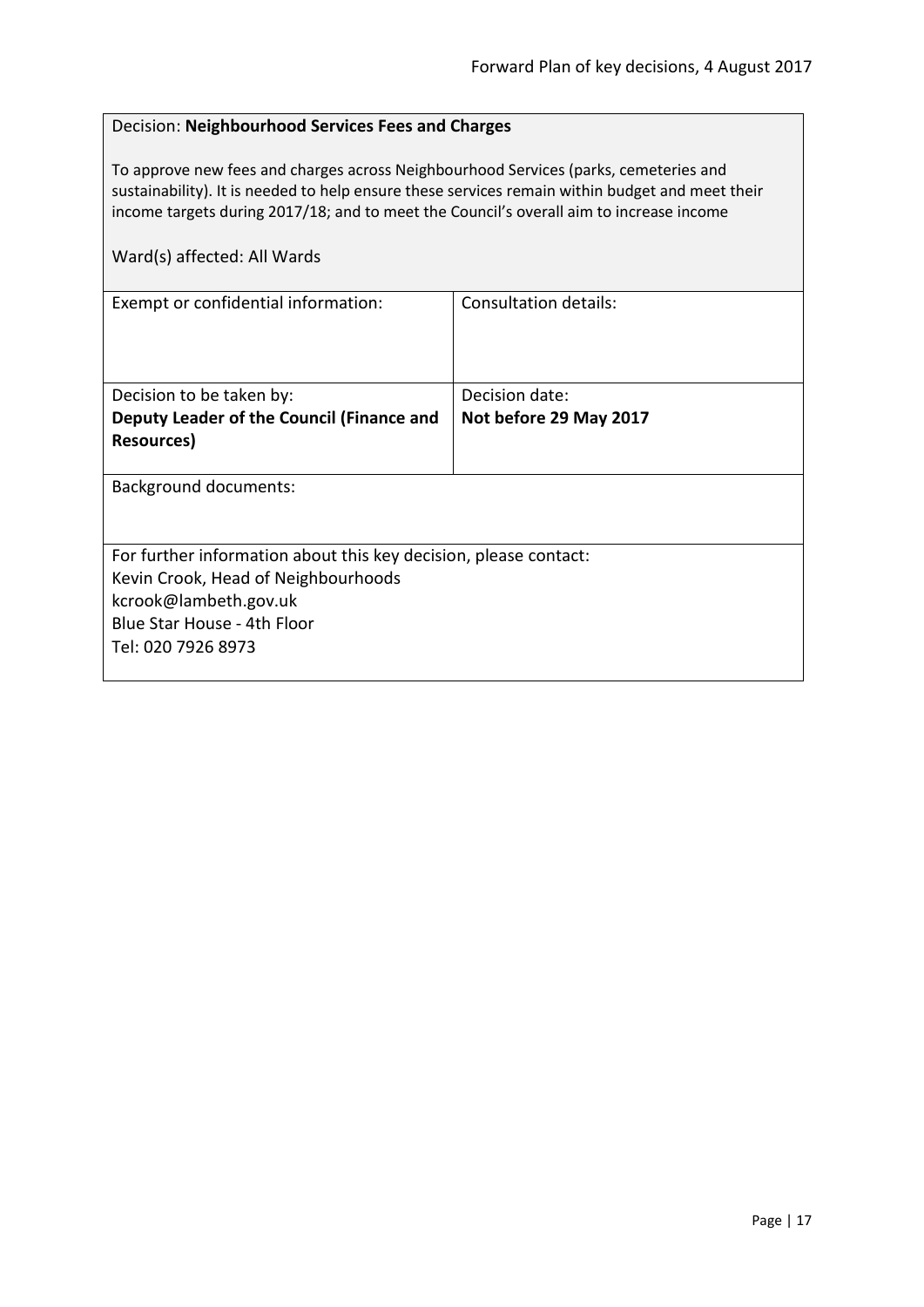#### Decision: **Legal Services Framework**

The framework will provide a number of law firms to supplement the in-house provision of legal services to deal with issues of capacity and experience.

| Exempt or confidential information:<br>Part exempt<br>Information relating to the financial or<br>business affairs of any particular person<br>(including the authority holding that)<br>information) | <b>Consultation details:</b> |  |
|-------------------------------------------------------------------------------------------------------------------------------------------------------------------------------------------------------|------------------------------|--|
| Decision to be taken by:                                                                                                                                                                              | Decision date:               |  |
| Deputy Leader of the Council (Finance and                                                                                                                                                             | Not before 11 Jul 2017       |  |
| <b>Resources)</b>                                                                                                                                                                                     |                              |  |
|                                                                                                                                                                                                       |                              |  |
| <b>Background documents:</b>                                                                                                                                                                          |                              |  |
| For further information about this key decision, please contact:                                                                                                                                      |                              |  |
| Alison McKane, Director of Legal Services                                                                                                                                                             |                              |  |
| AMcKane@lambeth.gov.uk                                                                                                                                                                                |                              |  |
| 7th Floor, Phoenix House                                                                                                                                                                              |                              |  |
| Tel: 020 7926 2353                                                                                                                                                                                    |                              |  |
|                                                                                                                                                                                                       |                              |  |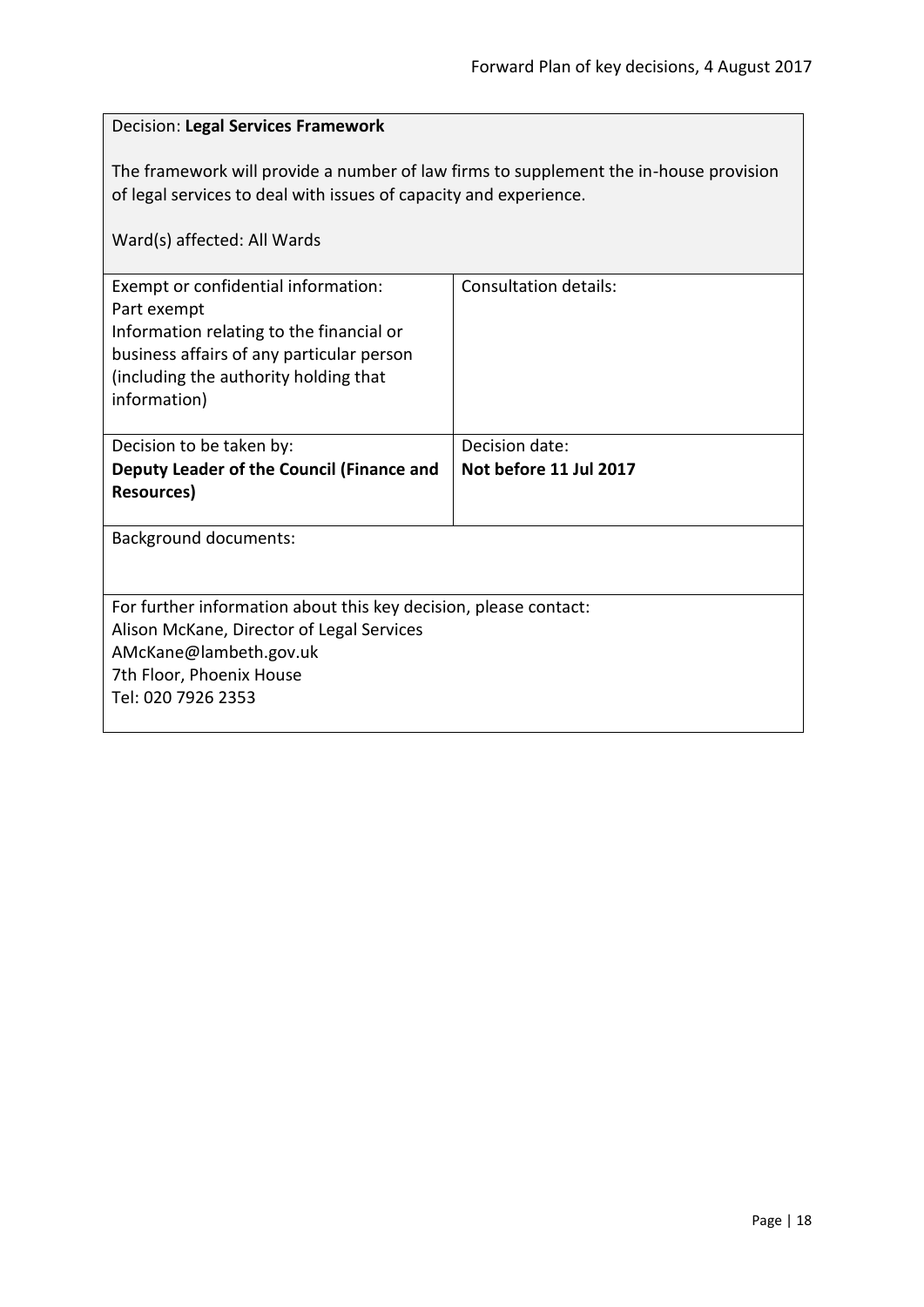### Decision: **Insurance London Consortium - Insurance Contracts** Lambeth are members of the Insurance London Consortium (ILC). The members of ILC have been very successful in procuring its insurance policies to date. Whilst the Council accepts an element of risk with regards to insurance claims and maintains an insurance fund to cover such eventualities, it also procures for other standalone policies through the insurance market. This is the case for the following policies : Motor Commercial Properties Crime Engineering Inspection & Insurance Business Travel School Journey Ward(s) affected: All Wards Exempt or confidential information: Part exempt Information relating to the financial or business affairs of any particular person (including the authority holding that information) Consultation details: Decision to be taken by: **Deputy Leader of the Council (Finance and Resources)** Decision date: **Not before 11 Jul 2017** Background documents: For further information about this key decision, please contact: Maureen Dennie, Insurance Manager mdennie@lambeth.gov.uk 1st Floor, Olive Morris House Tel: 020 7926 9846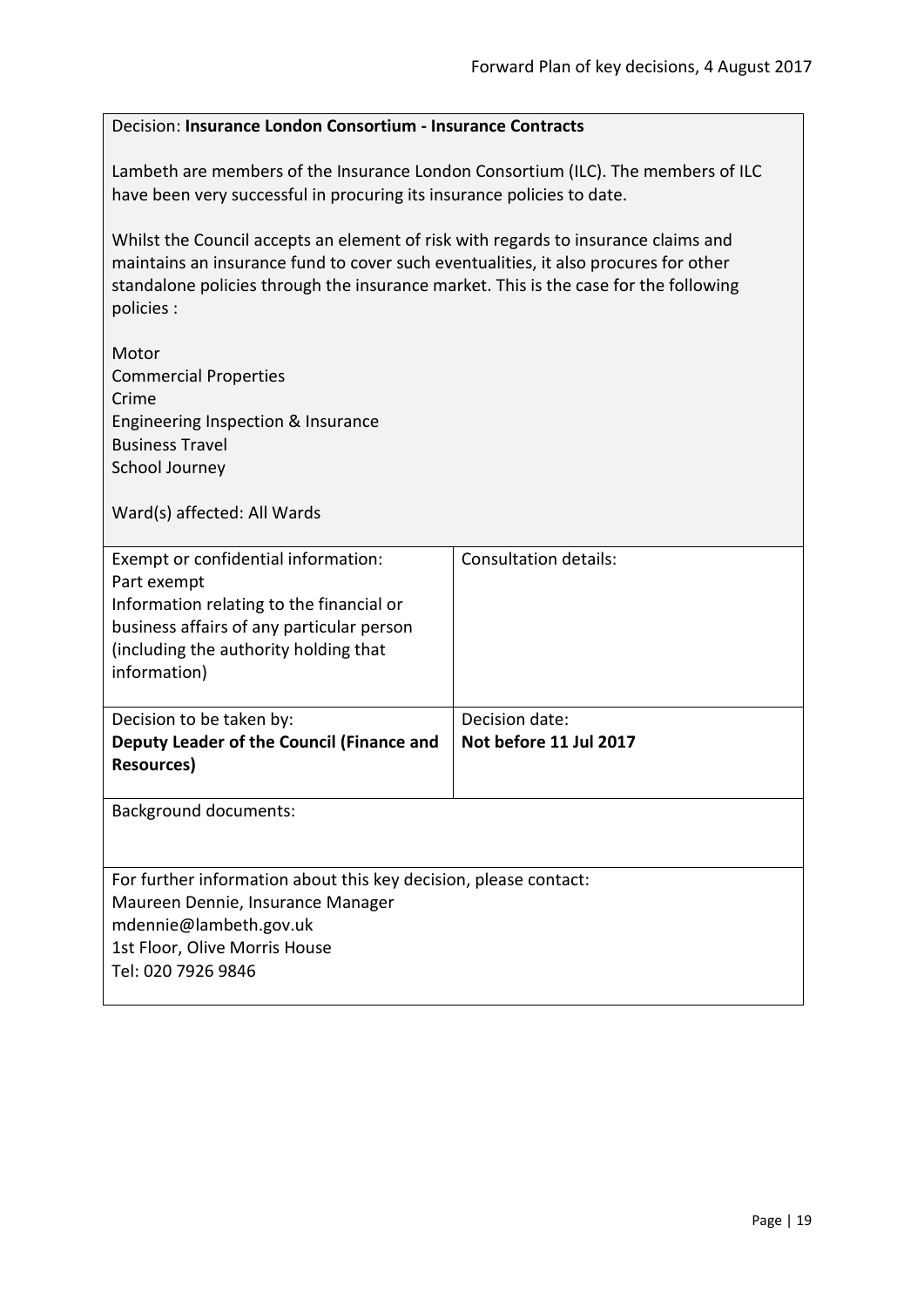#### Decision: **Leasehold Building Insurance Contract**

Lambeth are members of the Insurance London Consortium (ILC). The members of ILC have been very successful in procuring its insurance policies to date. The leasehold building insurance policy is expiring on 31st March 2018. This procurement will ensure that the council maintains continuity of cover and allow us to have in place an appropriate and comprehensive insurance policy to protect the council's liabilities and properties in accordance with the terms of our Lease.

| Exempt or confidential information:                              | Consultation details:  |
|------------------------------------------------------------------|------------------------|
|                                                                  |                        |
|                                                                  |                        |
| Decision to be taken by:                                         | Decision date:         |
| Deputy Leader of the Council (Finance and                        | Not before 11 Jul 2017 |
| Resources)                                                       |                        |
|                                                                  |                        |
| <b>Background documents:</b>                                     |                        |
|                                                                  |                        |
|                                                                  |                        |
| For further information about this key decision, please contact: |                        |
| Maureen Dennie, Insurance Manager                                |                        |
| mdennie@lambeth.gov.uk                                           |                        |
| 1st Floor, Olive Morris House                                    |                        |
| Tel: 020 7926 9846                                               |                        |
|                                                                  |                        |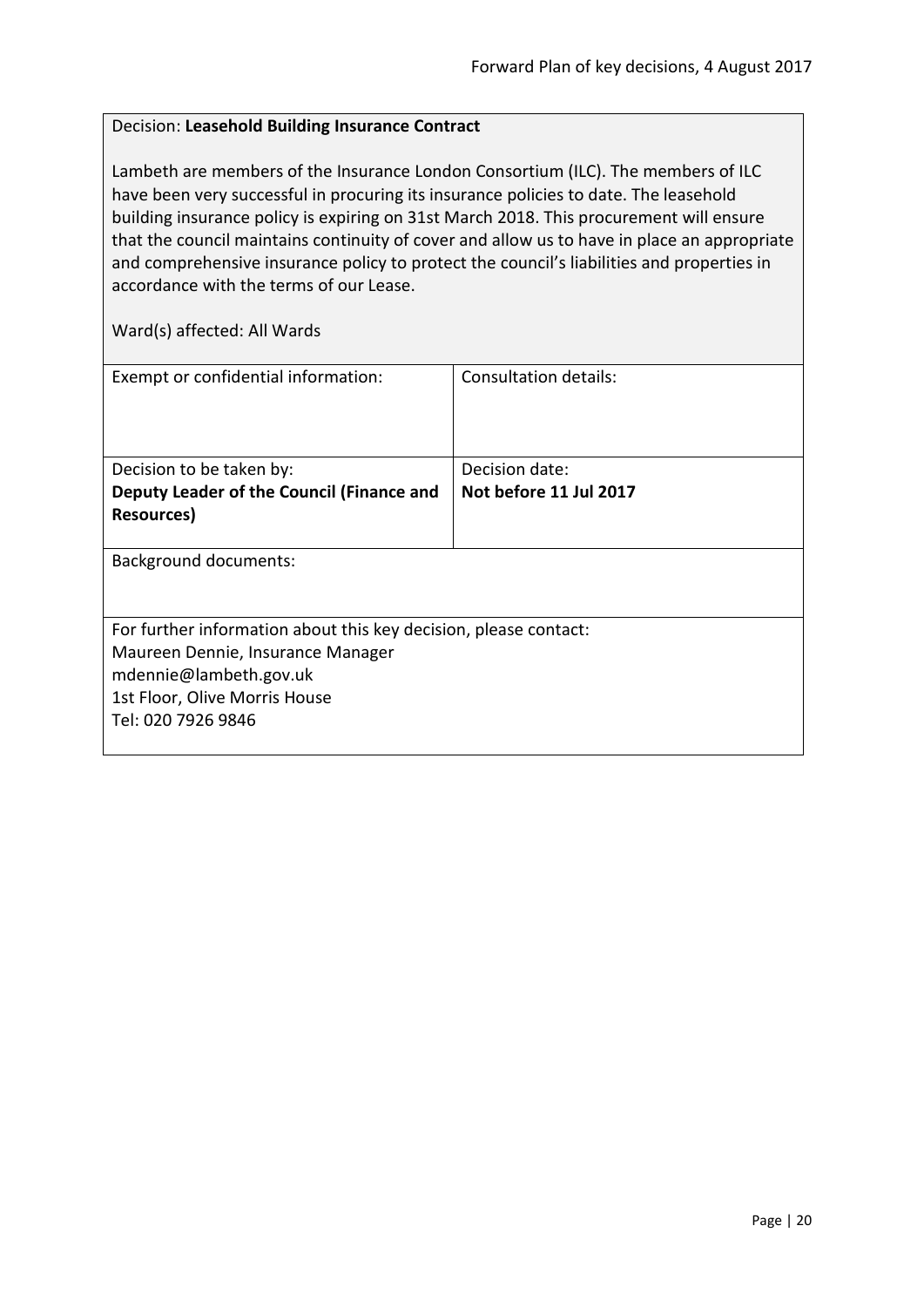#### Decision: **Server, Storage and Associated Services Contract**

To award new contract for Server, Storage and Associated Services for Lambeth. The Council has an existing investment programme for upgrading server and storage hardware. The key outcome will be to derive value and create a route to market and to support new Lambeth initiatives such as Organisational redesign and move to new Town hall/Civic Suite.

| Exempt or confidential information:<br>Part exempt<br>Information relating to the financial or<br>business affairs of any particular person<br>(including the authority holding that)<br>information) | <b>Consultation details:</b> |  |
|-------------------------------------------------------------------------------------------------------------------------------------------------------------------------------------------------------|------------------------------|--|
| Decision to be taken by:                                                                                                                                                                              | Decision date:               |  |
| Deputy Leader of the Council (Finance and                                                                                                                                                             | Not before 24 Jul 2017       |  |
| Resources)                                                                                                                                                                                            |                              |  |
| <b>Background documents:</b>                                                                                                                                                                          |                              |  |
| For further information about this key decision, please contact:<br>Neeraj Mittra, Senior ICT Officer Contract Management, Business Transformation<br>NMittra@lambeth.gov.uk                          |                              |  |
| Tel: 020 7926 9274                                                                                                                                                                                    |                              |  |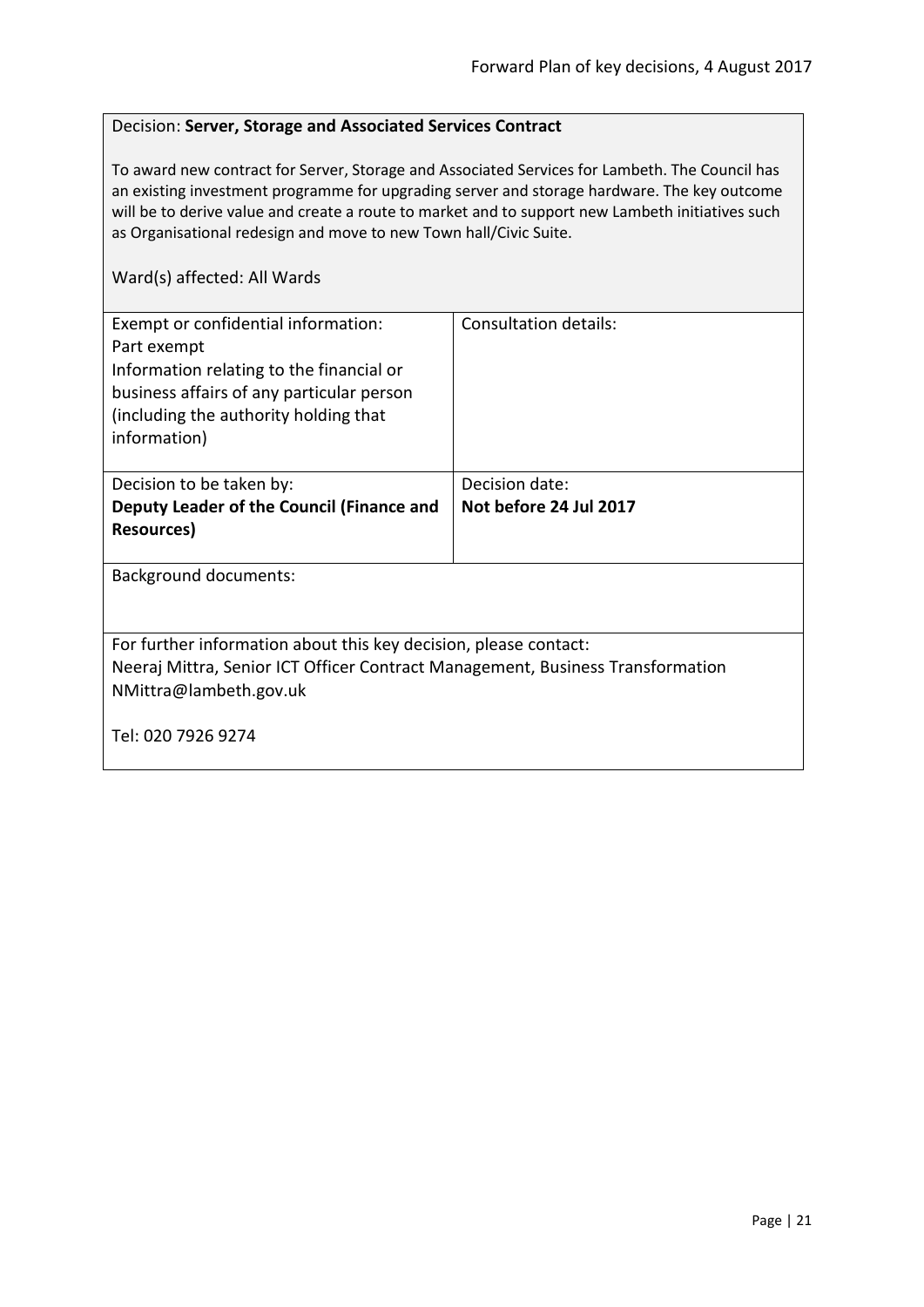#### Decision: **Managed Print Solutions Services**

To award new contract for Managed Print Solutions for Lambeth. It is proposed to award a 2 year contract with options to extend for a further 1 + 1 years (4 years total potentially) for services following a tender exercises run via Crown Commercial Services RM3785 framework.

| Exempt or confidential information:<br>Part exempt<br>Information relating to the financial or<br>business affairs of any particular person<br>(including the authority holding that<br>information) | Consultation details:  |
|------------------------------------------------------------------------------------------------------------------------------------------------------------------------------------------------------|------------------------|
| Decision to be taken by:                                                                                                                                                                             | Decision date:         |
| Deputy Leader of the Council (Finance and                                                                                                                                                            | Not before 24 Jul 2017 |
| <b>Resources</b> )                                                                                                                                                                                   |                        |
|                                                                                                                                                                                                      |                        |
| <b>Background documents:</b>                                                                                                                                                                         |                        |
| For further information about this key decision, please contact:                                                                                                                                     |                        |
| Clive Redington, ICT Manager Contract Management, Business Transformation<br>credington@lambeth.gov.uk                                                                                               |                        |
| Olive Morris House (2nd Floor)                                                                                                                                                                       |                        |
| Tel: 020 7926 4021                                                                                                                                                                                   |                        |
|                                                                                                                                                                                                      |                        |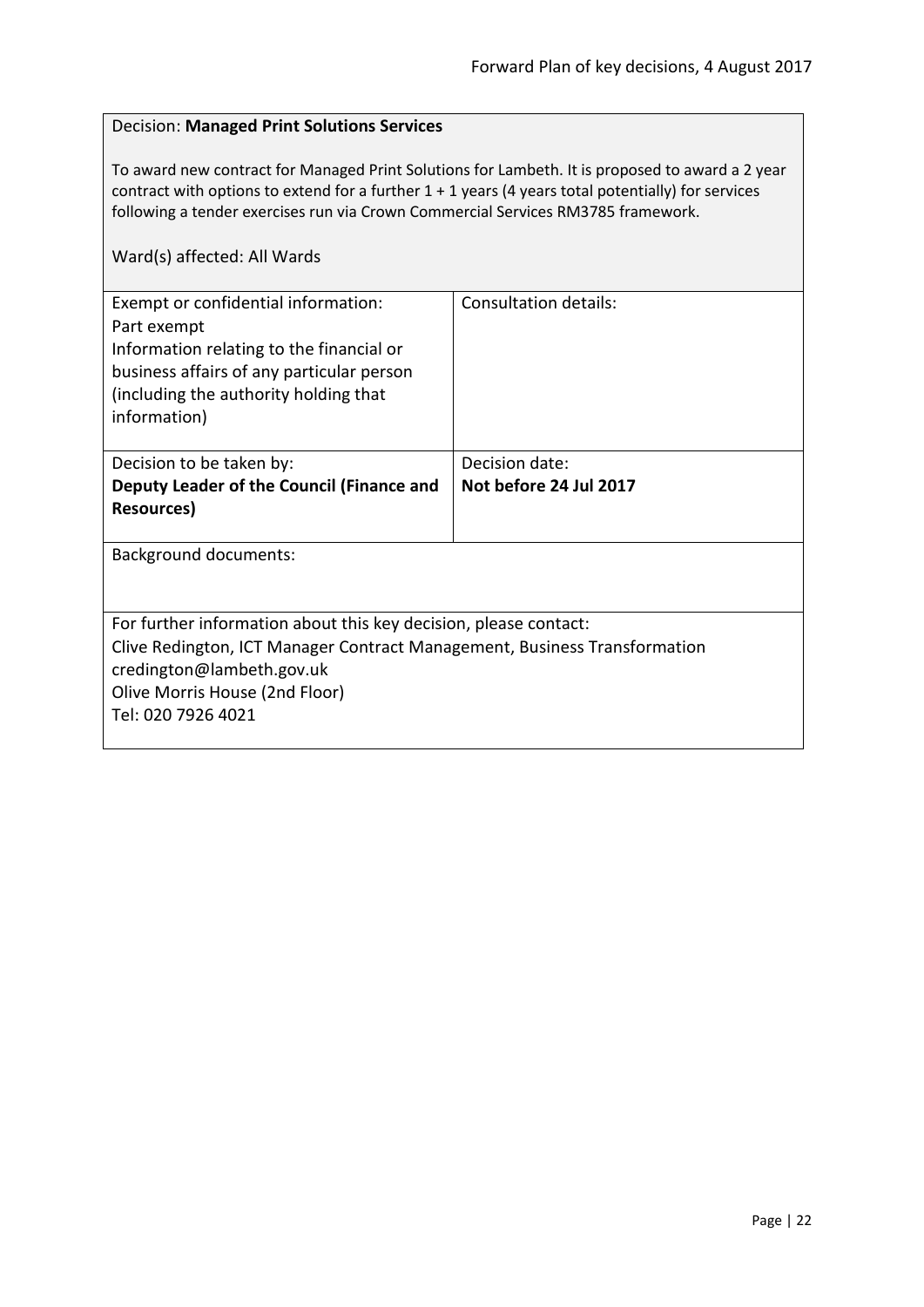## Decision: **Development Options Appraisal - Fenwick Estate** To approve the opportunity sites in Fenwick estate as the location for offsite affordable housing provision by Sainsbury/TfL Ward(s) affected: Larkhall Exempt or confidential information: Consultation details: Resident participation in the project will be designed in close liaison with the TRA. A communications plan will be developed by the project team involving drop in, newsletters, events etc to engage with residents and coproduce a project plan. Local residents and ward councillors Decision to be taken by: **Deputy Leader of the Council (Investment and Partnerships)** Decision date: **Not before 26 Jun 2015** Background documents: For further information about this key decision, please contact: Lesley Johnson, Consultant, Strategic Housing, Regeneration & Communities Ljohnson3@lambeth.gov.uk International House, 7th Floor Tel: 020 7926 7125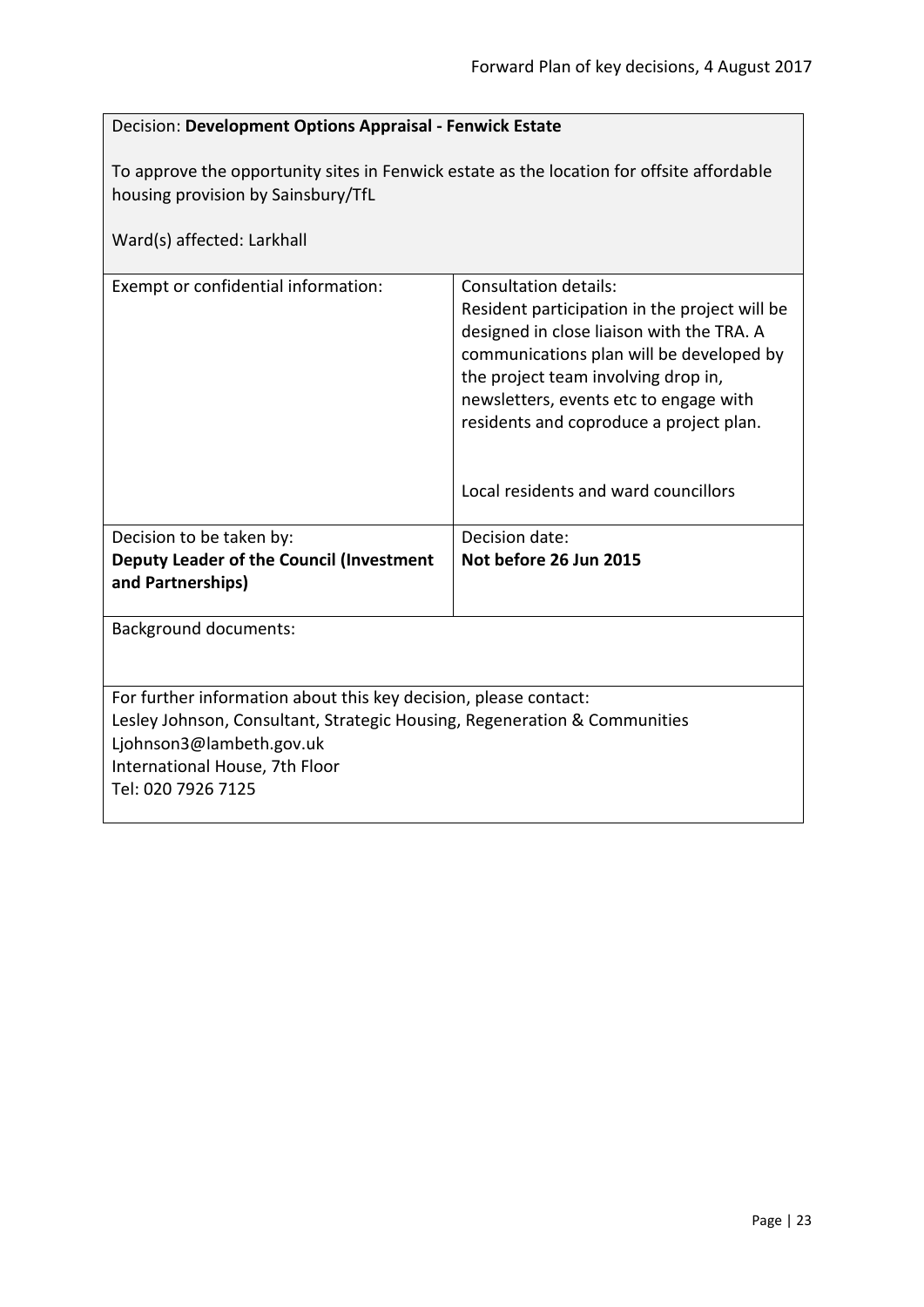#### Decision: **Translation Services**

The Council requires translation and interpretation services to meet its obligations in relation to the applicable race relations and disability legislation. To achieve this, Lambeth will procure a re-designed translation and interpretation services with the aim of achieving a more customer focussed service, aligned to user needs, an improved cost and greater social value.

| Exempt or confidential information:                              | Consultation details: |  |
|------------------------------------------------------------------|-----------------------|--|
| Decision to be taken by:                                         | Decision date:        |  |
| Deputy Leader of the Council (Investment                         | Not before 5 Jan 2016 |  |
| and Partnerships)                                                |                       |  |
| <b>Background documents:</b>                                     |                       |  |
| <b>Translation Services</b>                                      |                       |  |
| For further information about this key decision, please contact: |                       |  |
| David Couldridge, Contract Manager, Business & Customer Services |                       |  |
| dcouldridge@lambeth.gov.uk                                       |                       |  |
| Olive Morris House - 1st Floor                                   |                       |  |
| Tel: 020 7926 1584                                               |                       |  |
|                                                                  |                       |  |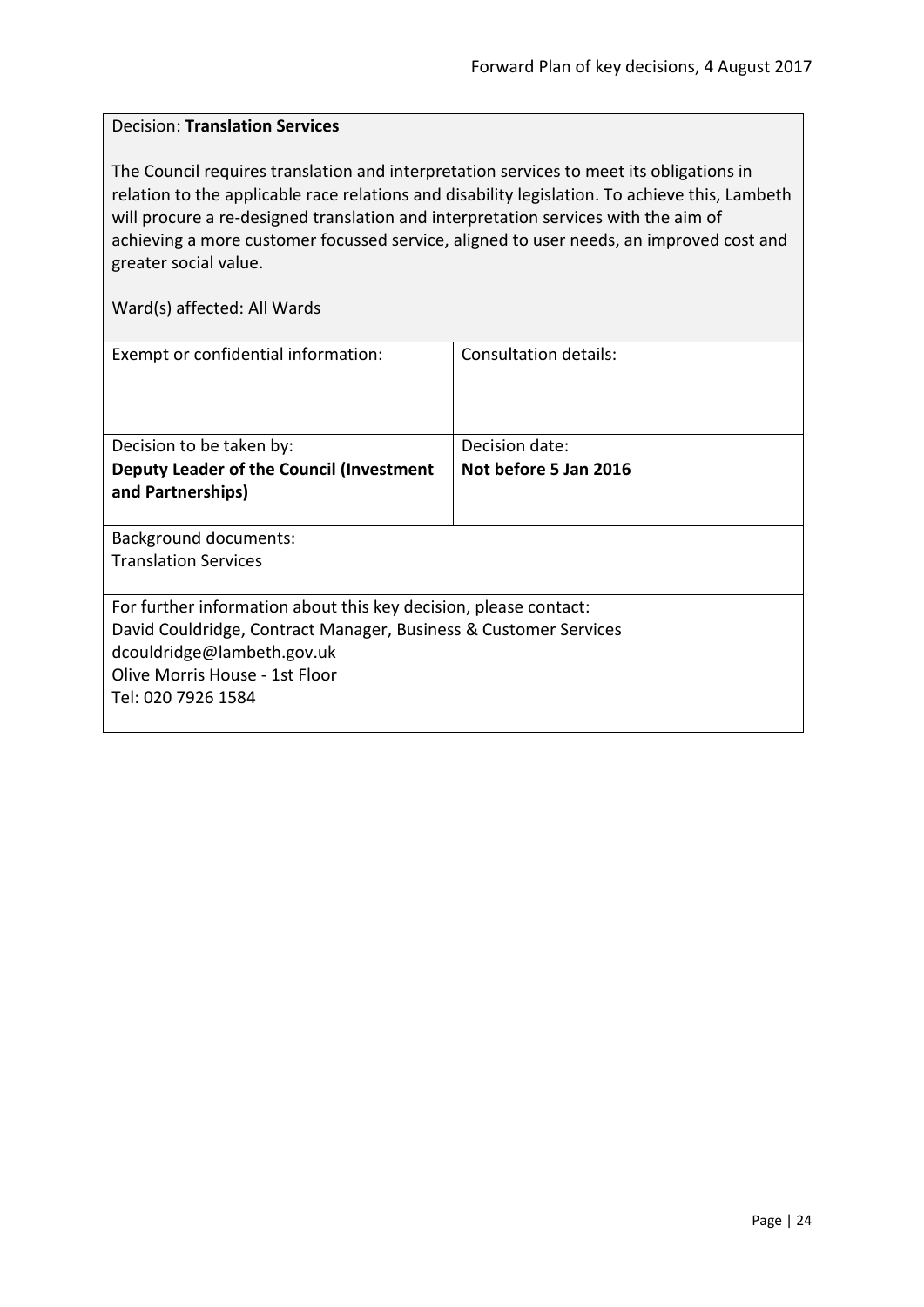| Decision: One Oracle Contract Extension                                              |                                                                                            |  |
|--------------------------------------------------------------------------------------|--------------------------------------------------------------------------------------------|--|
|                                                                                      |                                                                                            |  |
| To extend the existing One Oracle support arrangements by a further 2 years. This is |                                                                                            |  |
|                                                                                      | necessary to ensure that the Council can maintain its obligations of Paying people, Paying |  |
| suppliers and Collecting Debt.                                                       |                                                                                            |  |
|                                                                                      |                                                                                            |  |
| Ward(s) affected: All Wards                                                          |                                                                                            |  |
|                                                                                      |                                                                                            |  |
| Exempt or confidential information:                                                  | Consultation details:                                                                      |  |
|                                                                                      |                                                                                            |  |
|                                                                                      |                                                                                            |  |
|                                                                                      |                                                                                            |  |
| Decision to be taken by:                                                             | Decision date:                                                                             |  |
| Deputy Leader of the Council (Investment                                             | Not before 31 Mar 2016                                                                     |  |
| and Partnerships)                                                                    |                                                                                            |  |
|                                                                                      |                                                                                            |  |
| <b>Background documents:</b>                                                         |                                                                                            |  |
|                                                                                      |                                                                                            |  |
|                                                                                      |                                                                                            |  |
| For further information about this key decision, please contact:                     |                                                                                            |  |
| Jason Martin, Technical Project Manager<br>JMartin@lambeth.gov.uk                    |                                                                                            |  |
| Olive Morris House - 2nd Floor                                                       |                                                                                            |  |
| Tel: 020 7926 6244                                                                   |                                                                                            |  |
|                                                                                      |                                                                                            |  |

.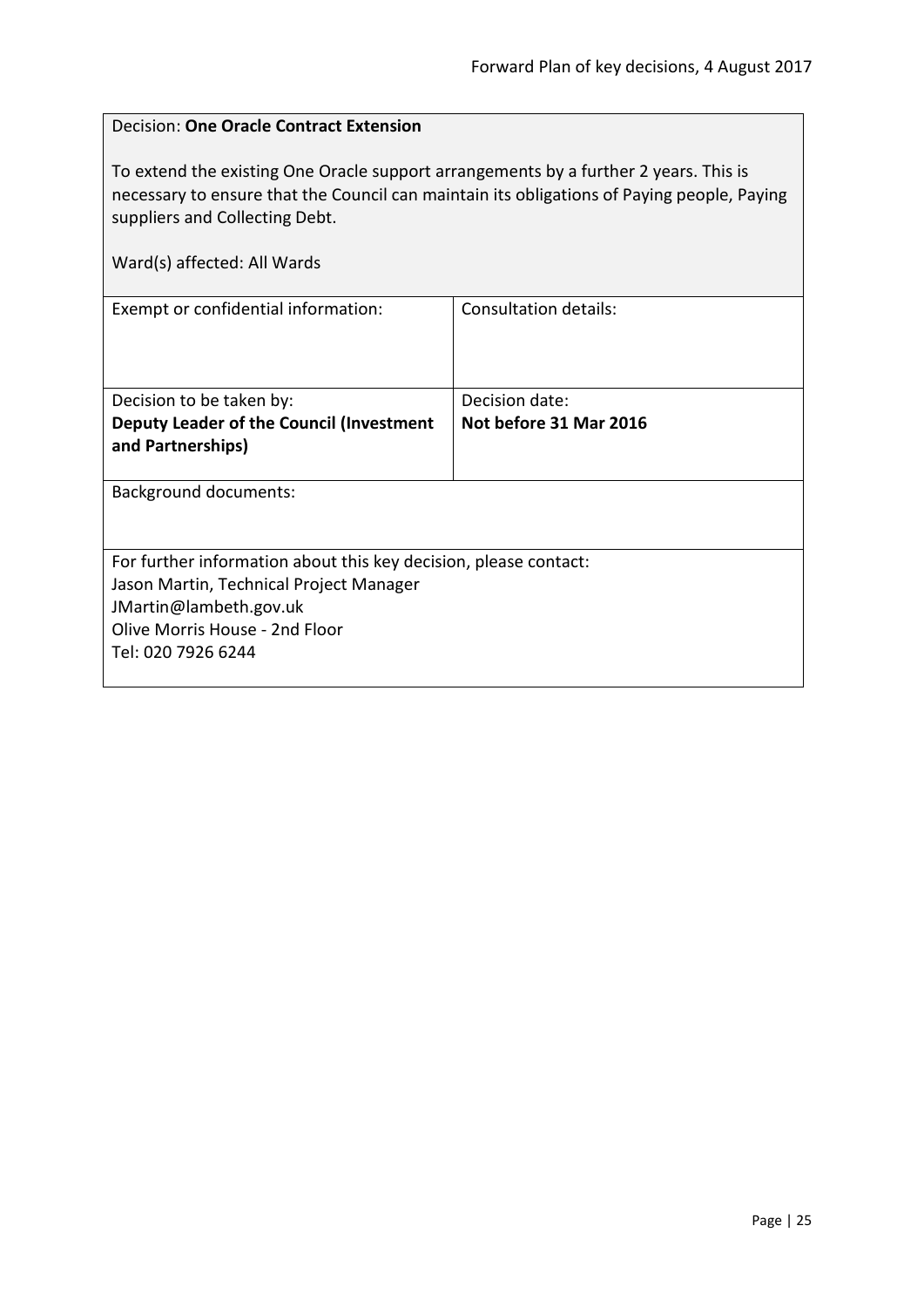| Decision: Delivery of Budget                                     |                       |  |
|------------------------------------------------------------------|-----------------------|--|
| Implementation of budget recommendations                         |                       |  |
| Ward(s) affected: All Wards                                      |                       |  |
| Exempt or confidential information:                              | Consultation details: |  |
|                                                                  |                       |  |
| Decision to be taken by:                                         | Decision date:        |  |
| Deputy Leader of the Council (Investment<br>and Partnerships)    | Not before 6 Oct 2016 |  |
|                                                                  |                       |  |
| <b>Background documents:</b>                                     |                       |  |
|                                                                  |                       |  |
| For further information about this key decision, please contact: |                       |  |
| Christina Thompson, Director of Finance                          |                       |  |
| CThompson3@lambeth.gov.uk<br>Phoenix House - 8th Floor           |                       |  |
| Tel: 020 7926 2634                                               |                       |  |
|                                                                  |                       |  |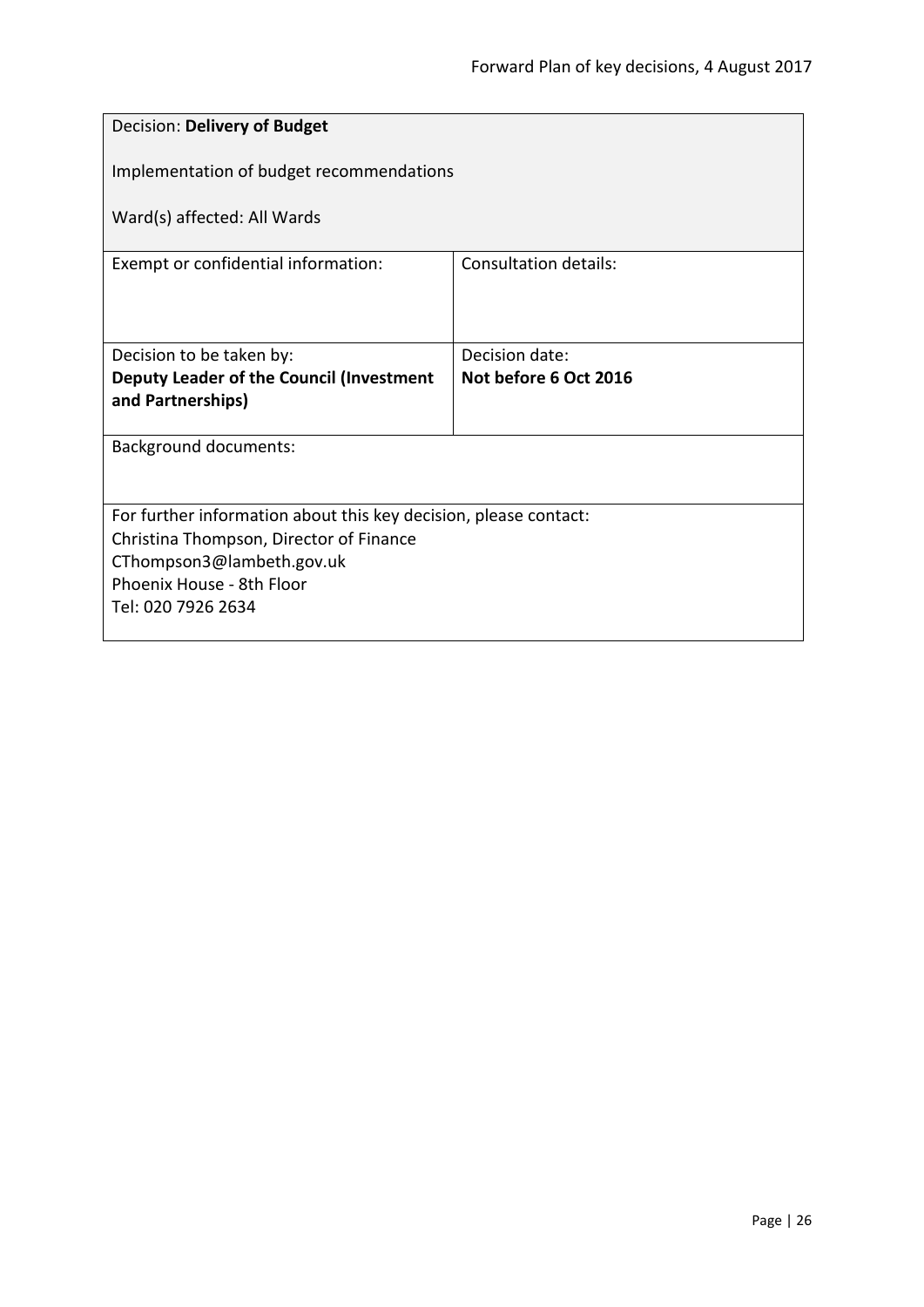| Decision: The Nine Elms Vauxhall Development Business Case                                                                                                |                              |  |
|-----------------------------------------------------------------------------------------------------------------------------------------------------------|------------------------------|--|
| The approval of £1.986m from s106/Community Infrastructure Levy in Nine Elms Vauxhall<br>for 2017/18.                                                     |                              |  |
| Ward(s) affected: Oval; Stockwell                                                                                                                         |                              |  |
| Exempt or confidential information:                                                                                                                       | <b>Consultation details:</b> |  |
| Decision to be taken by:                                                                                                                                  | Decision date:               |  |
| Deputy Leader of the Council (Investment<br>and Partnerships)                                                                                             | Not before 12 Dec 2016       |  |
| <b>Background documents:</b>                                                                                                                              |                              |  |
| For further information about this key decision, please contact:<br>Moira McGrath, Director of Strategy and Commissioning Adults<br>moira.mcgrath@nhs.net |                              |  |
| Tel: 0203 049 4481                                                                                                                                        |                              |  |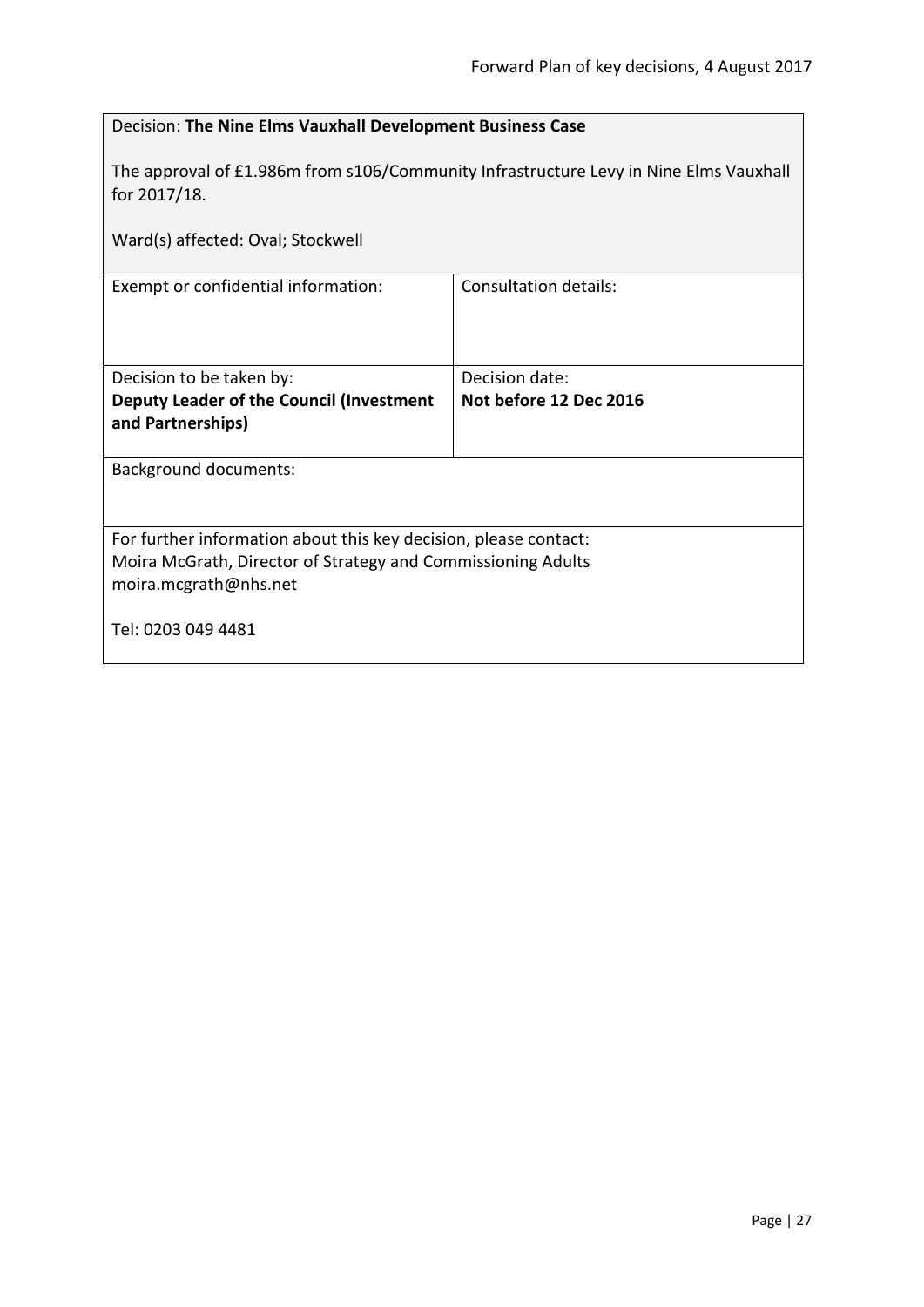#### Decision: **Loughborough Children's Centre, LEAP Programme Leasehold disposal**

In order to facilitate the LEAP programme:

1) To approve the grant of a lease to the National Chidren's Bureau (NCB) on the terms set out in the report.

2) To approve the leaseback from the NCB to the Council on the same terms.

2) To approve appropriation of part of the site from the HRA to the General Fund

Ward(s) affected: Coldharbour

| Exempt or confidential information:                              | Consultation details:  |  |
|------------------------------------------------------------------|------------------------|--|
| Decision to be taken by:                                         | Decision date:         |  |
| Deputy Leader of the Council (Investment                         | Not before 23 Jan 2017 |  |
|                                                                  |                        |  |
| and Partnerships)                                                |                        |  |
|                                                                  |                        |  |
| Background documents:                                            |                        |  |
|                                                                  |                        |  |
| For further information about this key decision, please contact: |                        |  |
| Sophie Linton, Head of Valuation and Strategic Property Services |                        |  |
| SLinton@lambeth.gov.uk                                           |                        |  |
|                                                                  |                        |  |
| 2nd Floor, Olive Morris House                                    |                        |  |
| Tel: 020 7926 6954                                               |                        |  |
|                                                                  |                        |  |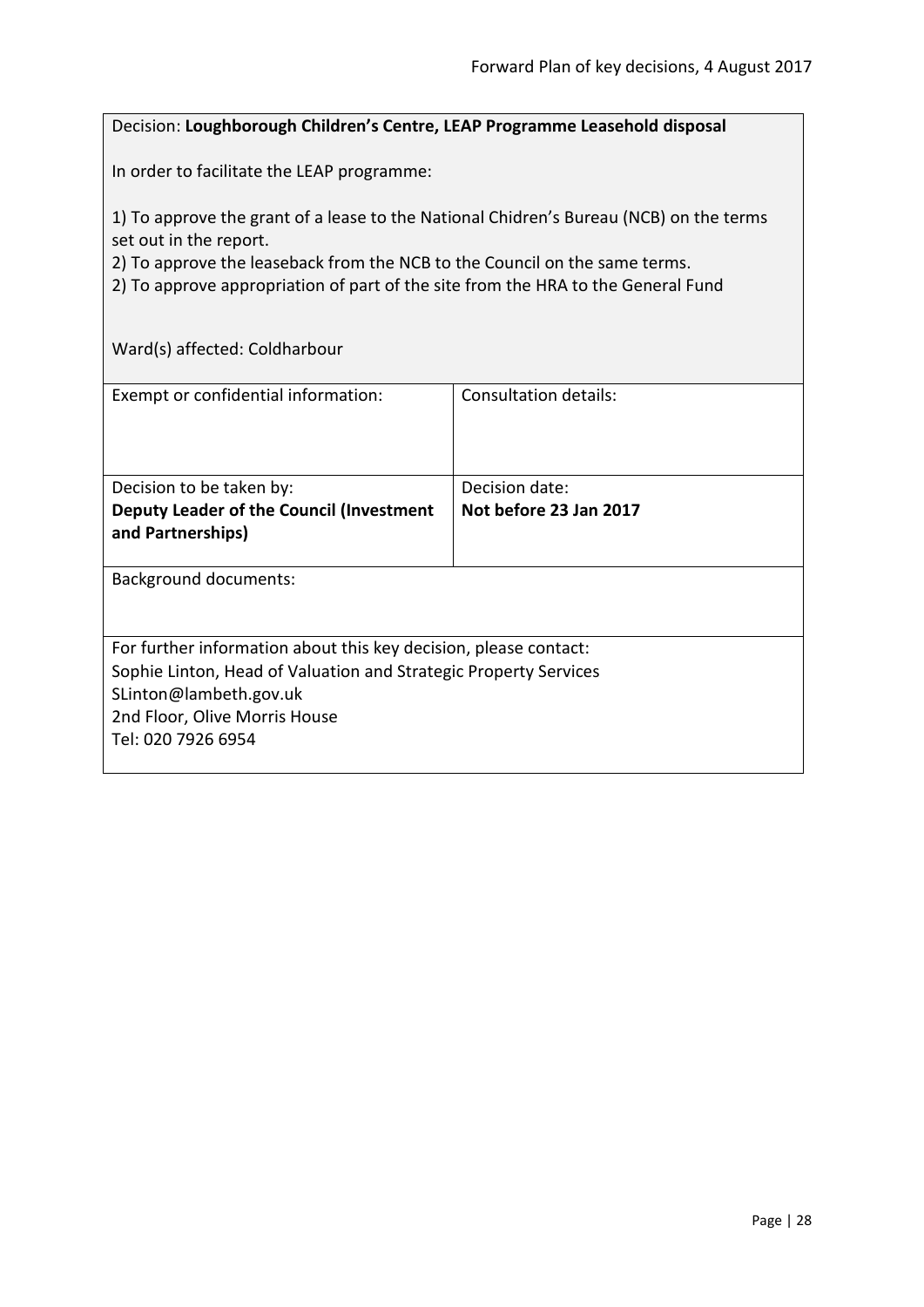#### Decision: **Liz Atkinson Children's Centre, LEAP Programme Leasehold disposal**

In order to facilitate the LEAP programme:

1) To approve the grant of a lease to the National Children's Bureau (NCB) on the terms set out in the report.

2) To approve the leaseback from the NCB to the Council on the same terms

|  | Ward(s) affected: Vassall |  |
|--|---------------------------|--|
|--|---------------------------|--|

| Exempt or confidential information:                              | Consultation details:  |
|------------------------------------------------------------------|------------------------|
| Decision to be taken by:                                         | Decision date:         |
|                                                                  |                        |
| Deputy Leader of the Council (Investment                         | Not before 23 Jan 2017 |
| and Partnerships)                                                |                        |
|                                                                  |                        |
| <b>Background documents:</b>                                     |                        |
|                                                                  |                        |
| For further information about this key decision, please contact: |                        |
| Sophie Linton, Head of Valuation and Strategic Property Services |                        |
| SLinton@lambeth.gov.uk                                           |                        |
| 2nd Floor, Olive Morris House                                    |                        |
| Tel: 020 7926 6954                                               |                        |
|                                                                  |                        |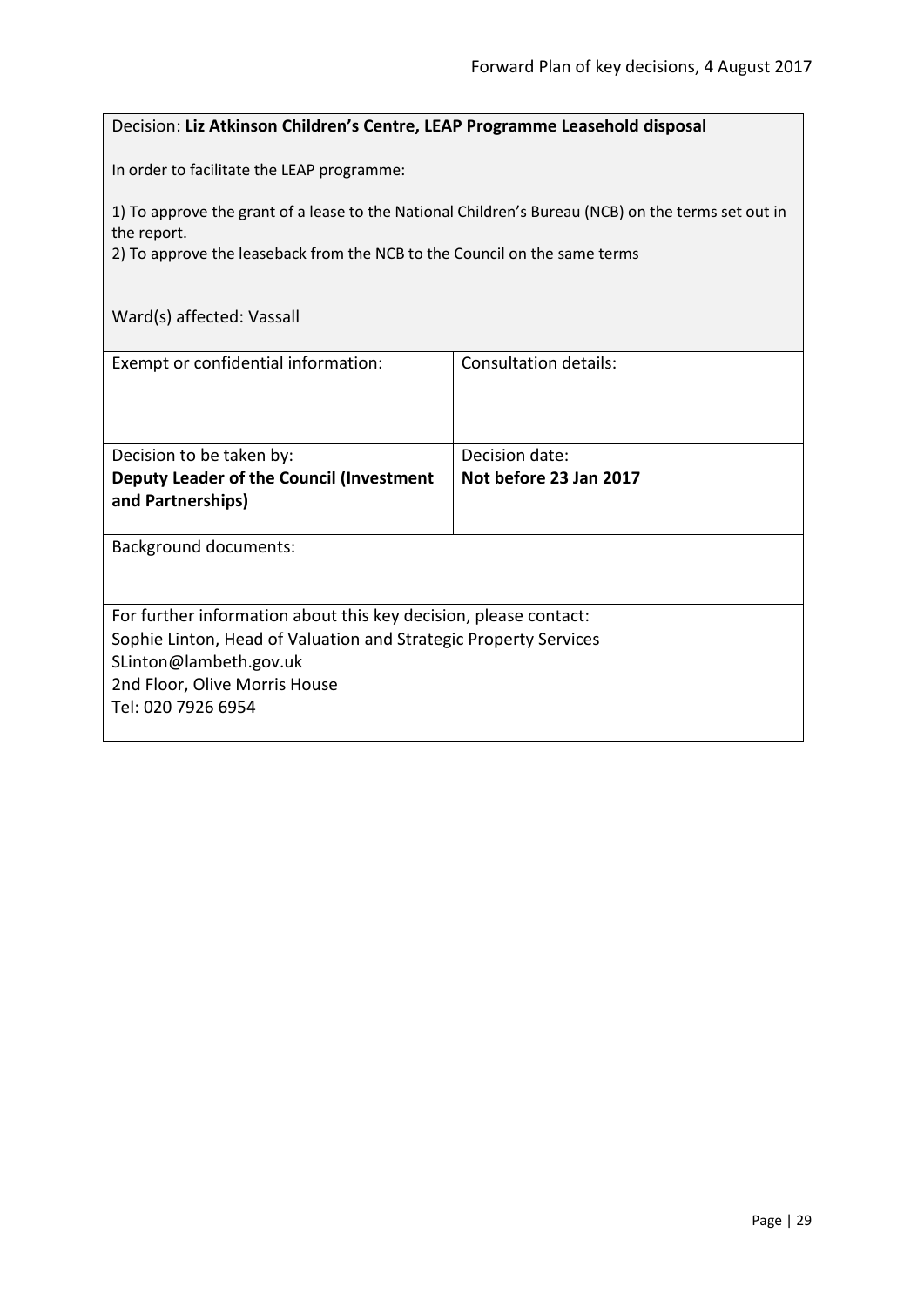#### Decision: **Jubilee Children's Centre, LEAP Programme Leasehold disposal**

In order to facilitate the LEAP programme:

1) To approve the grant of a lease to the National Children's Bureau (NCB) on the terms set out in the report.

2) To approve the leaseback from the NCB to the Council on the same terms.

| Ward(s) affected: Tulse Hill |  |
|------------------------------|--|
|------------------------------|--|

| Exempt or confidential information:                              | Consultation details:  |
|------------------------------------------------------------------|------------------------|
| Decision to be taken by:                                         | Decision date:         |
| Deputy Leader of the Council (Investment                         | Not before 23 Jan 2017 |
| and Partnerships)                                                |                        |
|                                                                  |                        |
| <b>Background documents:</b>                                     |                        |
|                                                                  |                        |
| For further information about this key decision, please contact: |                        |
| Sophie Linton, Head of Valuation and Strategic Property Services |                        |
| SLinton@lambeth.gov.uk                                           |                        |
| 2nd Floor, Olive Morris House                                    |                        |
| Tel: 020 7926 6954                                               |                        |
|                                                                  |                        |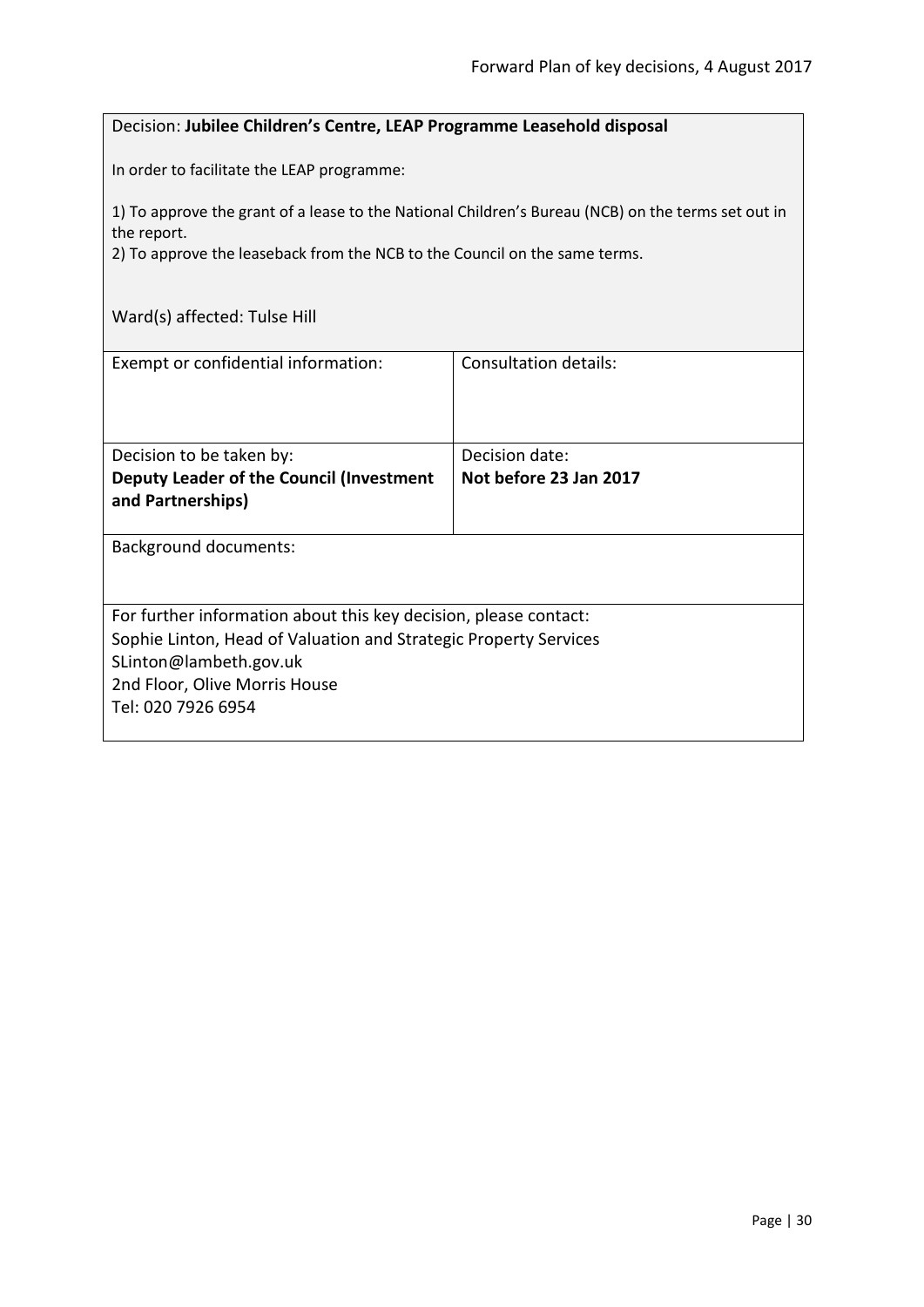#### Decision: **Procurement of Contractor Somerleyton Road for Blocks A and B**

Somerleyton Road is a mixed use regeneration project in Brixton. Part of the development is the Oval House theatre in Block B and the refurbishment of the existing Carlton Mansions, Block A.

| Ward(s) affected: Coldharbour                                                                                                                 |                       |
|-----------------------------------------------------------------------------------------------------------------------------------------------|-----------------------|
| Exempt or confidential information:                                                                                                           | Consultation details: |
| Decision to be taken by:                                                                                                                      | Decision date:        |
| Deputy Leader of the Council (Investment                                                                                                      | Not before 5 Jun 2017 |
| and Partnerships)                                                                                                                             |                       |
| <b>Background documents:</b>                                                                                                                  |                       |
| For further information about this key decision, please contact:<br>Mike Pocock, Director: Major Capital Programmes<br>mpocock@lambeth.gov.uk |                       |
| International House, Canterbury Crescent, London, SW9 7QE<br>Tel: 0207 926 3220                                                               |                       |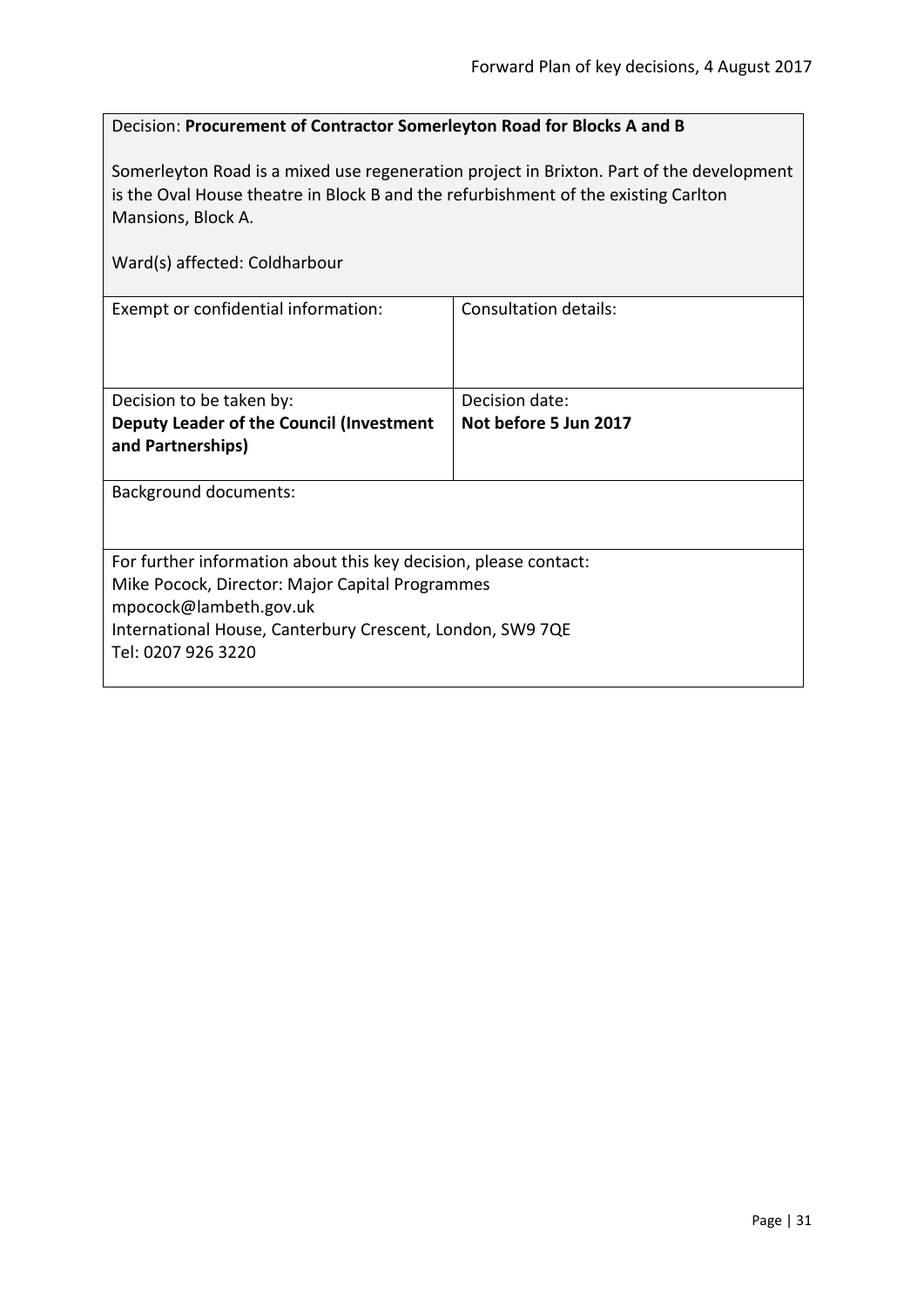#### Decision: **Proposal regarding the site at the former Clapham Old Library**

Following the acquisition of the property at 60 Orlando Road, the Council is proposing to work with Ipsus Developments and Omnibus Theatre to bring forward plans for a small scale redevelopment of the rear of the site, with the aim of creating a new asset, subject to further discussions with the planning department and formal consent, which will provide a sustainable revenue stream to the parties. The form of this joint venture is being discussed and it is anticipated that any works contracts will be under the OJEU threshold.

The Council wishes to engage with the above parties who will bring the local and commercial expertise to the venture. Ipsus Developments brought the opportunity to the Council and in recognition of their input to the process, it is proposed that the Council continues to utilise their significant local development expertise.

The Council also wishes to continue to work collaboratively with Omnibus to ensure the future of the building as a leading performance arts venue.

Ward(s) affected: Clapham Town

| Exempt or confidential information:                                                                                                                                                                                   | Consultation details:  |
|-----------------------------------------------------------------------------------------------------------------------------------------------------------------------------------------------------------------------|------------------------|
| Decision to be taken by:                                                                                                                                                                                              | Decision date:         |
| Deputy Leader of the Council (Investment<br>and Partnerships)                                                                                                                                                         | Not before 12 Jun 2017 |
| <b>Background documents:</b>                                                                                                                                                                                          |                        |
| For further information about this key decision, please contact:<br>Sophie Linton, Head of Valuation and Strategic Property Services<br>SLinton@lambeth.gov.uk<br>2nd Floor, Olive Morris House<br>Tel: 020 7926 6954 |                        |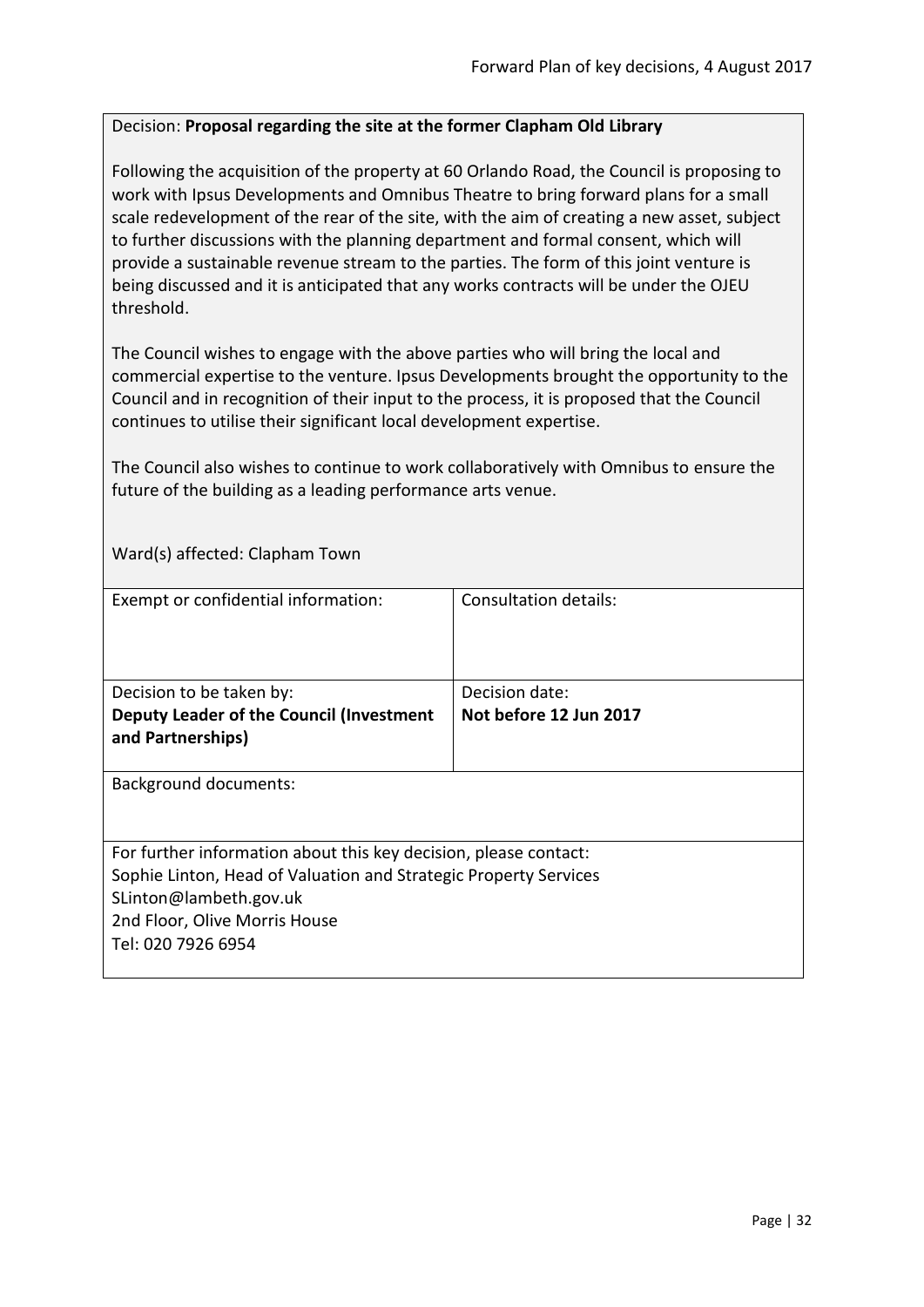To support additional funding of £250,000 on top of previously supported £250,000 capital funding for redevelopment Myatts Field Park Depot.

To agree the grant of a 10 year lease to Myatt's Field Park Project.

| Exempt or confidential information:                                                                                                                                                   | Consultation details:  |
|---------------------------------------------------------------------------------------------------------------------------------------------------------------------------------------|------------------------|
| Decision to be taken by:                                                                                                                                                              | Decision date:         |
| Deputy Leader of the Council (Investment<br>and Partnerships)                                                                                                                         | Not before 17 Jul 2017 |
| <b>Background documents:</b>                                                                                                                                                          |                        |
| For further information about this key decision, please contact:<br>Kevin Crook, Head of Neighbourhoods<br>kcrook@lambeth.gov.uk<br>Blue Star House - 4th Floor<br>Tel: 020 7926 8973 |                        |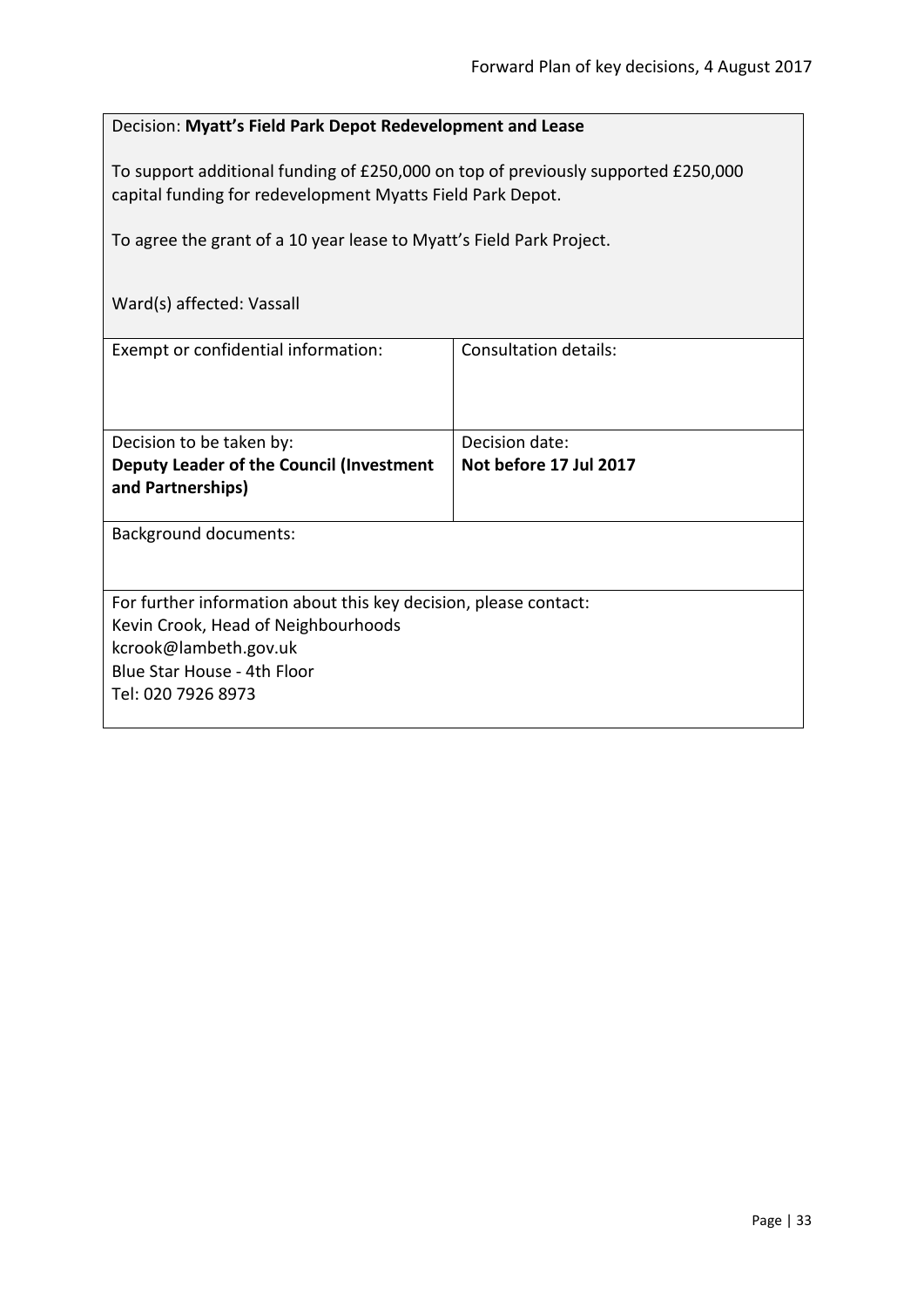| Decision: Upper Norwood Joint Library                                           |                        |  |
|---------------------------------------------------------------------------------|------------------------|--|
| To grant a 25 year lease to Upper Norwood Library Trust at a peppercorn rent    |                        |  |
| Ward(s) affected: Gipsy Hill                                                    |                        |  |
| Exempt or confidential information:                                             | Consultation details:  |  |
|                                                                                 |                        |  |
| Decision to be taken by:                                                        | Decision date:         |  |
| Deputy Leader of the Council (Investment                                        | Not before 17 Jul 2017 |  |
| and Partnerships)                                                               |                        |  |
| <b>Background documents:</b>                                                    |                        |  |
|                                                                                 |                        |  |
| For further information about this key decision, please contact:                |                        |  |
| Donna Wiggins, Lead Commissioner, Strategic Housing, Regeneration & Communities |                        |  |
| dwiggins@lambeth.gov.uk<br>Phoenix House - 3rd Floor                            |                        |  |
| Tel: 020 7926 2681                                                              |                        |  |
|                                                                                 |                        |  |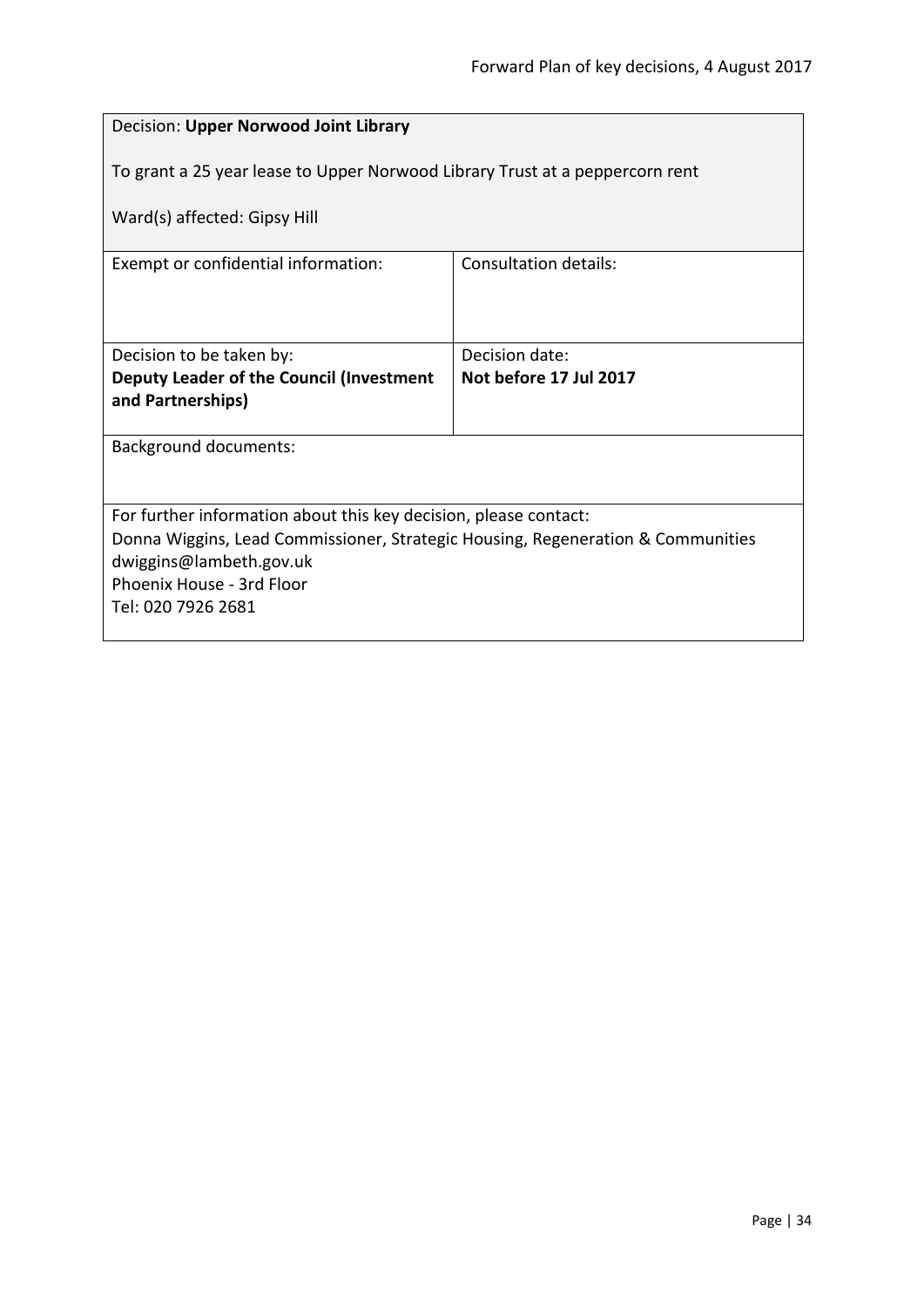Decision: **Temporary Accommodation - Modular Construction on Council Owned Hostel Sites**

To approve investment of £3,000,000 for the construction of Temporary Accommodation modular type units on two council owned hostel sites for the purpose of providing temporary accommodation to homeless households.

Ward(s) affected: Gipsy Hill; Streatham South

| Exempt or confidential information:                                                | Consultation details:  |
|------------------------------------------------------------------------------------|------------------------|
| Decision to be taken by:                                                           | Decision date:         |
| Deputy Leader of the Council (Investment                                           | Not before 31 Jul 2017 |
| and Partnerships)                                                                  |                        |
|                                                                                    |                        |
| <b>Background documents:</b>                                                       |                        |
| For further information about this key decision, please contact:                   |                        |
| Mandy Green (Associate Director Commissioning), Assistant Director Accommodation & |                        |
| Property                                                                           |                        |
| mgreen3@lambeth.gov.uk                                                             |                        |
| Tel: 02079267020                                                                   |                        |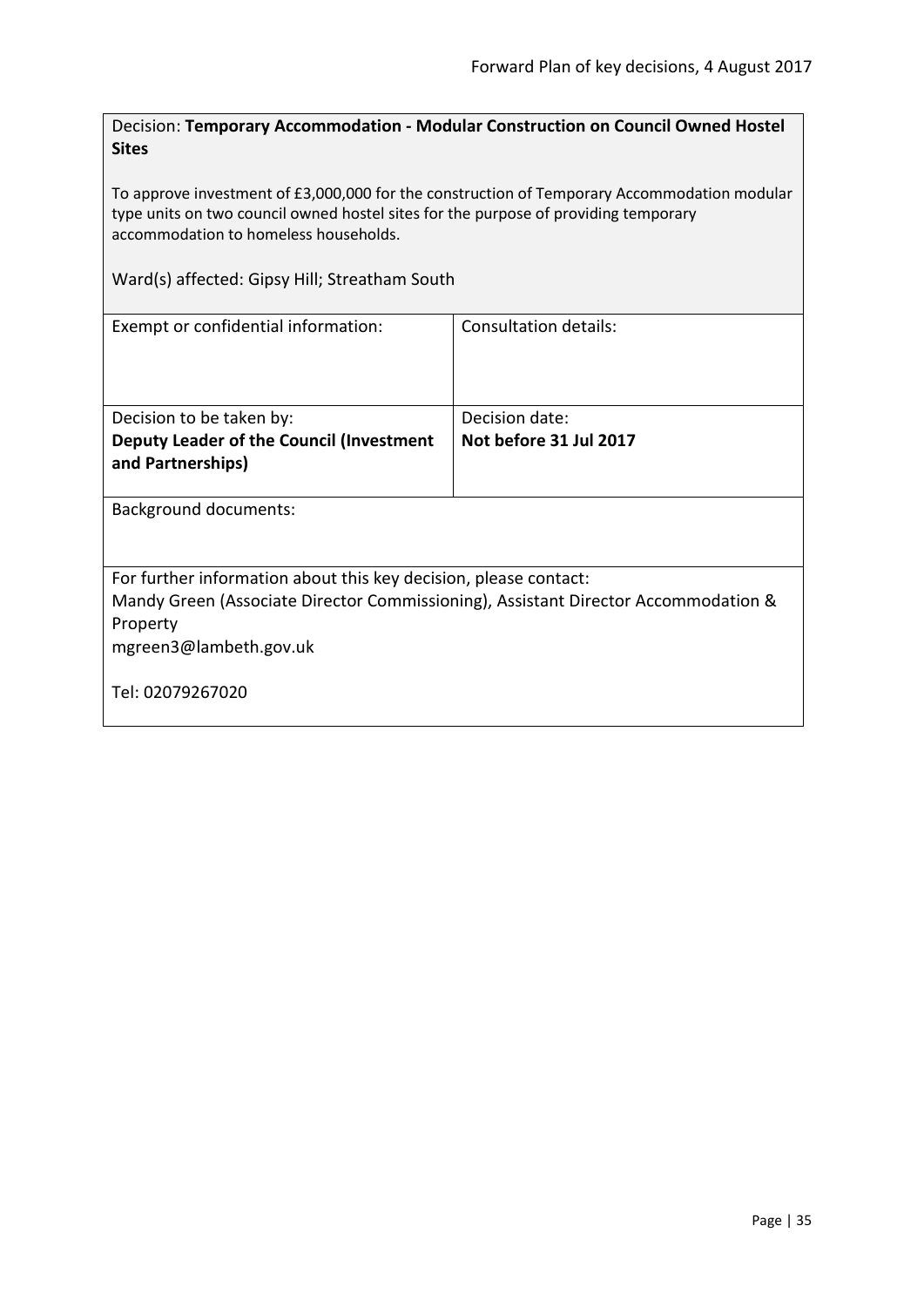| Decision: Contract with legal services firms to assist with land assembly for estate<br>regeneration projects                                   |                              |  |
|-------------------------------------------------------------------------------------------------------------------------------------------------|------------------------------|--|
| Approval to appoint two legal services firms to assist with land assembly for the estate<br>regeneration projects.                              |                              |  |
| Ward(s) affected: All Wards                                                                                                                     |                              |  |
| Exempt or confidential information:                                                                                                             | <b>Consultation details:</b> |  |
| Decision to be taken by:                                                                                                                        | Decision date:               |  |
| Deputy Leader of the Council (Investment<br>and Partnerships)                                                                                   | Not before 4 Sep 2017        |  |
| <b>Background documents:</b>                                                                                                                    |                              |  |
| For further information about this key decision, please contact:<br>Julian Hart, Housing Regeneration Programme Manager<br>jhart@lambeth.gov.uk |                              |  |
| Tel: 07799 775362                                                                                                                               |                              |  |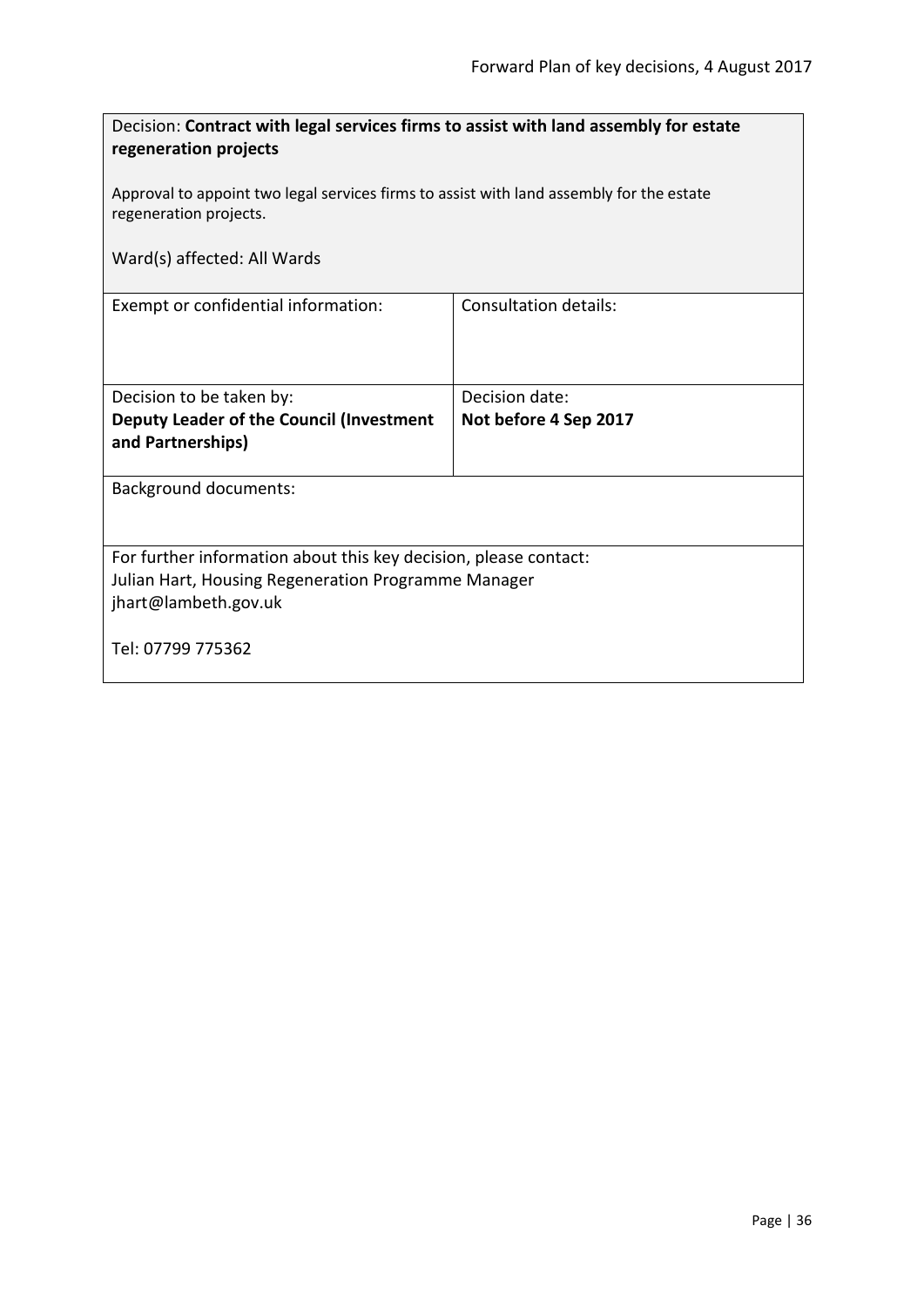Decision: **Contract extensions and variations for care and support services within Extra Care Housing**

The proposal was to extend both current contracts for the provision of care and support within extra care schemes for two years from 1st April 2015 to 31st March 2017.

Outcome-based models for extra care will be investigated in order to find one (or more) that provide the best value for both tenants and the council, while promoting community involvement both within and without the schemes. Various models are available and best practise in extra care is developing rapidly. A two year extension will allow time for a thorough investigation of these options and a procurement exercise.

| Exempt or confidential information:                              | Consultation details:                      |
|------------------------------------------------------------------|--------------------------------------------|
|                                                                  | Discussion with ward councillors will take |
|                                                                  | place during the extension period.         |
|                                                                  |                                            |
|                                                                  |                                            |
| Decision to be taken by:                                         | Decision date:                             |
| <b>Cabinet Member for Adult Social Care</b>                      | Not before 31 Oct 2016                     |
|                                                                  |                                            |
|                                                                  |                                            |
| <b>Background documents:</b>                                     |                                            |
|                                                                  |                                            |
|                                                                  |                                            |
| For further information about this key decision, please contact: |                                            |
| Ginny Hume, Commissioning Lead- Domiciliary Care                 |                                            |
| GHume@lambeth.gov.uk                                             |                                            |
| <b>Phoenix House</b>                                             |                                            |
| Tel: 020 7926 5178                                               |                                            |
|                                                                  |                                            |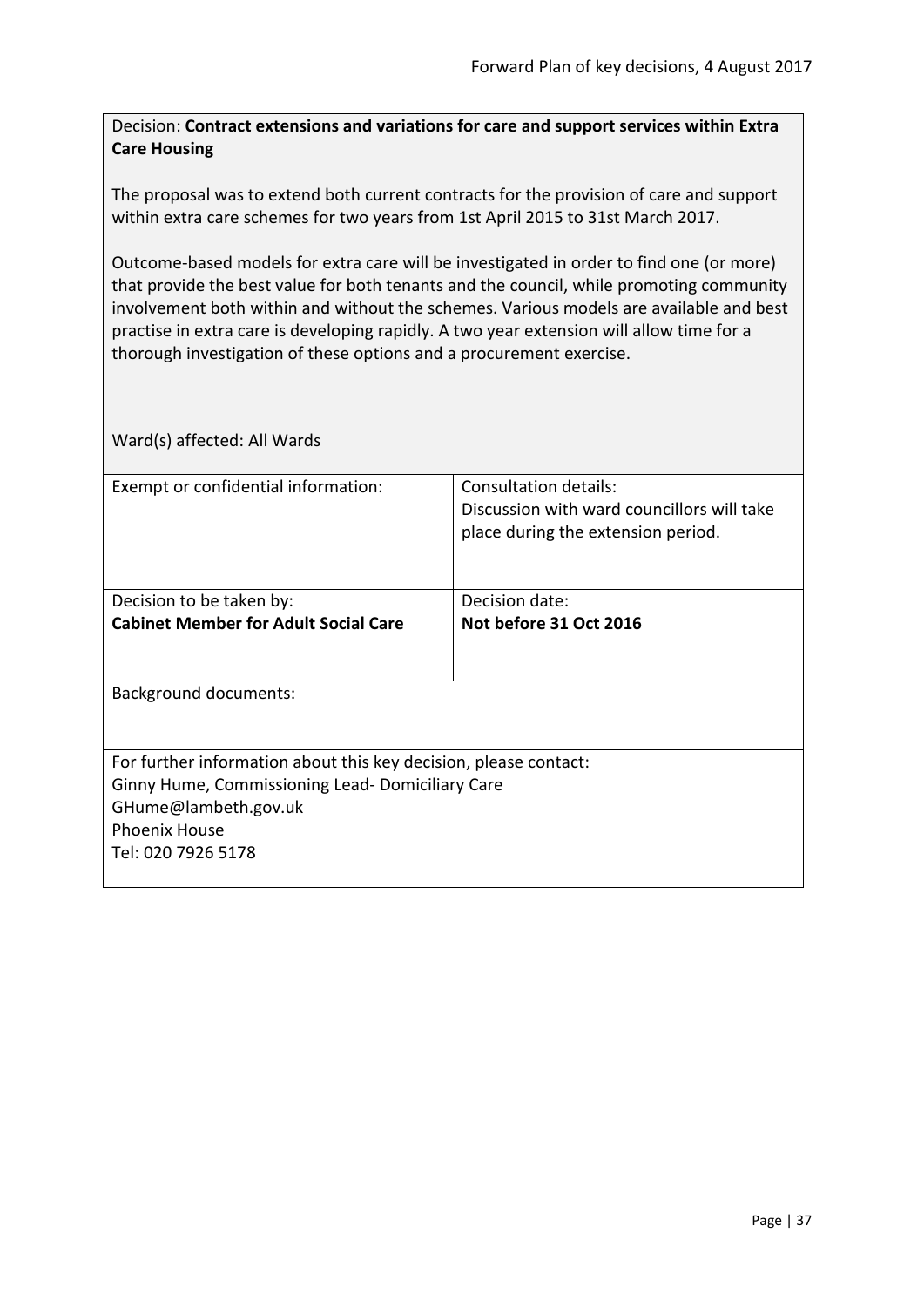# Decision: **Contract for the provision of community equipment**

Lambeth is one of 20 London boroughs who are part of the Integrated Consortium for Community Equipment (ICES). The current contract is due to end on the 31st March 2017. A competitive tender exercise has been carried out by the consortium on behalf of Lambeth and the other consortium members with Medequip identified as the preferred provider. The recommendation is to continue calling-off community equipment via this framework with Medequip as this represents the best value and quality of service for Lambeth resident

| Exempt or confidential information:                              | Consultation details: |
|------------------------------------------------------------------|-----------------------|
|                                                                  |                       |
| Decision to be taken by:                                         | Decision date:        |
| <b>Cabinet Member for Adult Social Care</b>                      | 1 Aug 2017            |
|                                                                  |                       |
| Background documents:                                            |                       |
| For further information about this key decision, please contact: |                       |
| Ginny Hume, Commissioning Lead- Domiciliary Care                 |                       |
| GHume@lambeth.gov.uk                                             |                       |
| <b>Phoenix House</b>                                             |                       |
| Tel: 020 7926 5178                                               |                       |
|                                                                  |                       |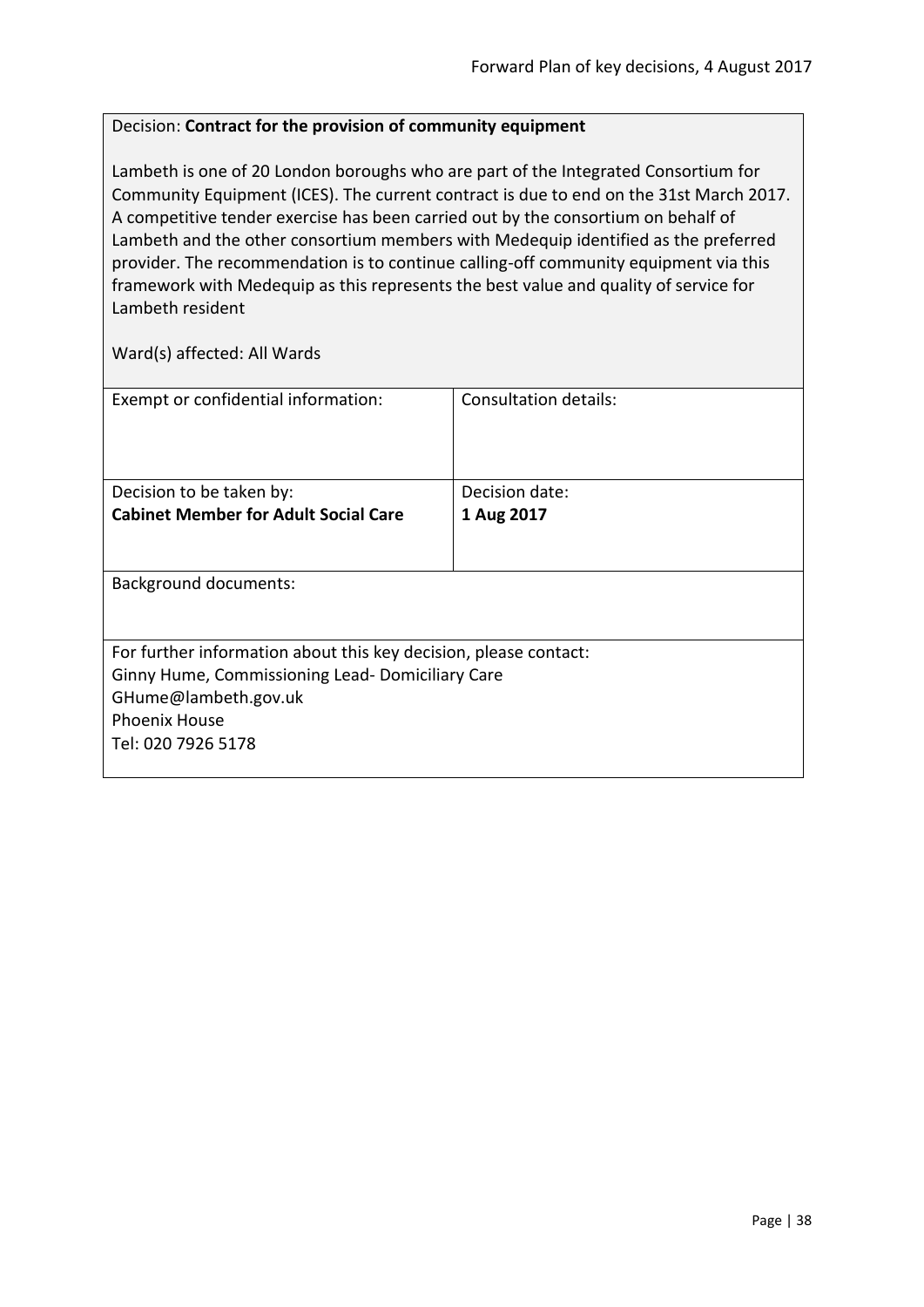| Decision: Contractor Procurement Strategy for New Resource Centre for Adults with |  |
|-----------------------------------------------------------------------------------|--|
| <b>Disabilities at Coburg Crescent</b>                                            |  |

Main Construction Contractor to be procured and appointed to deliver the new build, including a Day Centre, Community Space, Short-Term Accommodation, Long Term Accommodation and Shop.

| Exempt or confidential information:                              | Consultation details:  |
|------------------------------------------------------------------|------------------------|
|                                                                  |                        |
| Decision to be taken by:                                         | Decision date:         |
| <b>Cabinet Member for Adult Social Care</b>                      | Not before 10 Apr 2017 |
|                                                                  |                        |
| Background documents:                                            |                        |
|                                                                  |                        |
| For further information about this key decision, please contact: |                        |
| Alex Kim, Assistant Project Manager, Neighbourhoods and Growth   |                        |
| AKim@lambeth.gov.uk                                              |                        |
| <b>International House</b>                                       |                        |
| Tel: 0207 926 9753                                               |                        |
|                                                                  |                        |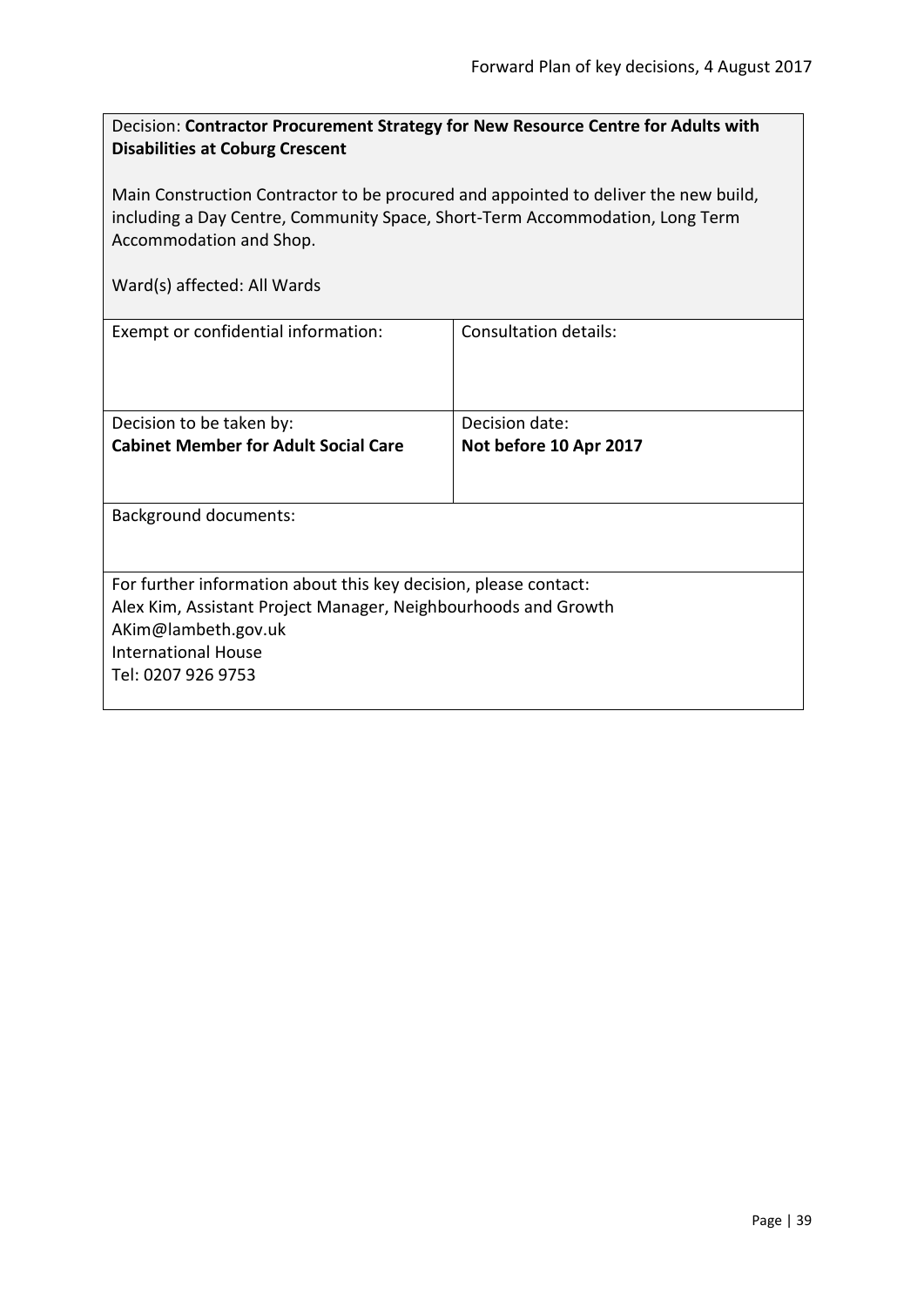# Decision: **Care and Support at Bankhouse – a Newly Developed Extra Care Scheme**

The proposed decision is to finalise the negotiations begun in 2012 to appoint One Housing Group as the provider of care and support at Bankhouse, a newly developed extra care scheme.

The contract will be for a period of 2 years, with a potential extension period of 1 year and with a cost of approximately £610,000 per annum when the scheme is at full operation.

The care and support service will be funded from existing adult social care budgets.

Ward(s) affected: Prince's

| Exempt or confidential information:                              | Consultation details: |
|------------------------------------------------------------------|-----------------------|
|                                                                  |                       |
|                                                                  |                       |
| Decision to be taken by:                                         | Decision date:        |
| <b>Cabinet Member for Adult Social Care</b>                      | Not before 4 Sep 2017 |
|                                                                  |                       |
|                                                                  |                       |
| <b>Background documents:</b>                                     |                       |
|                                                                  |                       |
| For further information about this key decision, please contact: |                       |
| Helen Bolger, Strategic Commissioning Manager                    |                       |
|                                                                  |                       |
| 3rd Floor, Phoenix House                                         |                       |
| Tel: 020 7926 2724                                               |                       |
|                                                                  |                       |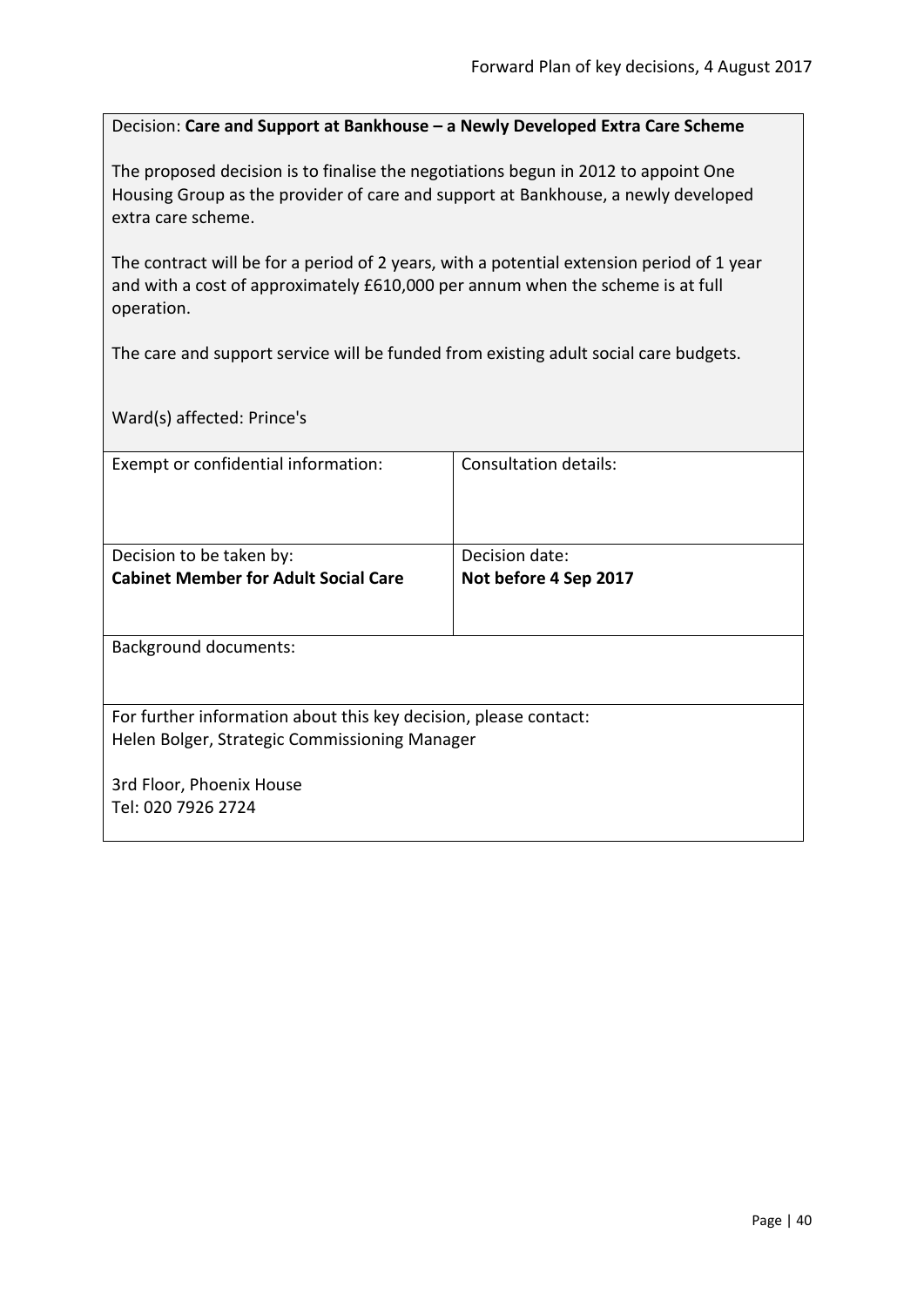Decision: **Phase 1 of the Lambeth Early Action Partnership (LEAP) Capital Works Programme.**

To award a contract to carry out construction works at nine early years premises as part of Phase 1 of the Lambeth Early Action Partnership (Leap) Capital Work Programme on the basis of a maximum contract sum which is £1,498,123.

Ward(s) affected: Coldharbour; Stockwell; Tulse Hill; Vassall

| Consultation details:                                            |  |  |
|------------------------------------------------------------------|--|--|
|                                                                  |  |  |
| Decision date:                                                   |  |  |
| Not before 30 Aug 2016                                           |  |  |
|                                                                  |  |  |
| <b>Background documents:</b>                                     |  |  |
| For further information about this key decision, please contact: |  |  |
| Rosemary Mann                                                    |  |  |
| rmann1@lambeth.gov.uk                                            |  |  |
|                                                                  |  |  |
|                                                                  |  |  |
|                                                                  |  |  |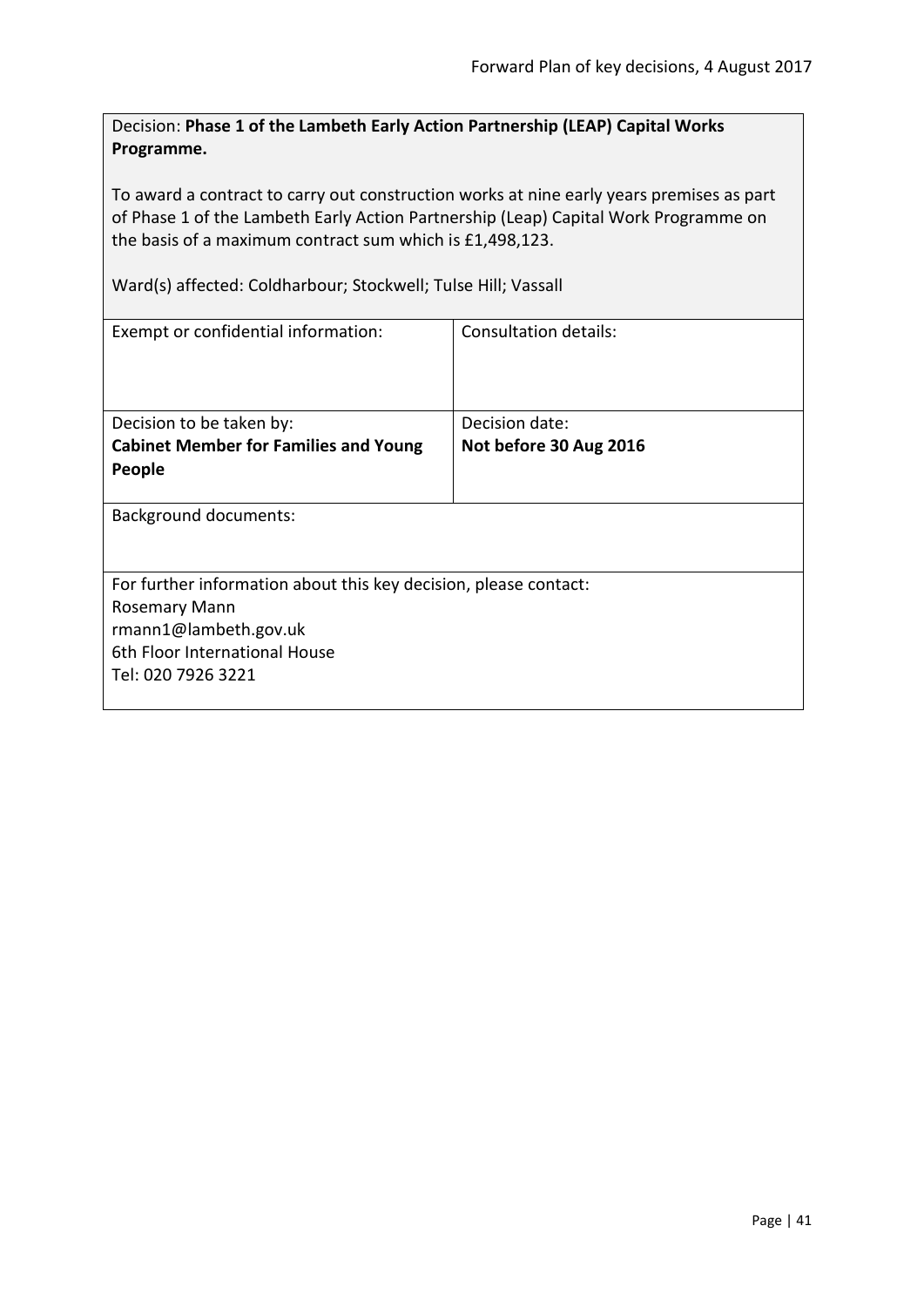# Decision: **Removals and Storage Service** To award contracts for small scale removals (these often need to be completed quickly in order to get a house ready for a new tenant) and for larger scale decants. Ward(s) affected: All Wards Exempt or confidential information: Consultation details: Decision to be taken by: **Cabinet Member for Housing and Environment** Decision date: **Not before 4 Apr 2016** Background documents: For further information about this key decision, please contact: Neil Wightman, Director of Housing Services NWightman@lambeth.gov.uk 1st Floor, Blue Star House, Stockwell Road, Brixton, SW9 Tel: 020 7926 7051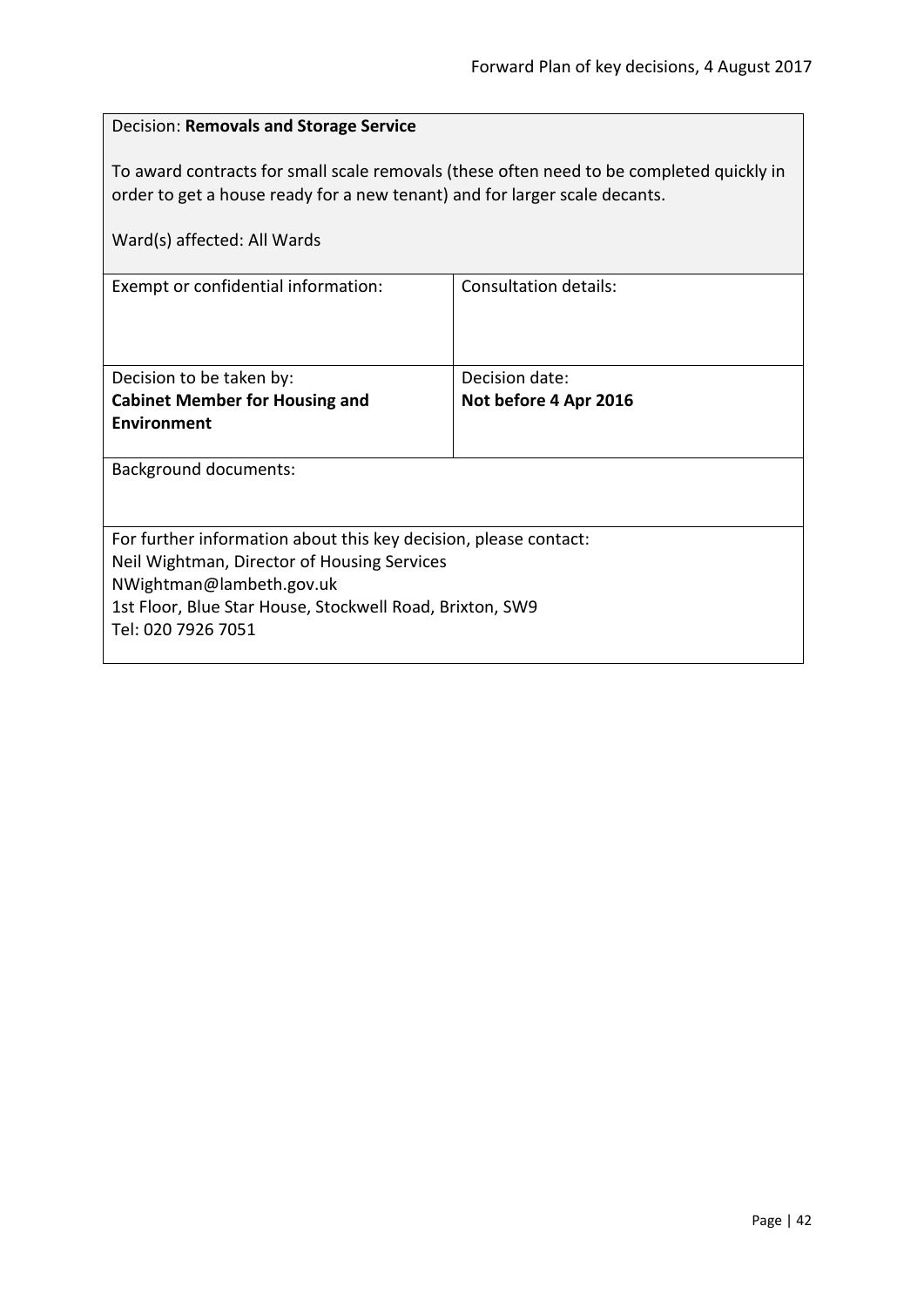| <b>Decision: Commercial Waste Options</b>                                 |                              |  |
|---------------------------------------------------------------------------|------------------------------|--|
| Review of options for future model of commercial waste services           |                              |  |
| Ward(s) affected: All Wards                                               |                              |  |
| Exempt or confidential information:                                       | <b>Consultation details:</b> |  |
|                                                                           |                              |  |
| Decision to be taken by:                                                  | Decision date:               |  |
| <b>Cabinet Member for Housing and</b>                                     | Not before 21 Nov 2016       |  |
| Environment                                                               |                              |  |
| <b>Background documents:</b>                                              |                              |  |
|                                                                           |                              |  |
| For further information about this key decision, please contact:          |                              |  |
| Michael C Clarke, Public Environment Manager<br>mcclarke@lambeth.gov.uk   |                              |  |
| 1st Floor, Service Team House, 185-205 Shakespeare Road, London, SE24 0PZ |                              |  |
| Tel: 020 7926 0528                                                        |                              |  |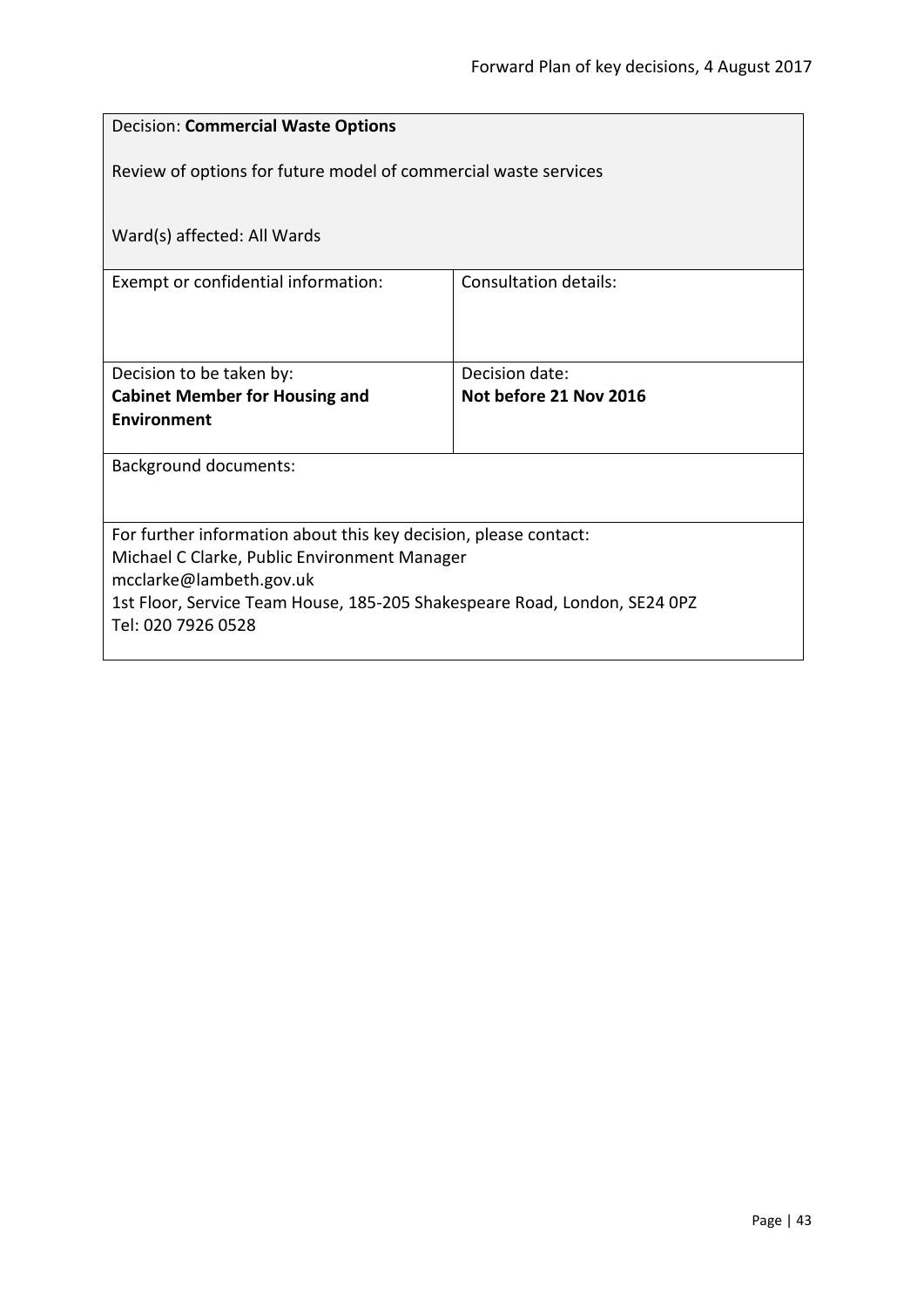## Decision: **Appointment of a contractor to deliver cycle parking in Lambeth**

To contact a provider for the cycle parking scheme in Lambeth, which is capital funded and has a value of around £1.8mil to deliver over a four year period. The scheme consists of two lots, namely Lot 1 which covers implementing closed and secure cycle parking units, as well as Sheffield stands, and Lot 2 which covers ongoing maintenance of the units and stands.

| Exempt or confidential information:                              | Consultation details:  |
|------------------------------------------------------------------|------------------------|
| Decision to be taken by:                                         | Decision date:         |
| <b>Cabinet Member for Housing and</b>                            | Not before 13 Feb 2017 |
| Environment                                                      |                        |
| <b>Background documents:</b>                                     |                        |
| For further information about this key decision, please contact: |                        |
| Raj Mistry, Director of Envrionment                              |                        |
| rmistry@lambeth.gov.uk                                           |                        |
| <b>Blue Star House</b>                                           |                        |
| Tel: 020 7926 6263                                               |                        |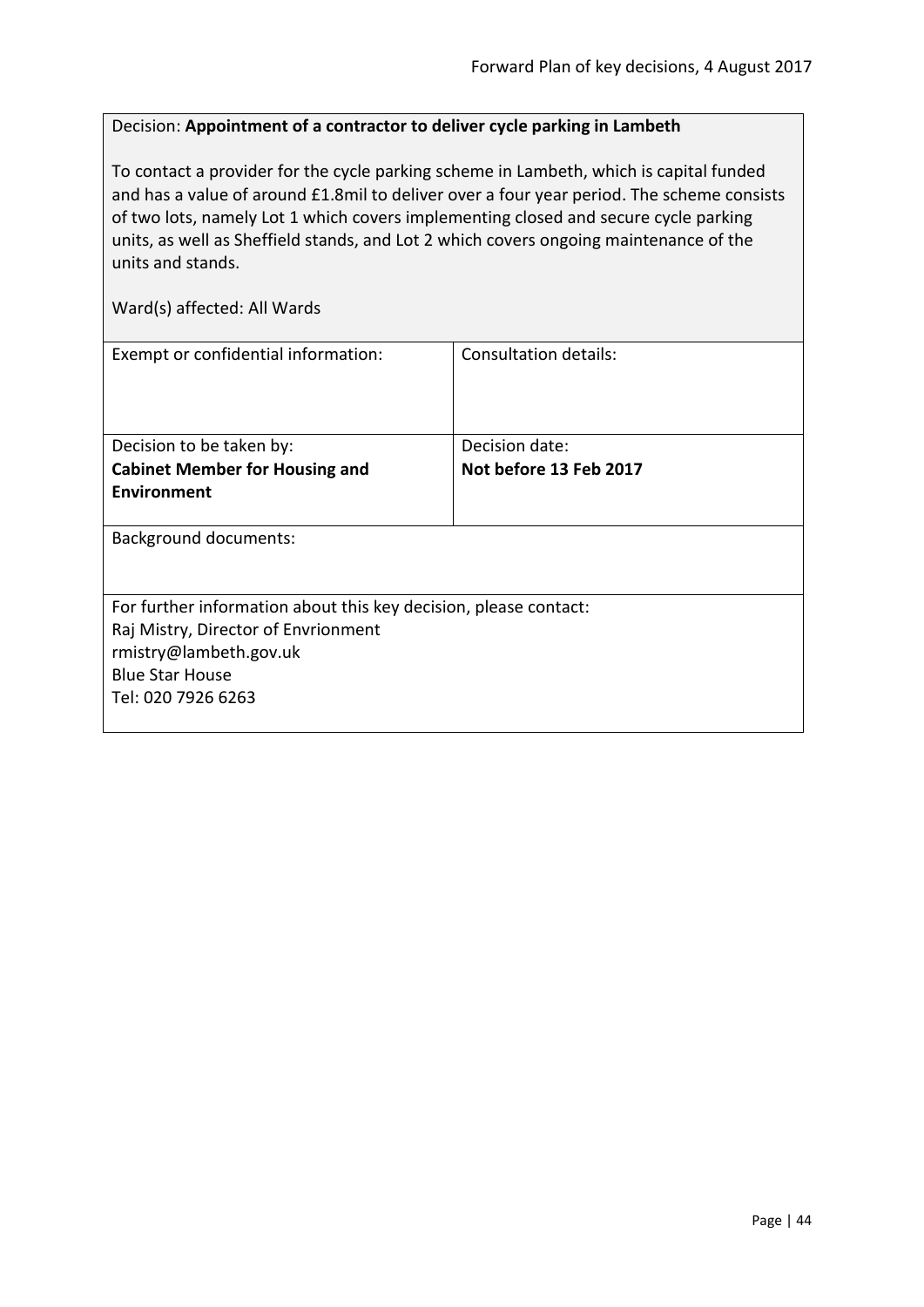| Decision: Asbestos Surveys and Removals                          |                        |  |
|------------------------------------------------------------------|------------------------|--|
| To appoint a contractor to undertake surveys and removals.       |                        |  |
| Ward(s) affected: All Wards                                      |                        |  |
| Exempt or confidential information:                              | Consultation details:  |  |
|                                                                  |                        |  |
| Decision to be taken by:                                         | Decision date:         |  |
| <b>Cabinet Member for Housing and</b>                            | Not before 10 Apr 2017 |  |
| <b>Environment</b>                                               |                        |  |
| <b>Background documents:</b>                                     |                        |  |
|                                                                  |                        |  |
| For further information about this key decision, please contact: |                        |  |
| Neil Wightman, Director of Housing Services                      |                        |  |
| NWightman@lambeth.gov.uk                                         |                        |  |
| 1st Floor, Blue Star House, Stockwell Road, Brixton, SW9         |                        |  |
| Tel: 020 7926 7051                                               |                        |  |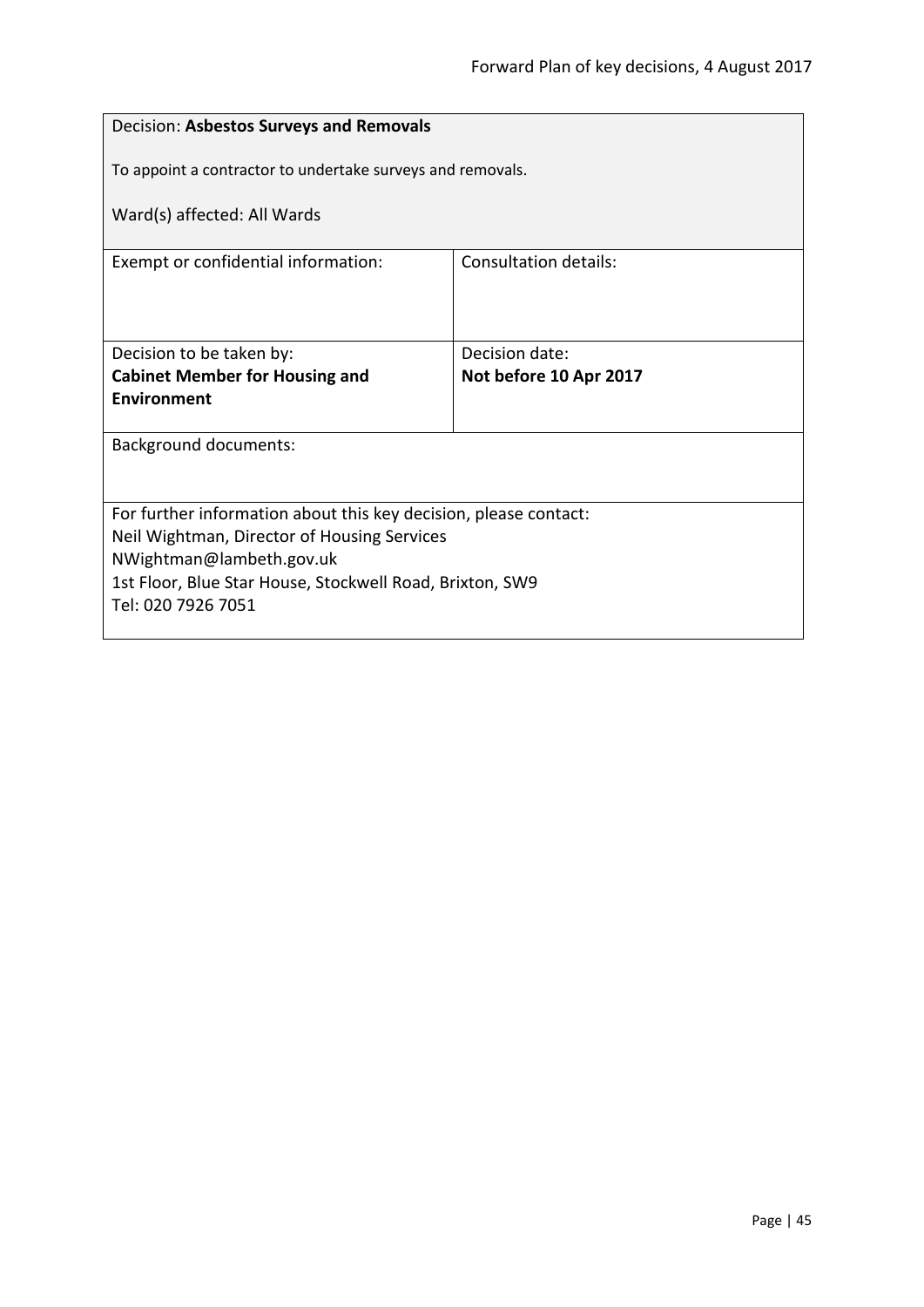| <b>Decision: Project Engineering Services</b>                                                                                                                                                                                                                      |                       |  |
|--------------------------------------------------------------------------------------------------------------------------------------------------------------------------------------------------------------------------------------------------------------------|-----------------------|--|
| To agree a highways and transportation contract which will enable the Council to call off<br>on transport and traffic engineering services such as scheme design, traffic management<br>plans, safety audits, traffic order making.<br>Ward(s) affected: All Wards |                       |  |
| Exempt or confidential information:                                                                                                                                                                                                                                | Consultation details: |  |
|                                                                                                                                                                                                                                                                    |                       |  |
| Decision to be taken by:                                                                                                                                                                                                                                           | Decision date:        |  |
| <b>Cabinet Member for Housing and</b>                                                                                                                                                                                                                              | Not before 5 Jun 2017 |  |
| <b>Environment</b>                                                                                                                                                                                                                                                 |                       |  |
| <b>Background documents:</b>                                                                                                                                                                                                                                       |                       |  |
|                                                                                                                                                                                                                                                                    |                       |  |
| For further information about this key decision, please contact:                                                                                                                                                                                                   |                       |  |
| Raj Mistry, Director of Envrionment                                                                                                                                                                                                                                |                       |  |
| rmistry@lambeth.gov.uk                                                                                                                                                                                                                                             |                       |  |
| <b>Blue Star House</b>                                                                                                                                                                                                                                             |                       |  |
| Tel: 020 7926 6263                                                                                                                                                                                                                                                 |                       |  |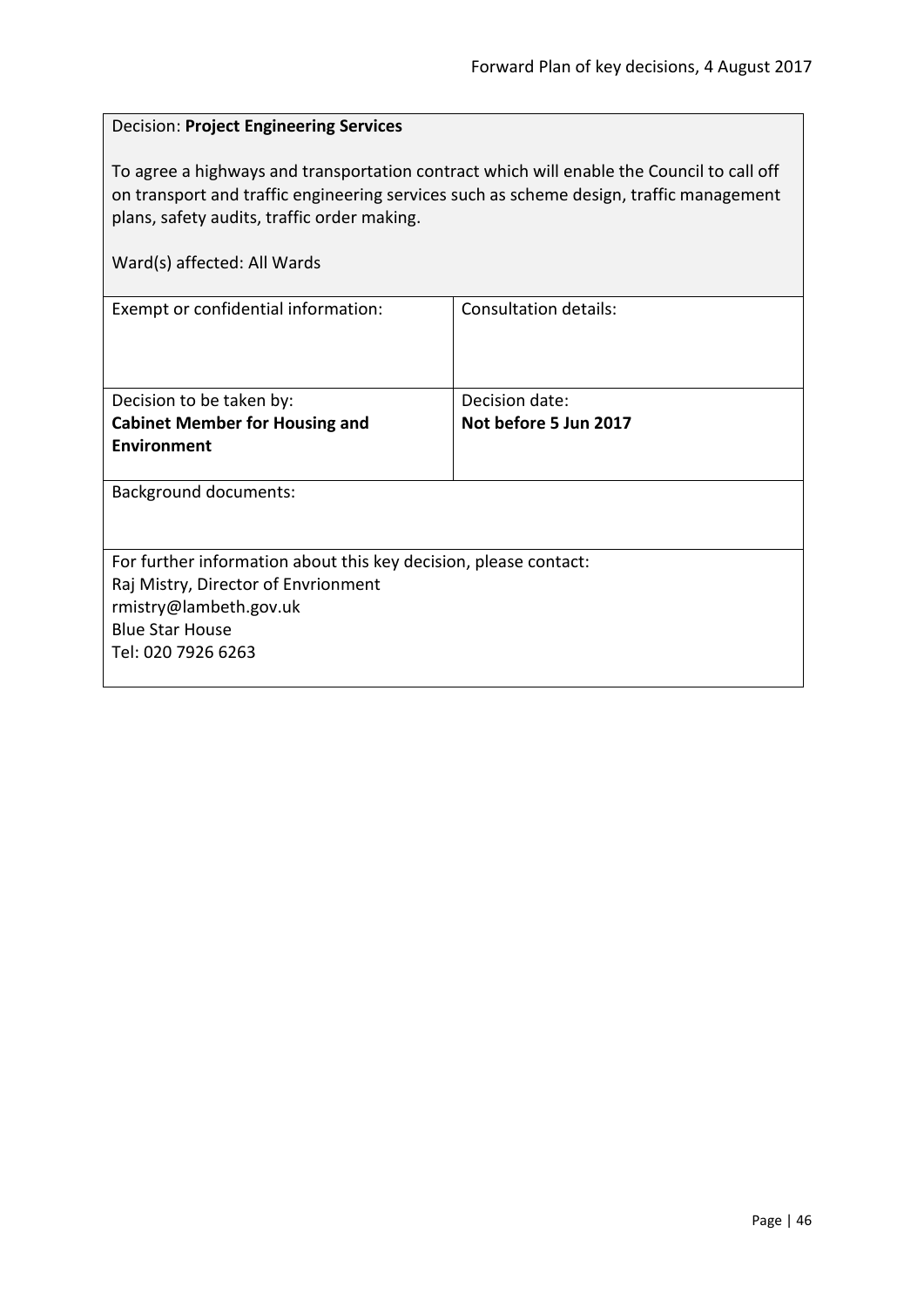| Decision: Floating car clubs                                                                                                                                           |                        |  |
|------------------------------------------------------------------------------------------------------------------------------------------------------------------------|------------------------|--|
| To establish a trial for the "floating" car club provision in the borough and the<br>appointment of a provider for the trial period.                                   |                        |  |
| Ward(s) affected: All Wards                                                                                                                                            |                        |  |
| Exempt or confidential information:                                                                                                                                    | Consultation details:  |  |
| Decision to be taken by:                                                                                                                                               | Decision date:         |  |
| <b>Cabinet Member for Housing and</b><br><b>Environment</b>                                                                                                            | Not before 12 Jun 2017 |  |
| <b>Background documents:</b>                                                                                                                                           |                        |  |
| For further information about this key decision, please contact:<br>Simon Phillips, Transport Manager - Planning, Transport & Development<br>SPhillips2@lambeth.gov.uk |                        |  |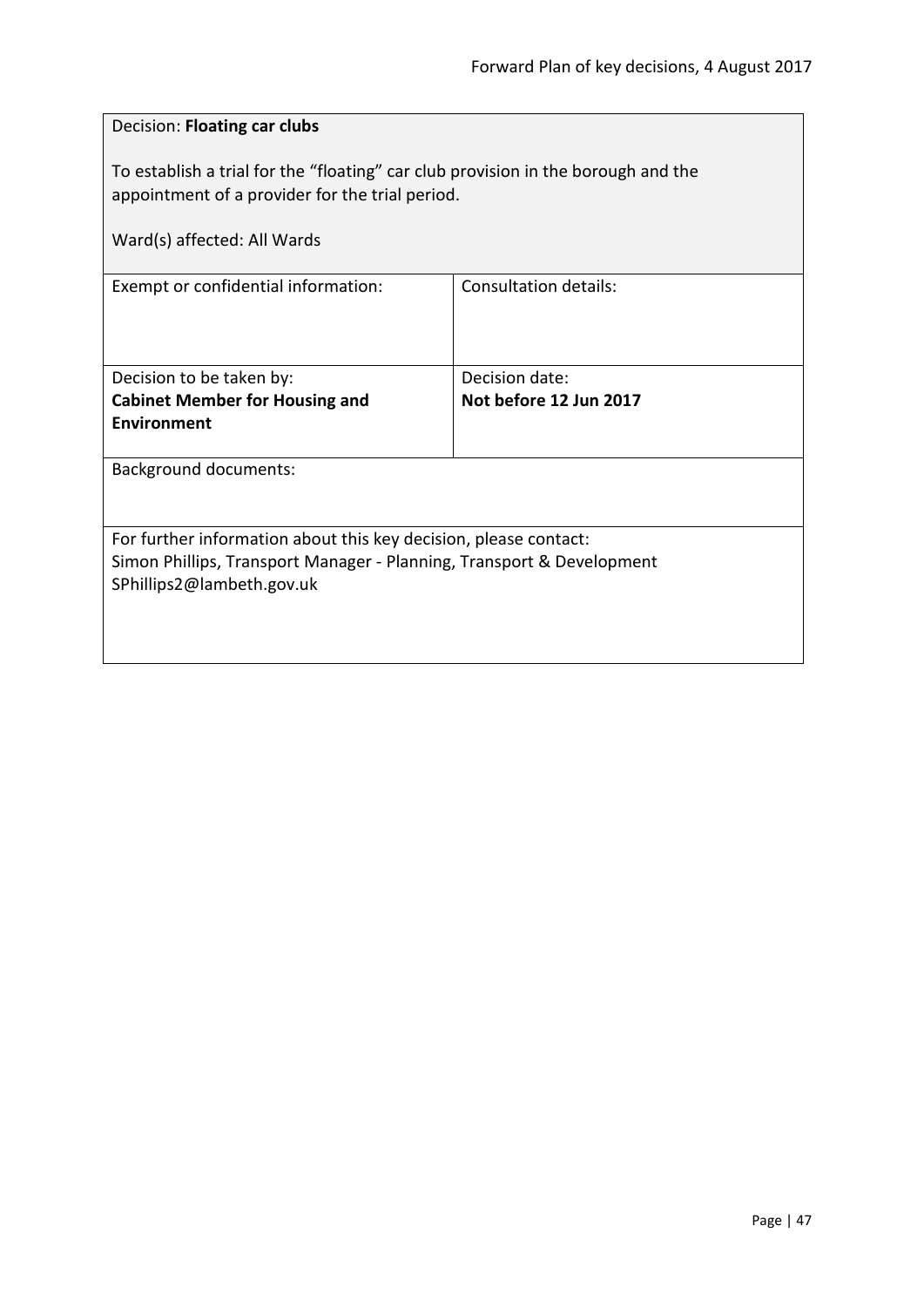| Decision: Electric vehicle charging infrastructure                                                                                                                     |                              |  |
|------------------------------------------------------------------------------------------------------------------------------------------------------------------------|------------------------------|--|
| To appoint a provider to provide and manage on-street electric vehicle charging<br>infrastructure.                                                                     |                              |  |
| Ward(s) affected: All Wards                                                                                                                                            |                              |  |
| Exempt or confidential information:                                                                                                                                    | <b>Consultation details:</b> |  |
| Decision to be taken by:                                                                                                                                               | Decision date:               |  |
| <b>Cabinet Member for Housing and</b>                                                                                                                                  | Not before 19 Jun 2017       |  |
| <b>Environment</b>                                                                                                                                                     |                              |  |
| <b>Background documents:</b>                                                                                                                                           |                              |  |
| For further information about this key decision, please contact:<br>Simon Phillips, Transport Manager - Planning, Transport & Development<br>SPhillips2@lambeth.gov.uk |                              |  |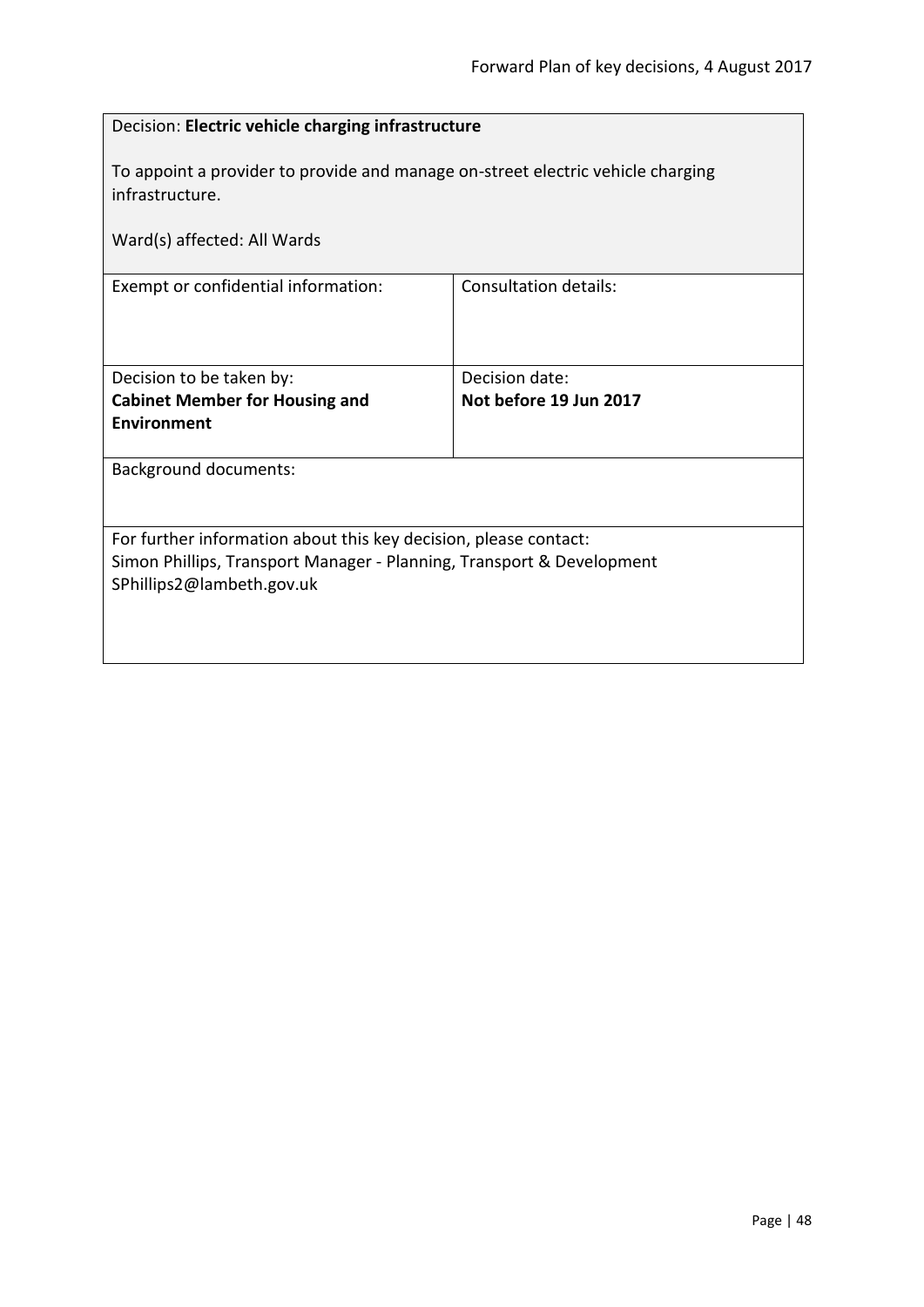| Decision: Mental Health Accommodation and Community Support contract.             |                        |  |
|-----------------------------------------------------------------------------------|------------------------|--|
|                                                                                   |                        |  |
| Extension of the Mental Health Accommodation and Community Support contract.      |                        |  |
|                                                                                   |                        |  |
| Ward(s) affected: All Wards                                                       |                        |  |
|                                                                                   |                        |  |
| Exempt or confidential information:                                               | Consultation details:  |  |
|                                                                                   |                        |  |
|                                                                                   |                        |  |
|                                                                                   |                        |  |
| Decision to be taken by:                                                          | Decision date:         |  |
| <b>Cabinet Member for Healthier and</b>                                           | Not before 26 Jun 2015 |  |
| <b>Stronger Communities (job-share)</b>                                           |                        |  |
|                                                                                   |                        |  |
| <b>Background documents:</b>                                                      |                        |  |
|                                                                                   |                        |  |
|                                                                                   |                        |  |
| For further information about this key decision, please contact:                  |                        |  |
| Denis O'Rourke, Assistant Director Integrated Commissioning - Adult Mental Health |                        |  |
| denisorourke@nhs.net                                                              |                        |  |
|                                                                                   |                        |  |
|                                                                                   |                        |  |
|                                                                                   |                        |  |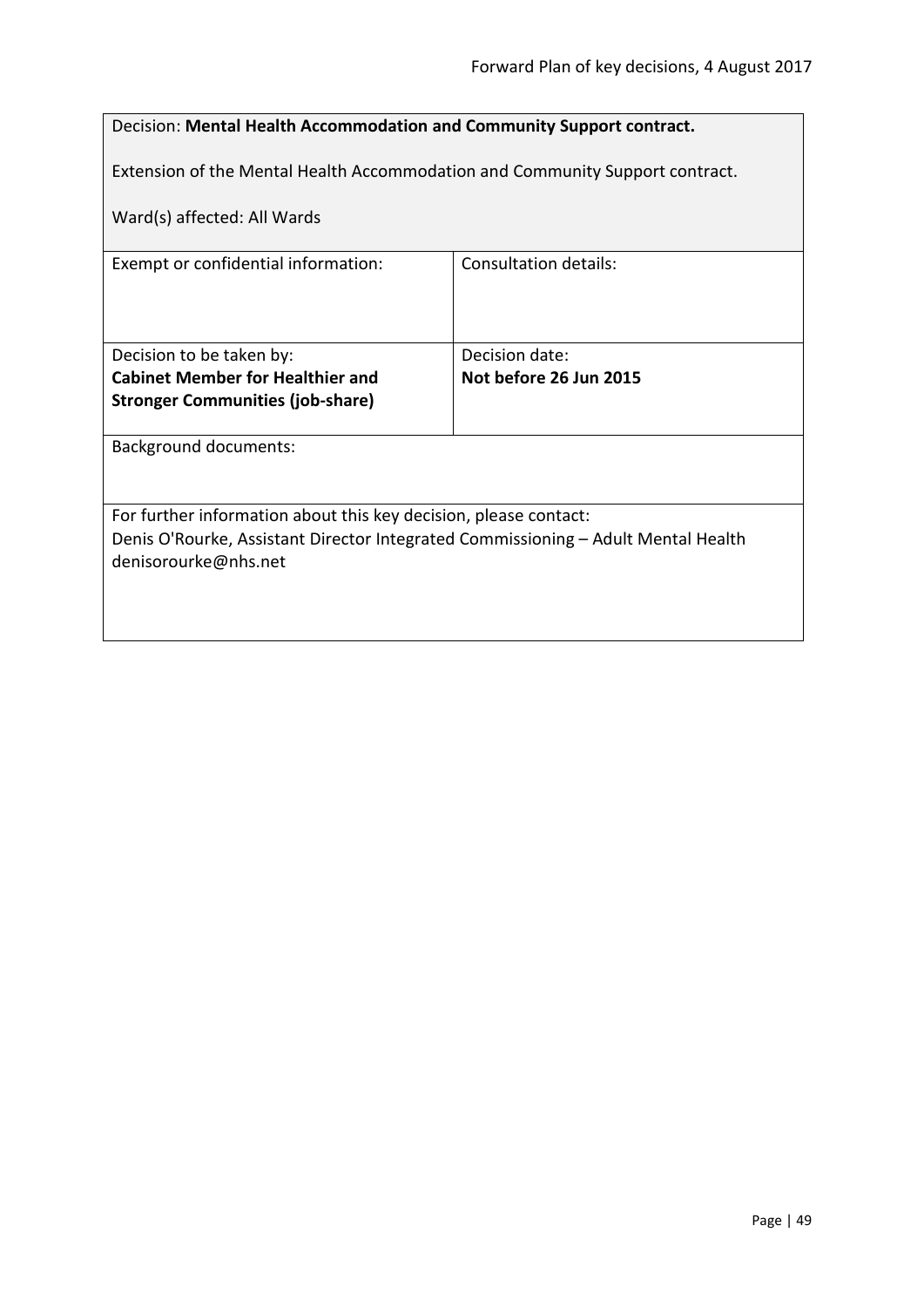Decision: **Extension to pilot level 3 specialist weight management service for children**

Decision to extend the above contract for 2 years. This contract is part of a healthy weight programme that was set up as a pilot following a tender that was carried out in 2011. The pilot will be evaluated over the next year and a tender will be carried out again in 2016 (for the full healthy weight programme) following analysis of the findings from the evaluation.

| Exempt or confidential information:                              | Consultation details:<br>Qualitative data is being captured through<br>the evaluation. Programme participants<br>provide feedback following their<br>involvement. Relevant professionals and<br>stakeholders will be consulted during the<br>evaluation and during the tender process<br>which will be carried out in 2016. |
|------------------------------------------------------------------|-----------------------------------------------------------------------------------------------------------------------------------------------------------------------------------------------------------------------------------------------------------------------------------------------------------------------------|
| Decision to be taken by:                                         | Decision date:                                                                                                                                                                                                                                                                                                              |
| <b>Cabinet Member for Healthier and</b>                          | Not before 26 Jun 2015                                                                                                                                                                                                                                                                                                      |
| <b>Stronger Communities (job-share)</b>                          |                                                                                                                                                                                                                                                                                                                             |
| <b>Background documents:</b>                                     |                                                                                                                                                                                                                                                                                                                             |
|                                                                  |                                                                                                                                                                                                                                                                                                                             |
| For further information about this key decision, please contact: |                                                                                                                                                                                                                                                                                                                             |
| <b>Candice Clark</b>                                             |                                                                                                                                                                                                                                                                                                                             |
| candiceclark@nhs.net                                             |                                                                                                                                                                                                                                                                                                                             |
|                                                                  |                                                                                                                                                                                                                                                                                                                             |
|                                                                  |                                                                                                                                                                                                                                                                                                                             |
|                                                                  |                                                                                                                                                                                                                                                                                                                             |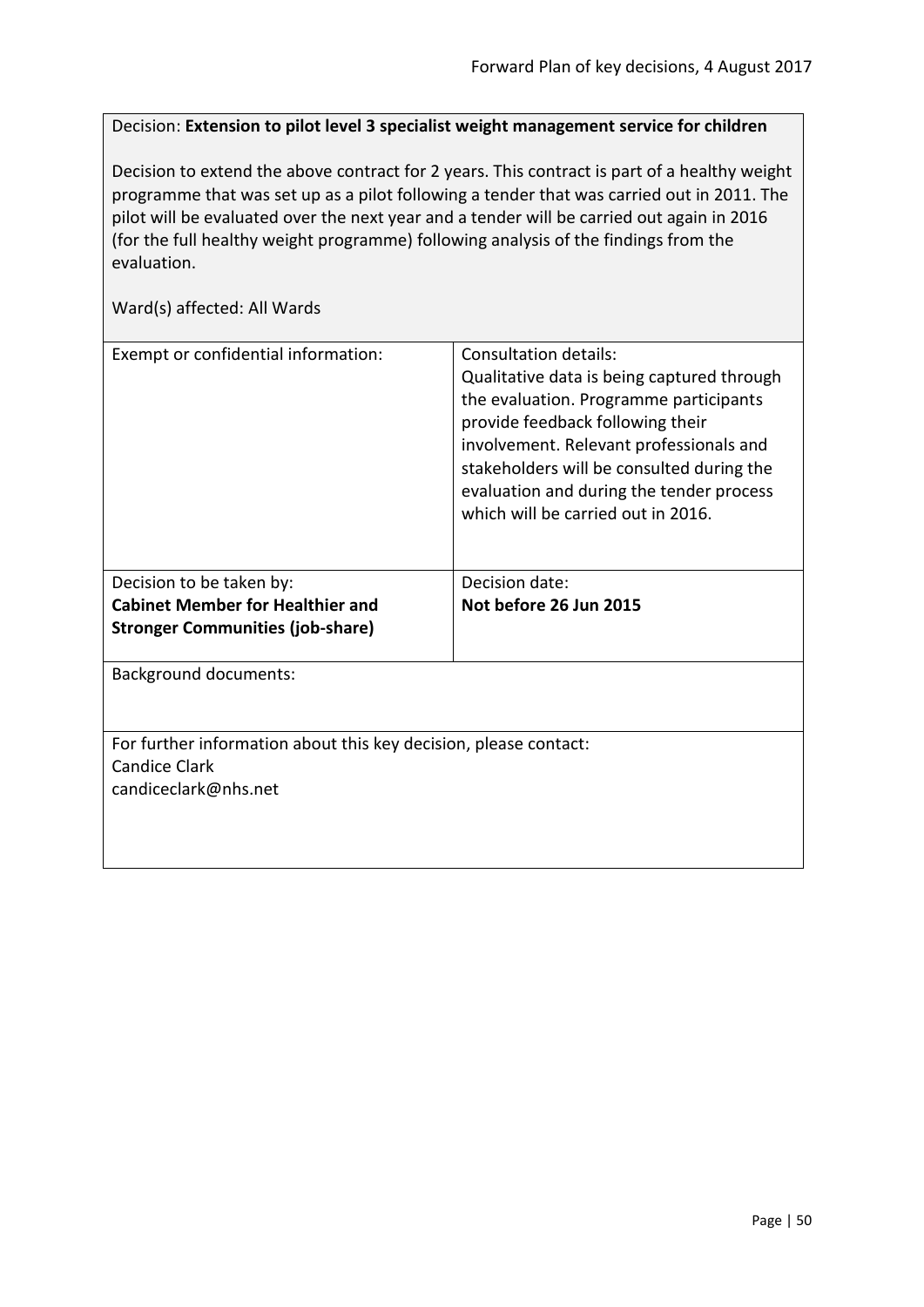# Decision: **Gateway Mental Health Support Service**

This proposed decision is for a one-year block contract with one-year extension option to be awarded to Look Ahead Housing and Support Ltd. The contract award will be made under waiver. Look Ahead have submitted proposals to develop a mental health supported housing service which will offer support to people with complex needs.

This provision will be developed to support move on from Lambeth rehabilitation wards and residential care homes as part of the Integrated Personalised Support Alliance (IPSA) initiative

| Exempt or confidential information:                              | Consultation details:  |
|------------------------------------------------------------------|------------------------|
|                                                                  |                        |
|                                                                  |                        |
|                                                                  |                        |
| Decision to be taken by:                                         | Decision date:         |
| <b>Cabinet Member for Healthier and</b>                          | Not before 22 Aug 2016 |
| <b>Stronger Communities (job-share)</b>                          |                        |
|                                                                  |                        |
| <b>Background documents:</b>                                     |                        |
|                                                                  |                        |
|                                                                  |                        |
| For further information about this key decision, please contact: |                        |
| Karen Clarke                                                     |                        |
| KClarke1@lambeth.gov.uk                                          |                        |
|                                                                  |                        |
|                                                                  |                        |
|                                                                  |                        |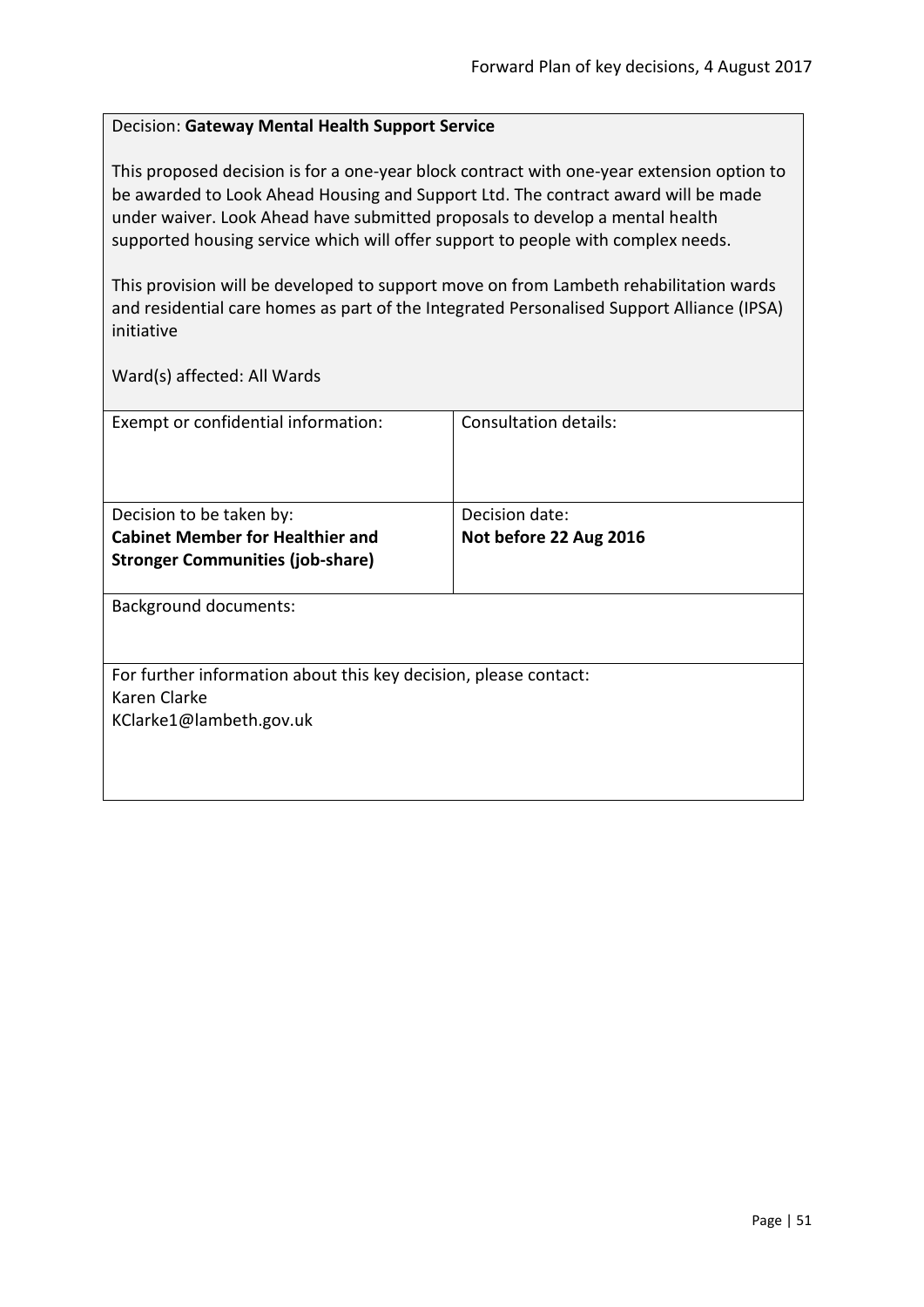# Decision: **Young people's integrated sexual health and substance misuse service: Lambeth**

This report seeks approval for the award of a contract in Lambeth for the young people's integrated sexual health and substance misuse service. Approval is sought to award the contract for this new service to incumbent young people's sexual health service provider, Brook. Brook will deliver a completely level 2 sexual health and targeted outreach clinic to vulnerable young people. They will subcontract to social care and health charity Change Grow Live (CGL) to provide substance misuse expertise and provision. However, the service will be fully integrated, with all staff trained to deliver advice and information around both sexual health and substance misuse. Additionally, a new staff role is being created to work across these areas – Wellbeing Support Worker. A new identity for the integrated service will be created in collaboration with young people.

| Exempt or confidential information:                              | <b>Consultation details:</b> |
|------------------------------------------------------------------|------------------------------|
| Part exempt                                                      |                              |
| Information relating to the financial or                         |                              |
| business affairs of any particular person                        |                              |
| (including the authority holding that                            |                              |
| information)                                                     |                              |
|                                                                  |                              |
| Decision to be taken by:                                         | Decision date:               |
| <b>Cabinet Member for Healthier and</b>                          | 26 Jun 2017                  |
| <b>Stronger Communities (job-share)</b>                          |                              |
|                                                                  |                              |
| <b>Background documents:</b>                                     |                              |
|                                                                  |                              |
|                                                                  |                              |
| For further information about this key decision, please contact: |                              |
| Jennifer Reiter, Senior Commissioning Officer, Sexual Health     |                              |
| jreiter@lambeth.gov.uk                                           |                              |
| 3rd Floor, Phoenix House, 10 Wandsworth Road, London, SW8 2LL    |                              |
| Tel: 020 7926 2587                                               |                              |
|                                                                  |                              |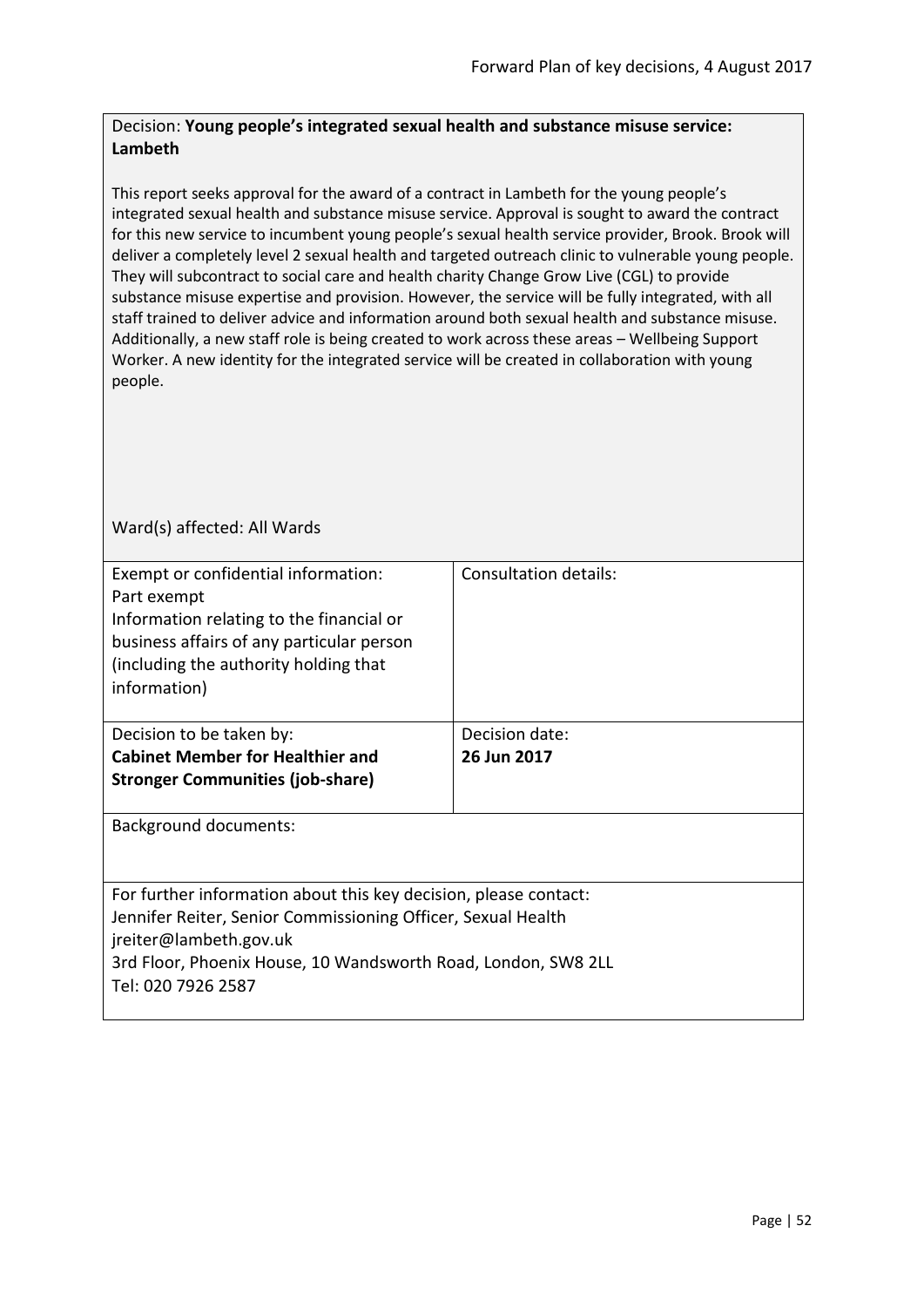| <b>Decision: Public Health Services</b>                                                                                                                                                                                                                                |                        |  |
|------------------------------------------------------------------------------------------------------------------------------------------------------------------------------------------------------------------------------------------------------------------------|------------------------|--|
| Approval of a waiver to award 2 x (up to) five year contracts to Guy's and St Thomas's<br>Hospital Trust and King's College Hospital for the provision of GUM and community sexual<br>health services in Lambeth, Southwark and Bromley<br>Ward(s) affected: All Wards |                        |  |
| Exempt or confidential information:                                                                                                                                                                                                                                    | Consultation details:  |  |
| Decision to be taken by:                                                                                                                                                                                                                                               | Decision date:         |  |
| <b>Cabinet Member for Healthier and</b>                                                                                                                                                                                                                                | Not before 29 May 2017 |  |
| <b>Stronger Communities (job-share)</b>                                                                                                                                                                                                                                |                        |  |
| <b>Background documents:</b>                                                                                                                                                                                                                                           |                        |  |
| For further information about this key decision, please contact:<br>Michelle Binfield, Associate Director, Public Health Commissioning<br>mbinfield@lambeth.gov.uk<br><b>Phoenix House</b><br>Tel: 020 7926 4610                                                       |                        |  |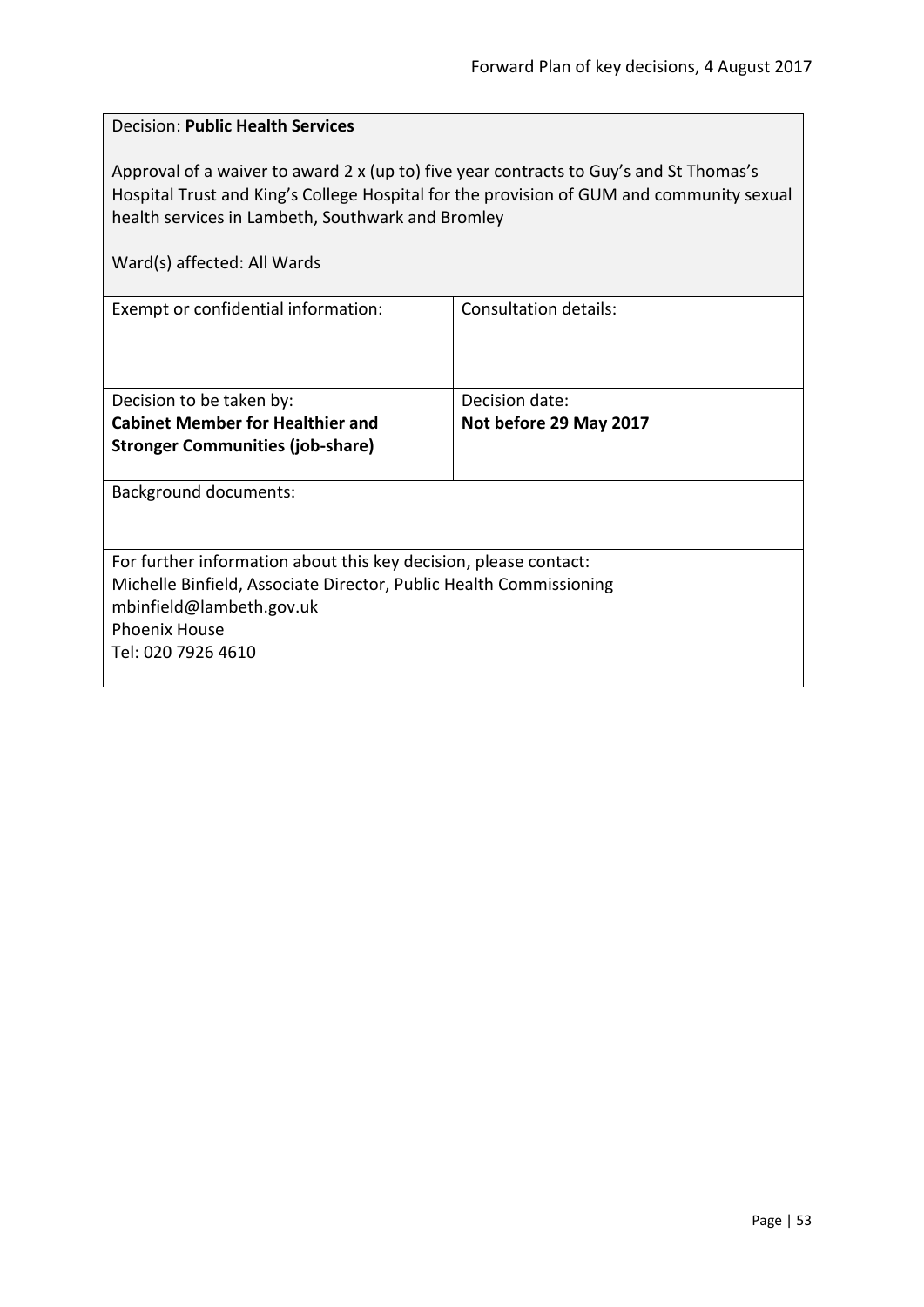| Decision: Extension and Variation of s75 partnership agreement with NHS Lambeth CCG                                                                                                      |                        |  |
|------------------------------------------------------------------------------------------------------------------------------------------------------------------------------------------|------------------------|--|
| Decision to extend s75 agreement for a year to the end of March 2018 and to enable the CCG to<br>contract on behalf of the council for children's services with Guy's & St Thomas' Trust |                        |  |
| Ward(s) affected: All Wards                                                                                                                                                              |                        |  |
| Consultation details:<br>Exempt or confidential information:                                                                                                                             |                        |  |
|                                                                                                                                                                                          |                        |  |
| Decision to be taken by:                                                                                                                                                                 | Decision date:         |  |
| <b>Cabinet Member for Healthier and</b>                                                                                                                                                  | Not before 21 Aug 2017 |  |
| <b>Stronger Communities (job-share)</b>                                                                                                                                                  |                        |  |
| <b>Background documents:</b>                                                                                                                                                             |                        |  |
|                                                                                                                                                                                          |                        |  |
| For further information about this key decision, please contact:                                                                                                                         |                        |  |
| Moira McGrath, Director of Strategy and Commissioning Adults                                                                                                                             |                        |  |
| moira.mcgrath@nhs.net                                                                                                                                                                    |                        |  |
| Tel: 0203 049 4481                                                                                                                                                                       |                        |  |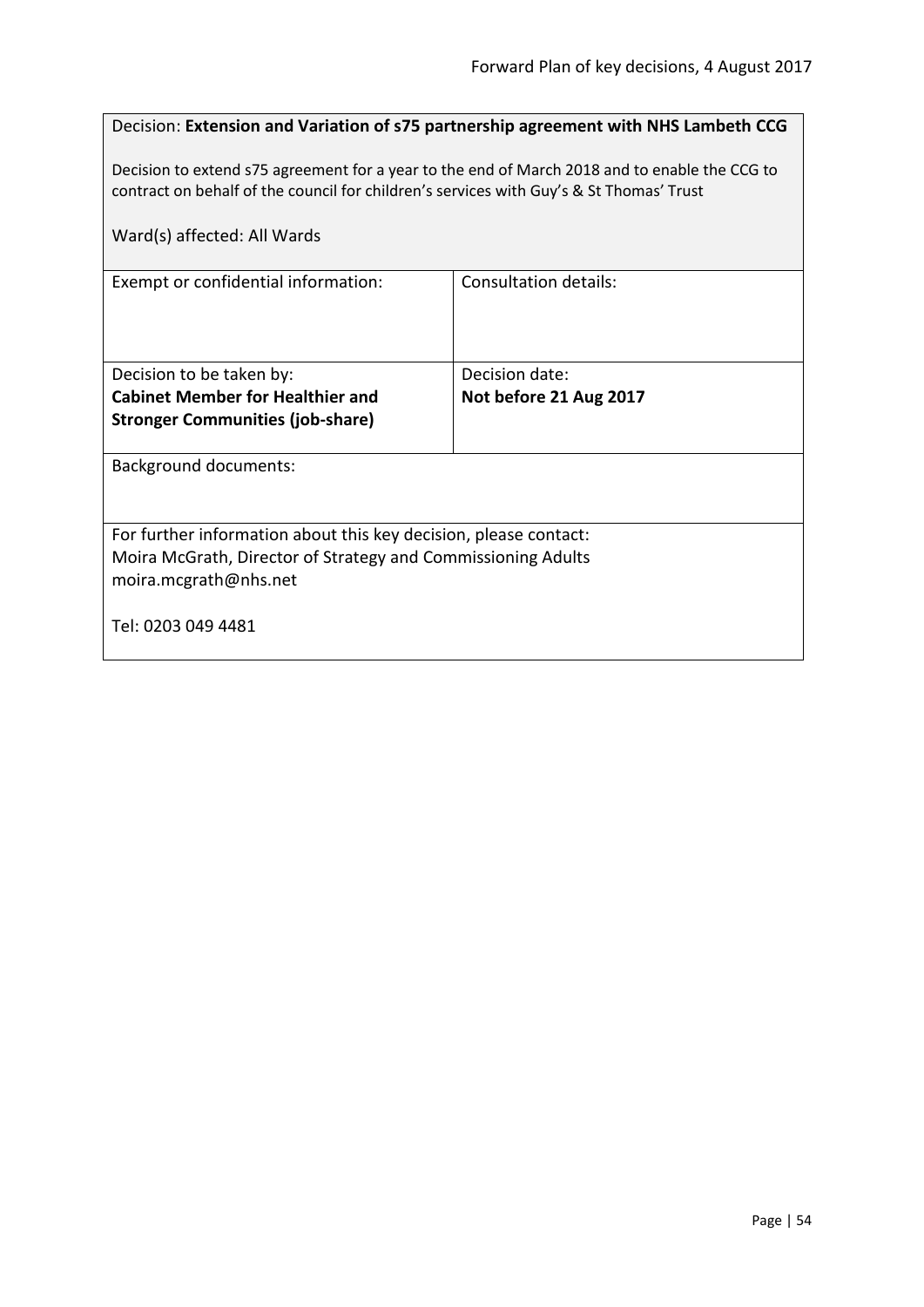| Decision: Welfare, Employment and Skills - S106 Budget Commitment 2017-20                                                                                             |                        |  |
|-----------------------------------------------------------------------------------------------------------------------------------------------------------------------|------------------------|--|
| To approve the allocation of employment and training and construction S106 funding to<br>the Welfare, Employment and Skills budget for the next three financial years |                        |  |
| Ward(s) affected: All Wards                                                                                                                                           |                        |  |
| Exempt or confidential information:                                                                                                                                   | Consultation details:  |  |
| Decision to be taken by:                                                                                                                                              | Decision date:         |  |
| <b>Cabinet Member for Planning,</b><br><b>Regeneration &amp; Jobs</b>                                                                                                 | Not before 21 Nov 2016 |  |
| <b>Background documents:</b>                                                                                                                                          |                        |  |
| For further information about this key decision, please contact:                                                                                                      |                        |  |
| Helen Payne<br>hpayne@lambeth.gov.uk                                                                                                                                  |                        |  |
|                                                                                                                                                                       |                        |  |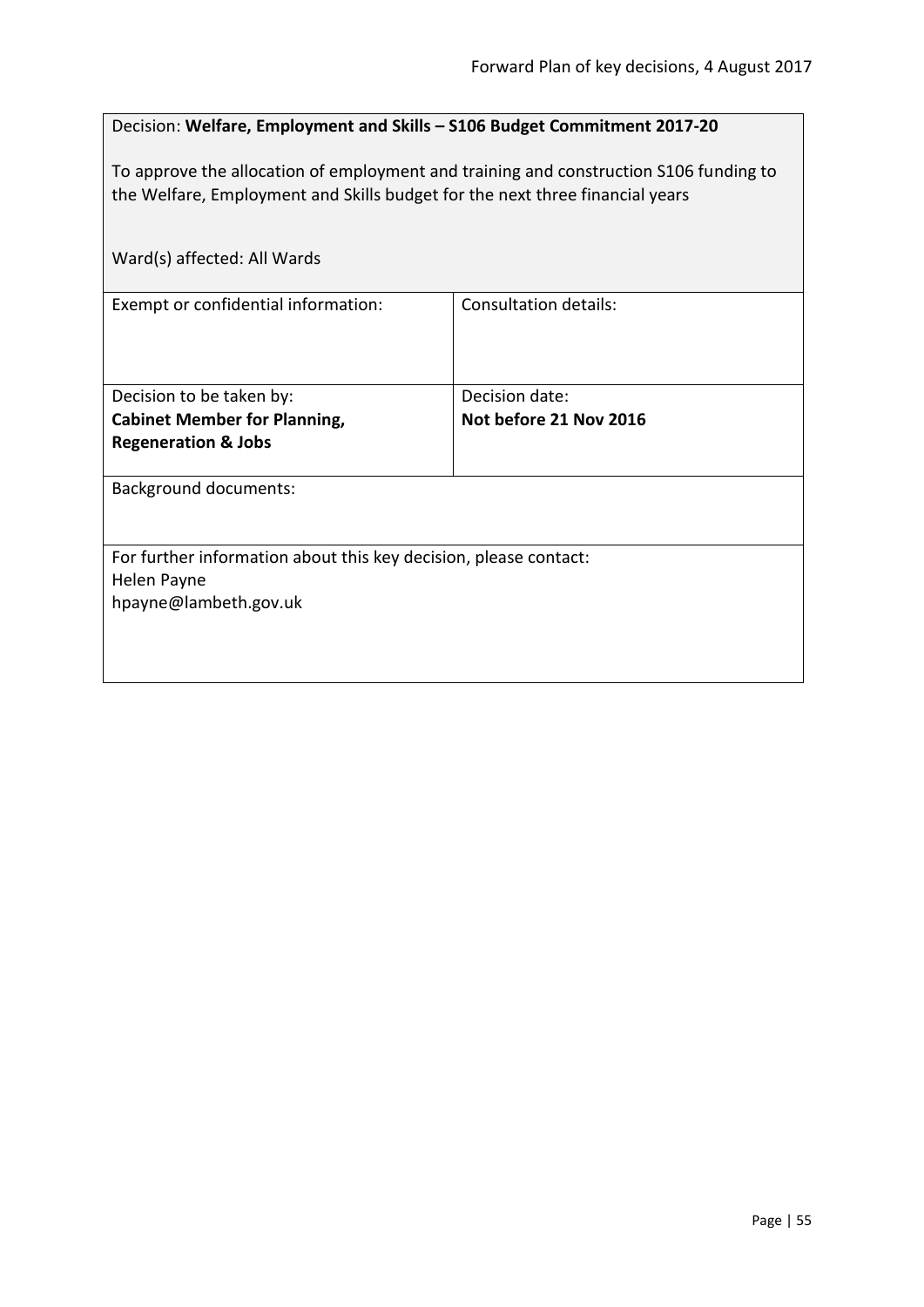Decision: **Recommended CIL Allocation for the Stockwell, Vassall, Larkhall Co-operative Local Investment Plan (CLIP)**

To agree allocation of the Community Infrastructure Levy (CIL) to support the delivery of priorities identified in the Co-operative Local Investment Plan (CLIP) for Stockwell, Vassall and Larkhall (SVL).

Priorities in the plan will delivered by relevant services leads subject to project and funding approval through the Council's usual decision making processes and schemes of delegation.

Ward(s) affected: Larkhall; Stockwell; Vassall

| Exempt or confidential information:                              | Consultation details:  |
|------------------------------------------------------------------|------------------------|
| Decision to be taken by:                                         | Decision date:         |
| <b>Cabinet Member for Planning,</b>                              | Not before 22 May 2017 |
| <b>Regeneration &amp; Jobs</b>                                   |                        |
| <b>Background documents:</b>                                     |                        |
| For further information about this key decision, please contact: |                        |
| Trisha Boland, Co-operative Council Implementation Lead          |                        |
| TBoland@lambeth.gov.uk                                           |                        |
| <b>Hambrook House</b>                                            |                        |
| Tel: 020 7926 3481                                               |                        |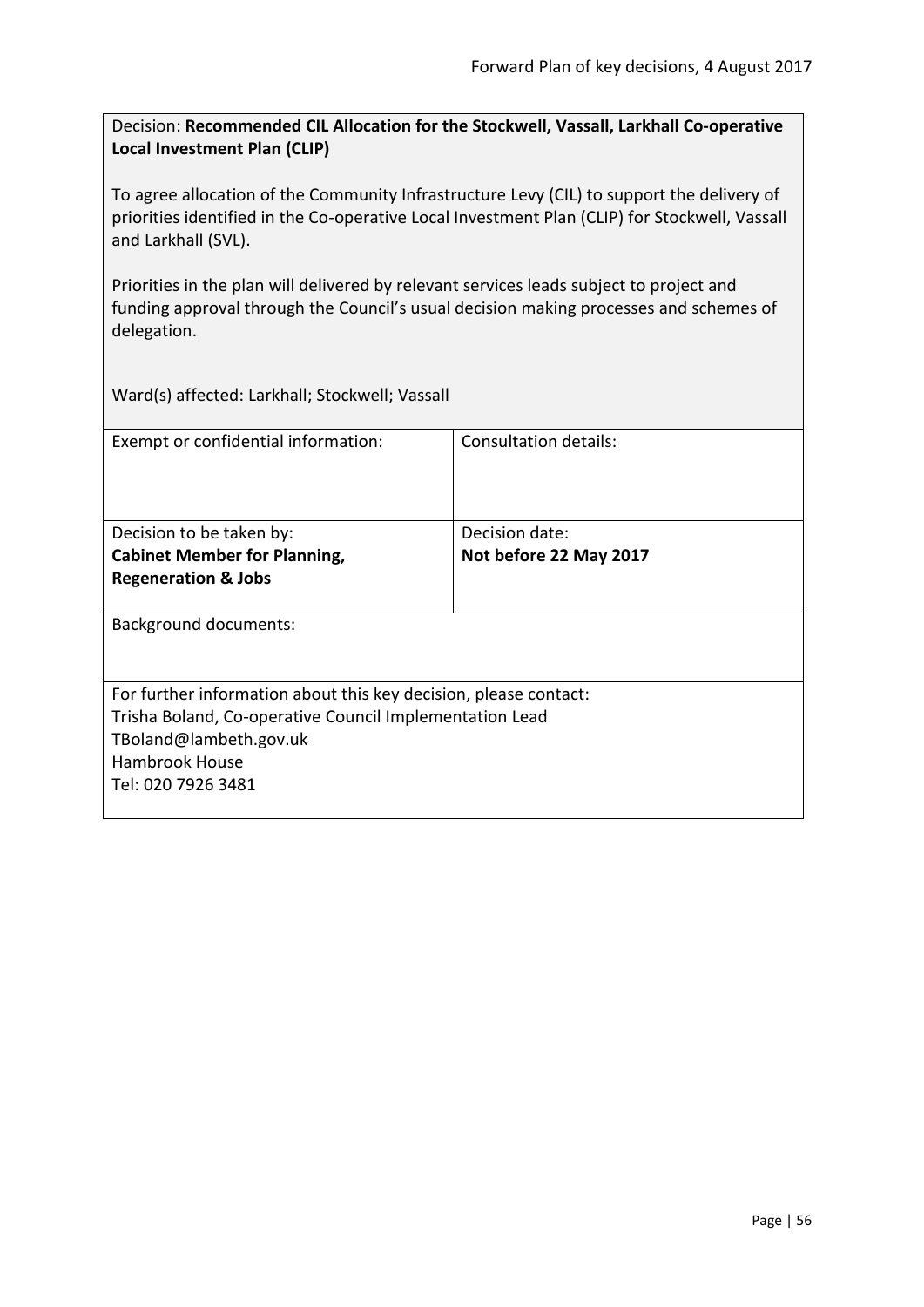| Decision: Procurement of building contractor for LJ Works                     |                       |  |
|-------------------------------------------------------------------------------|-----------------------|--|
| to enter into a contract with a building contractor for the LJ Works project. |                       |  |
| Ward(s) affected: Coldharbour                                                 |                       |  |
| Consultation details:<br>Exempt or confidential information:                  |                       |  |
|                                                                               |                       |  |
| Decision to be taken by:                                                      | Decision date:        |  |
| <b>Cabinet Member for Planning,</b>                                           | Not before 5 Jun 2017 |  |
| <b>Regeneration &amp; Jobs</b>                                                |                       |  |
| <b>Background documents:</b>                                                  |                       |  |
|                                                                               |                       |  |
| For further information about this key decision, please contact:              |                       |  |
| Tom Rumble, Neighbourhood Delivery Lead                                       |                       |  |
| trumble@lambeth.gov.uk                                                        |                       |  |
|                                                                               |                       |  |
|                                                                               |                       |  |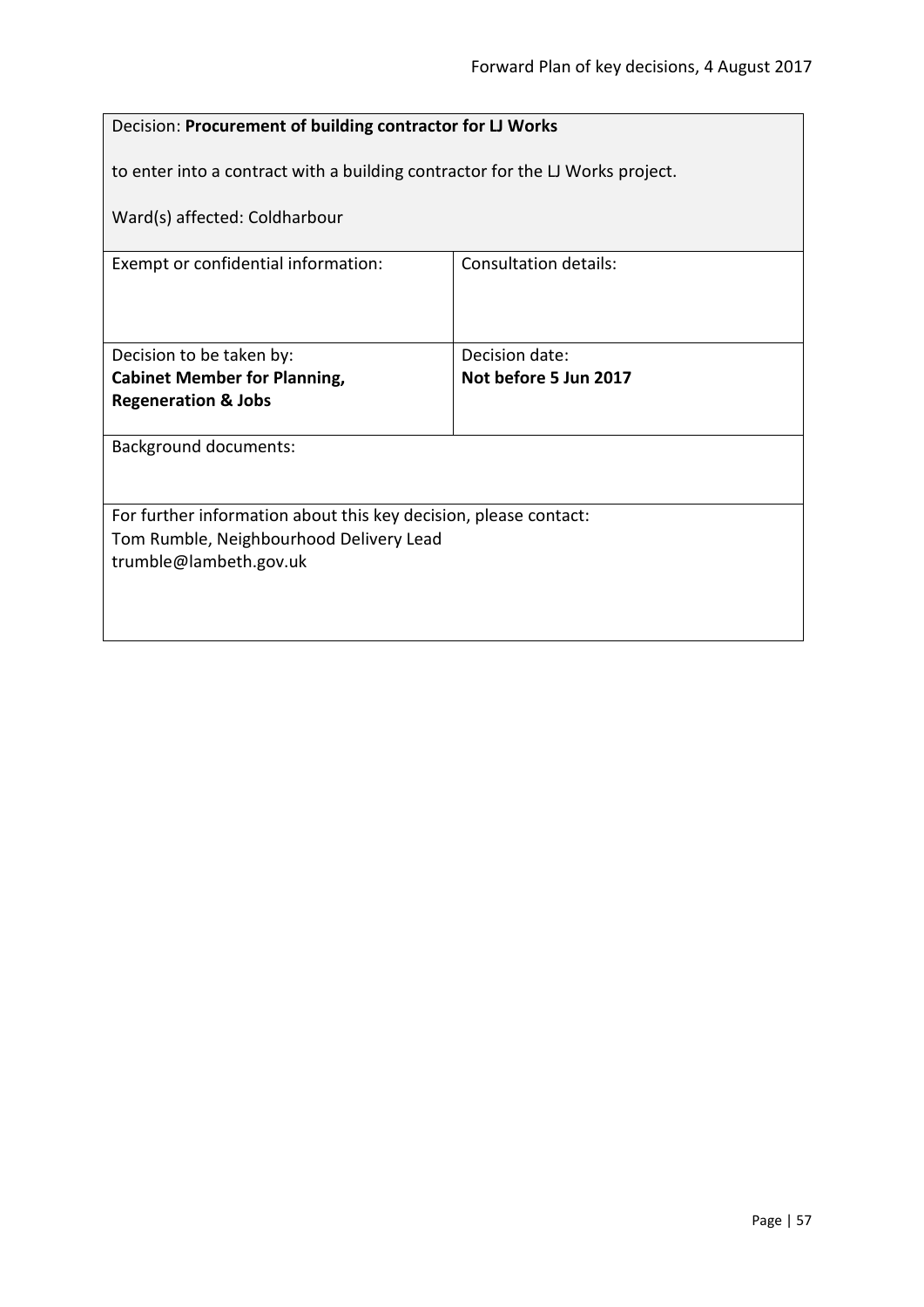Decision: **Securing additional benefits from the "LJ Works" affordable workspace project.**

To seek approval for capital funds (comprising a mix of CIL, Section 106, capital receipts, capital reserve and New Homes Bonus funding) to support the LJ Works project in the delivery of affordable workspace in Loughborough Junction.

Ward(s) affected: Coldharbour; Herne Hill

| Exempt or confidential information:                              | Consultation details:                   |
|------------------------------------------------------------------|-----------------------------------------|
| Decision to be taken by:<br><b>Cabinet Member for Planning,</b>  | Decision date:<br>Not before 5 Jun 2017 |
|                                                                  |                                         |
| <b>Regeneration &amp; Jobs</b>                                   |                                         |
| <b>Background documents:</b>                                     |                                         |
| For further information about this key decision, please contact: |                                         |
| Tom Rumble, Neighbourhood Delivery Lead                          |                                         |
|                                                                  |                                         |
| trumble@lambeth.gov.uk                                           |                                         |
|                                                                  |                                         |
|                                                                  |                                         |
|                                                                  |                                         |
|                                                                  |                                         |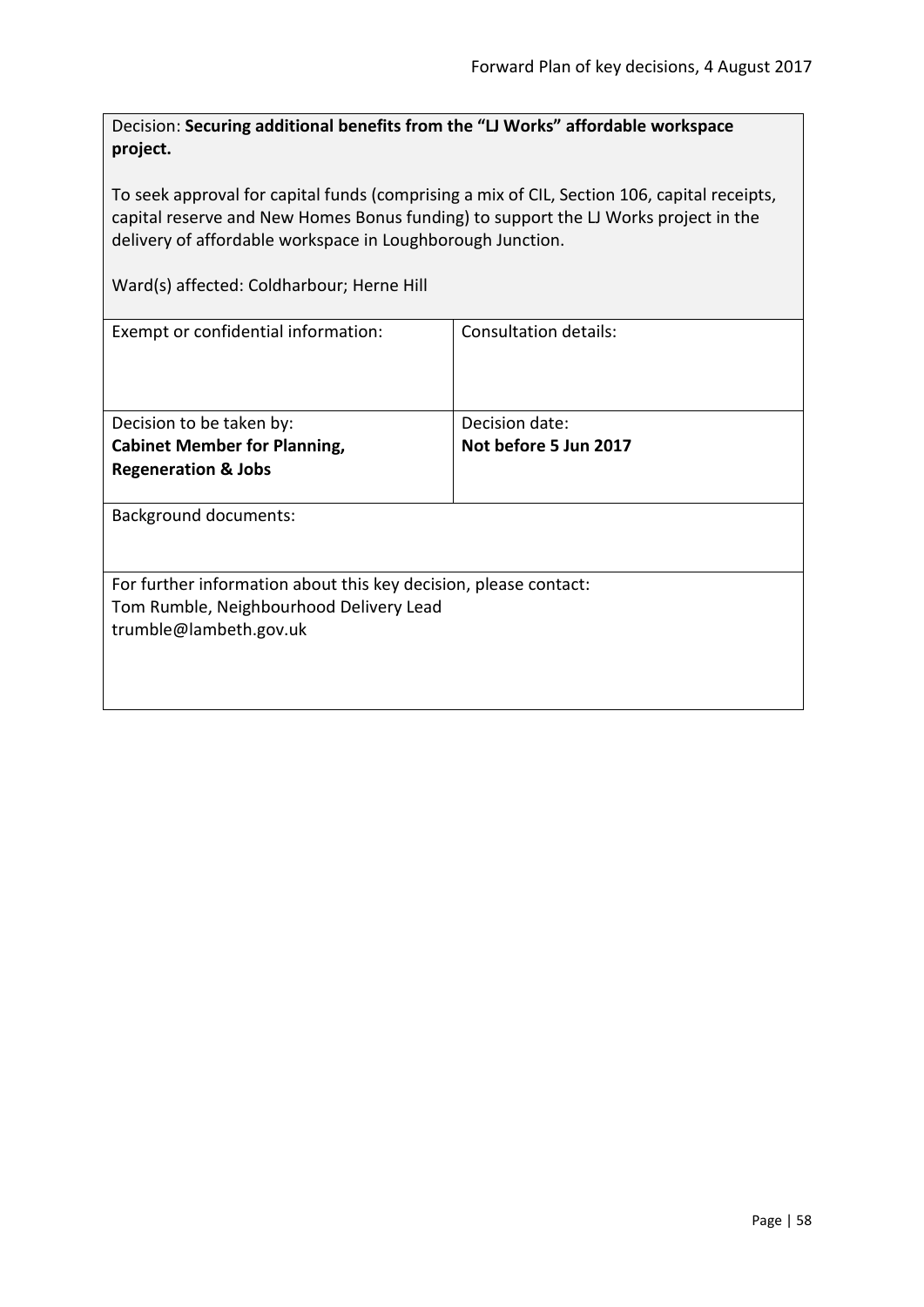| Decision: Draft Basement Supplementary Planning Document                                                                                                                                                                                 |                                         |  |
|------------------------------------------------------------------------------------------------------------------------------------------------------------------------------------------------------------------------------------------|-----------------------------------------|--|
| To agree an eight week public consultation on the draft Basement Supplementary<br>Planning Document from July to August 2017                                                                                                             |                                         |  |
| Ward(s) affected: All Wards                                                                                                                                                                                                              |                                         |  |
| Exempt or confidential information:                                                                                                                                                                                                      | Consultation details:                   |  |
| Decision to be taken by:<br><b>Cabinet Member for Planning,</b><br><b>Regeneration &amp; Jobs</b>                                                                                                                                        | Decision date:<br>Not before 3 Jul 2017 |  |
| <b>Background documents:</b>                                                                                                                                                                                                             |                                         |  |
| For further information about this key decision, please contact:<br>Catherine Carpenter, Delivery Lead - Planning Strategy and Policy<br>ccarpenter@lambeth.gov.uk<br>1st Floor, Phoenix House, 10 Wandsworth Road<br>Tel: 020 7926 1251 |                                         |  |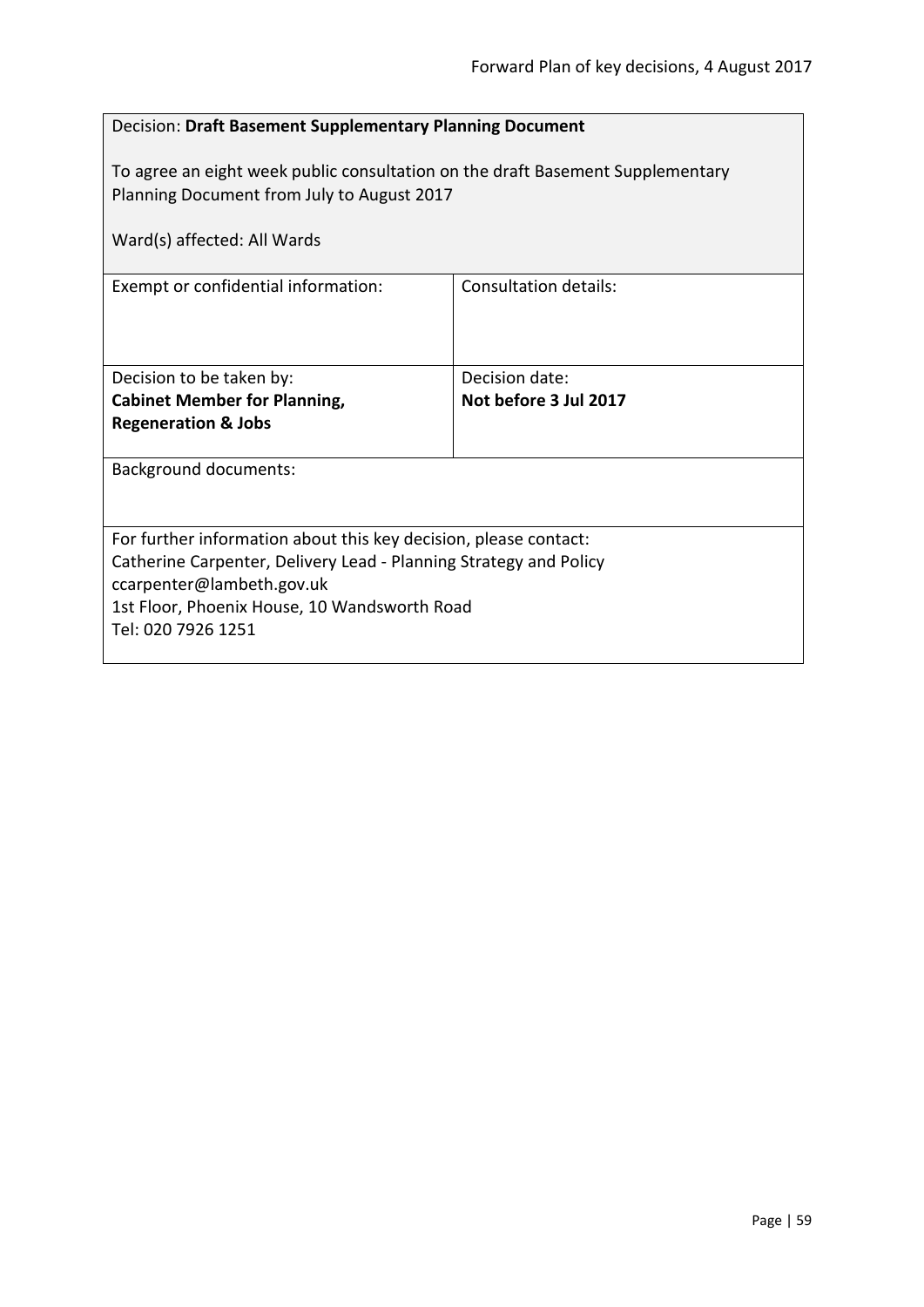#### Decision: **Larkhall Park Opportunity Sites – park commitment and delivery route**

There are three decisions that will be set out in the forthcoming report:

1) For the council to package together three council owned land assets known as the Larkhall Park Opportunity Sites in order to procure a delivery partner to build approximately 100 homes along with employment and community space. This is considered the most expedient and best value delivery approach for the council in meeting priorities in the Borough Plan (2016-21).

2) For the delivery partner to be procured through an existing framework and that partnership being formalised through a Development Agreement. Using an existing framework is considered to be the most expedient way in which the council can achieve best outcome. Use of a Development Agreement will ensure that the council can maintain control over the site outcomes, specifically income (capital and revenue), the affordable housing offer and timelines of delivery.

3) For the income generation to be used, in whole or part, to support improved investment in Larkhall Park and other community services in the borough.

| Exempt or confidential information:                                                                                            | <b>Consultation details:</b> |  |
|--------------------------------------------------------------------------------------------------------------------------------|------------------------------|--|
| Decision to be taken by:                                                                                                       | Decision date:               |  |
| <b>Cabinet Member for Planning,</b>                                                                                            | Not before 10 Jul 2017       |  |
| <b>Regeneration &amp; Jobs</b>                                                                                                 |                              |  |
| Background documents:                                                                                                          |                              |  |
| For further information about this key decision, please contact:<br>Sandra Roebuck, Director - Growth, Planning and Employment |                              |  |
| SRoebuck@lambeth.gov.uk                                                                                                        |                              |  |
| Blue Star House, London Borough of Lambeth                                                                                     |                              |  |
| Tel: 020 7926 2594                                                                                                             |                              |  |
|                                                                                                                                |                              |  |

Ward(s) affected: Larkhall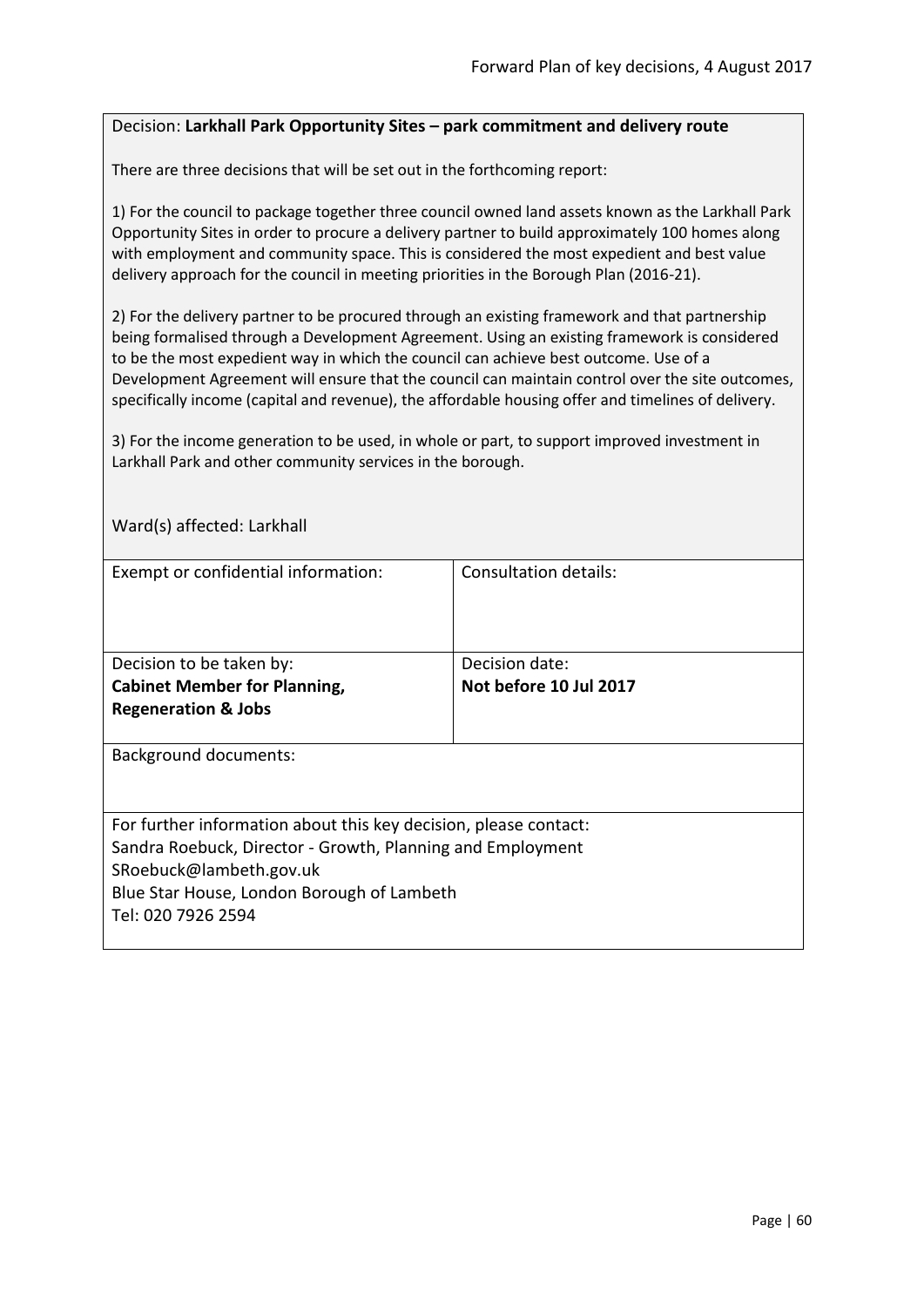|  | Decision: Transforming Waterloo - The Waterloo City Hub |  |
|--|---------------------------------------------------------|--|
|--|---------------------------------------------------------|--|

Approval of a contribution from the Council of £2.5million from Section 106 and CIL collected in Bishops Ward towards the Transforming Waterloo Project.

| Ward(s) affected: Bishop's                                       |  |  |
|------------------------------------------------------------------|--|--|
| Consultation details:                                            |  |  |
| Decision date:                                                   |  |  |
| Not before 17 Jul 2017                                           |  |  |
|                                                                  |  |  |
| <b>Background documents:</b>                                     |  |  |
| For further information about this key decision, please contact: |  |  |
| Sandra Roebuck, Director - Growth, Planning and Employment       |  |  |
| SRoebuck@lambeth.gov.uk                                          |  |  |
| Blue Star House, London Borough of Lambeth                       |  |  |
|                                                                  |  |  |
|                                                                  |  |  |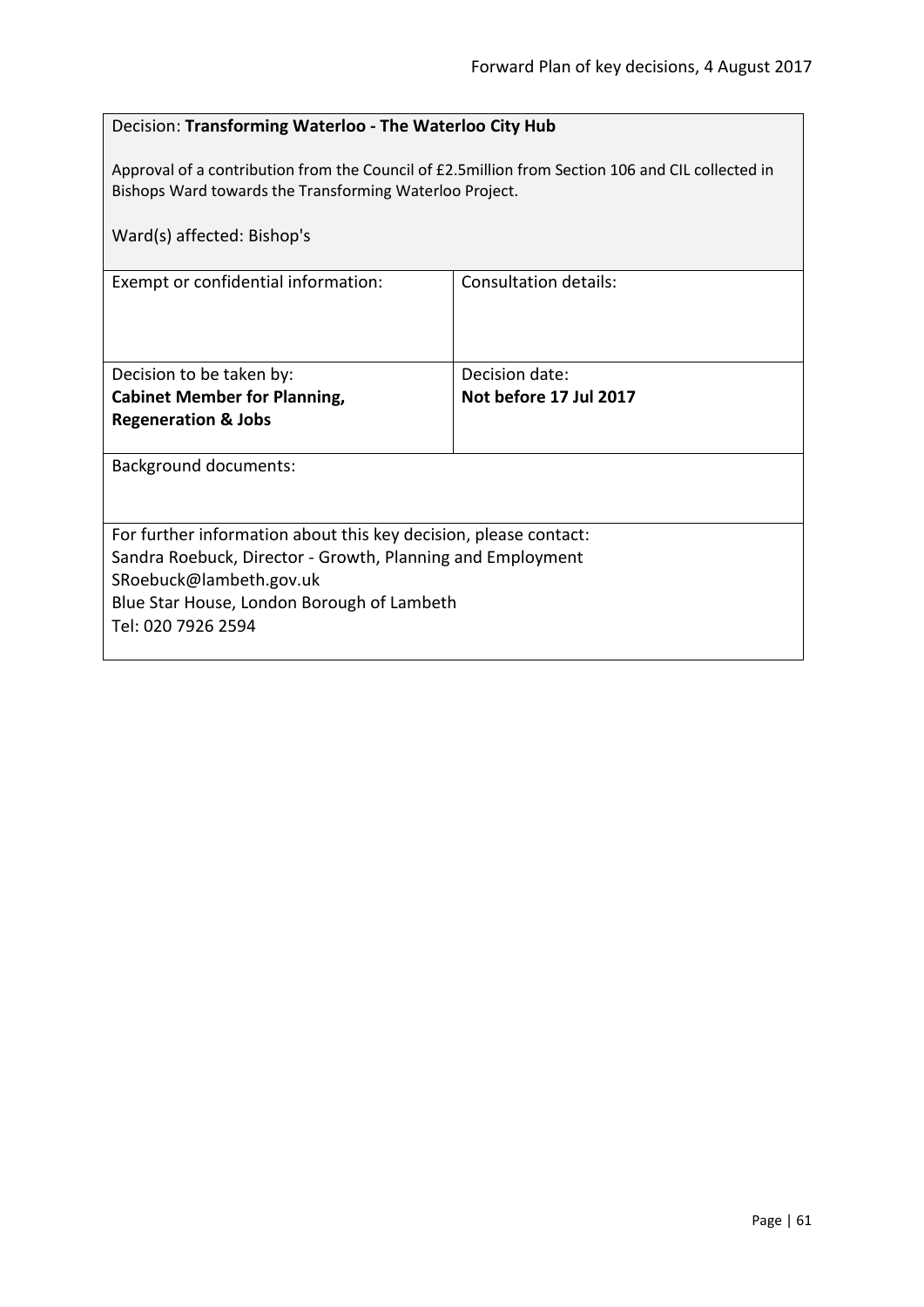| Decision: Streatham Common Playground Refurbishment                 |                              |  |
|---------------------------------------------------------------------|------------------------------|--|
| to award a contract to refurbish the Playground at Streatham Common |                              |  |
| Ward(s) affected: Streatham South                                   |                              |  |
| Exempt or confidential information:                                 | <b>Consultation details:</b> |  |
|                                                                     |                              |  |
| Decision to be taken by:                                            | Decision date:               |  |
| <b>Cabinet Member for Equalities and Culture</b>                    | Not before 9 Jan 2017        |  |
|                                                                     |                              |  |
| <b>Background documents:</b>                                        |                              |  |
|                                                                     |                              |  |
| For further information about this key decision, please contact:    |                              |  |
| <b>Caroline Streeks</b><br>cstreeks@lambeth.gov.uk                  |                              |  |
| 4th Floor, Blue Star House                                          |                              |  |
|                                                                     |                              |  |
|                                                                     |                              |  |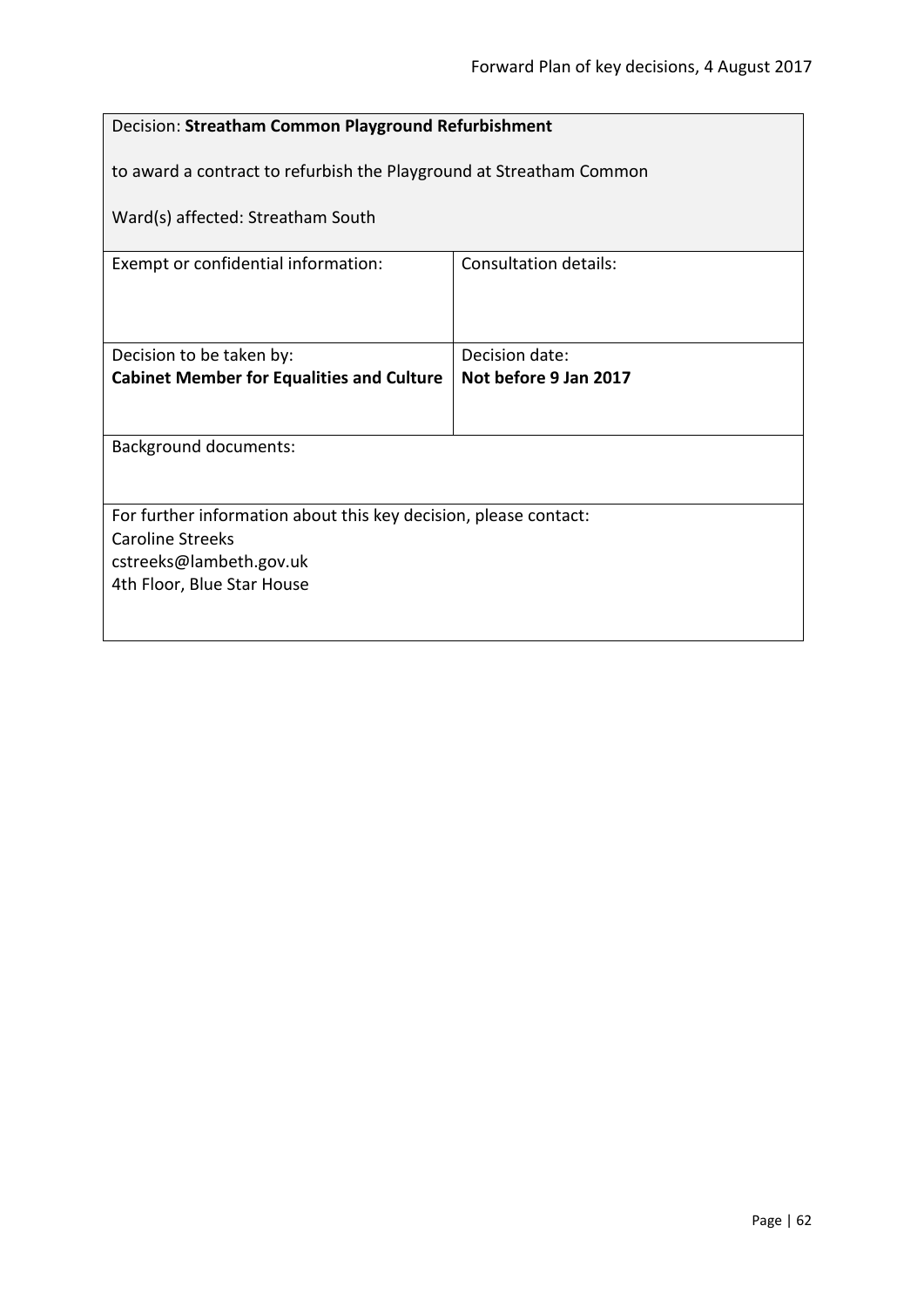#### Decision: **Contract for Mortuary Provision**

To approve the commencement of a full OJEU tender process for Lambeth's mortuary provision.

Local authorities are required to make provision for post-mortems and mortuary storage for bodies subject to investigation by the Coroner. On average 270 deaths in Lambeth per year are referred to the Coroner, at a cost of approximately £245,000.

Lambeth has used the Royal Borough of Greenwich's mortuary for several years, however there is no contract in place and a formal tendering exercise is necessary to ensure compliance with financial regulations and that best value is being obtained.

| Exempt or confidential information:                              | Consultation details:  |
|------------------------------------------------------------------|------------------------|
|                                                                  |                        |
|                                                                  |                        |
| Decision to be taken by:                                         | Decision date:         |
| <b>Cabinet Member for Equalities and Culture</b>                 | Not before 19 Jun 2017 |
|                                                                  |                        |
|                                                                  |                        |
| <b>Background documents:</b>                                     |                        |
|                                                                  |                        |
|                                                                  |                        |
| For further information about this key decision, please contact: |                        |
| Kevin Crook, Head of Neighbourhoods                              |                        |
| kcrook@lambeth.gov.uk                                            |                        |
| Blue Star House - 4th Floor                                      |                        |
| Tel: 020 7926 8973                                               |                        |
|                                                                  |                        |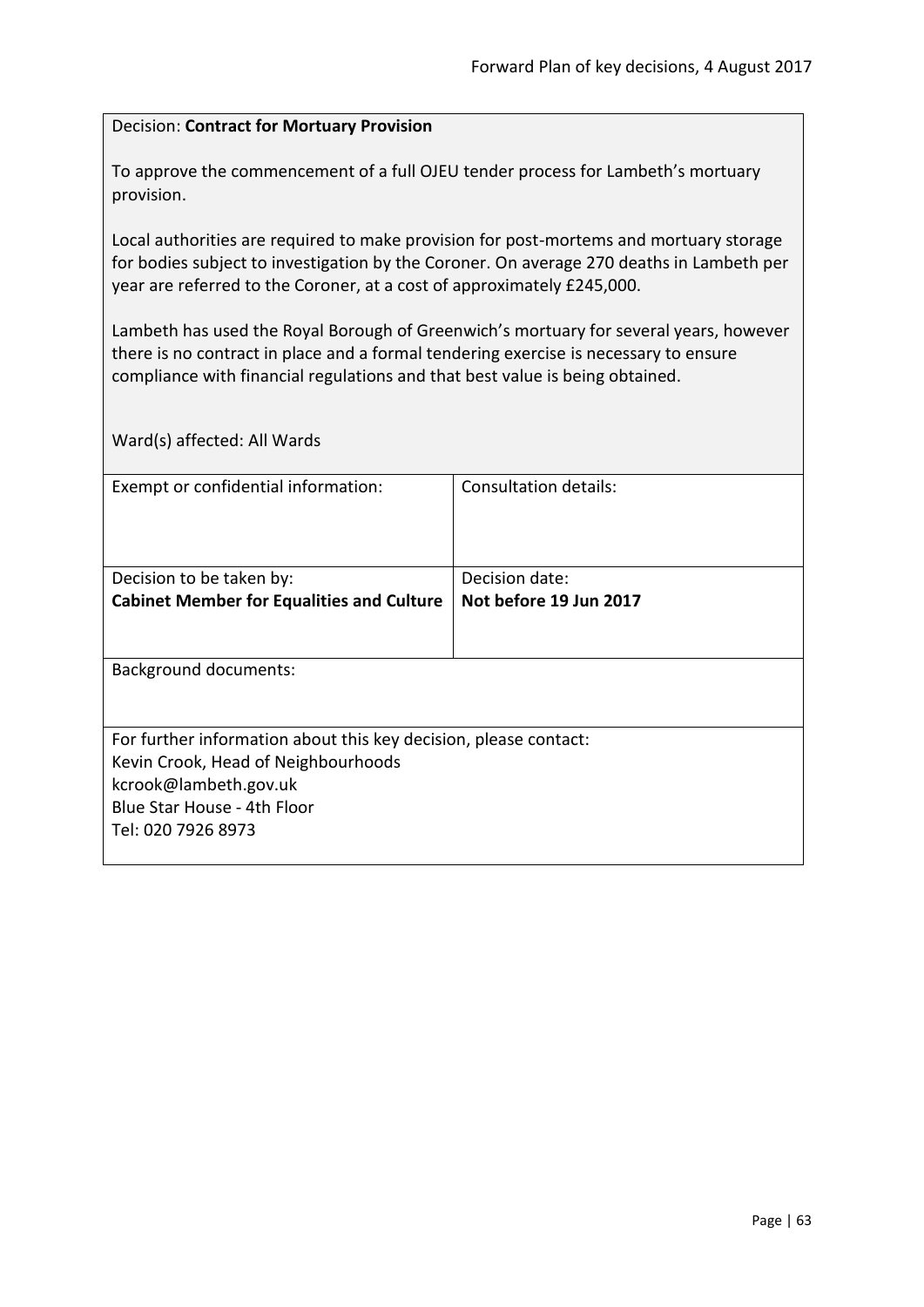# Decision: **Contract Award – Tree Maintenance**

Award of new two year Tree Maintenance Contract, commenced 1 April 2017 (covering all Lambeth trees on Highways and Housing estates, in parks, cemeteries and schools). To include tree-planting programmes and maintenance works funded by other departments and external grants

| Exempt or confidential information:                              | Consultation details:  |
|------------------------------------------------------------------|------------------------|
| Decision to be taken by:                                         | Decision date:         |
| <b>Cabinet Member for Equalities and Culture</b>                 | Not before 28 Aug 2017 |
|                                                                  |                        |
| <b>Background documents:</b>                                     |                        |
| For further information about this key decision, please contact: |                        |
| Kevin Crook, Head of Neighbourhoods                              |                        |
| kcrook@lambeth.gov.uk                                            |                        |
| Blue Star House - 4th Floor                                      |                        |
| Tel: 020 7926 8973                                               |                        |
|                                                                  |                        |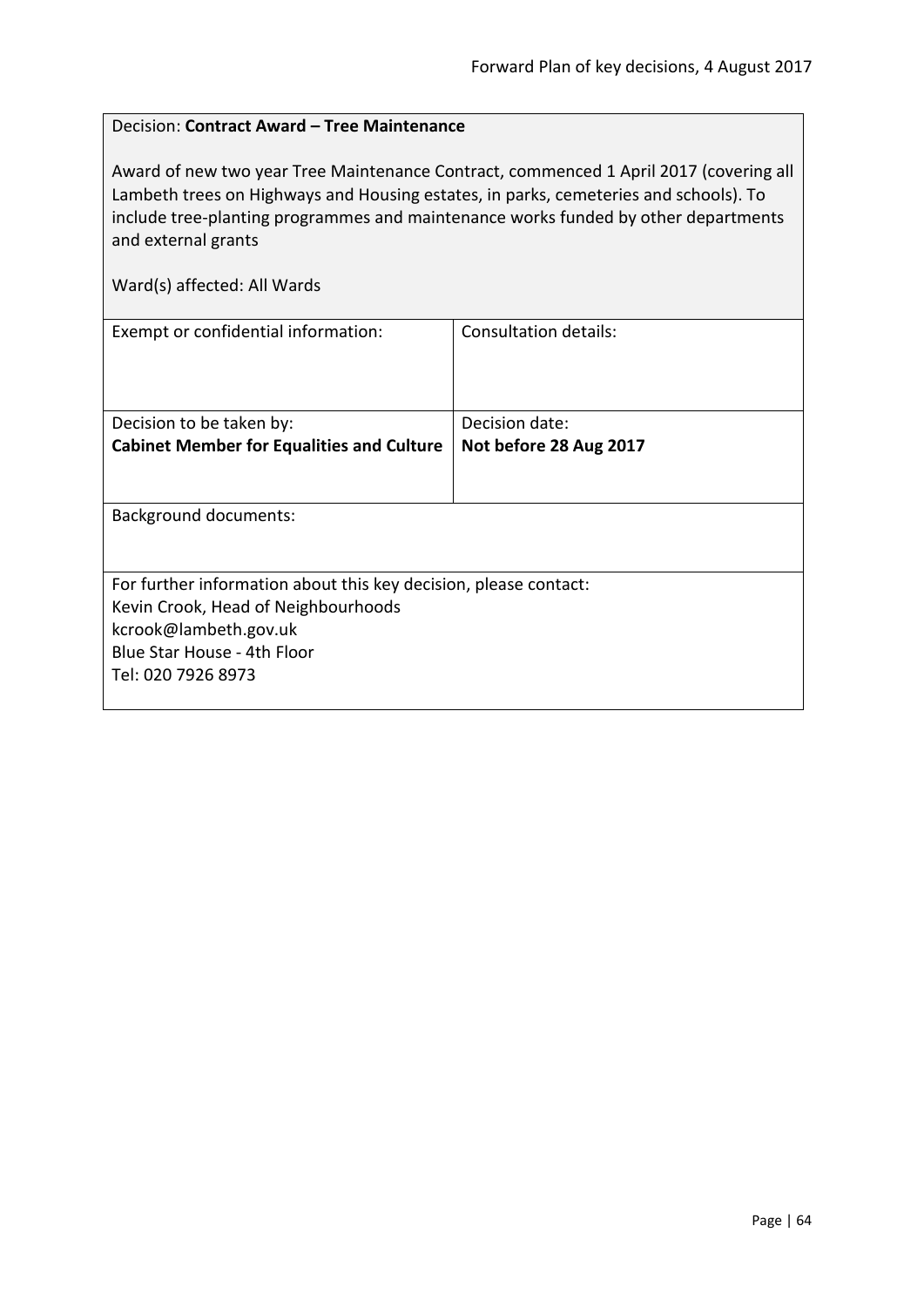# Decision: **Advertising / Sponsorship Trial** This report seeks approval for the Council to allow Community Partners to develop a concession agreement to explore income generation opportunities for the council from sponsorship of sites and structures in the borough. Ward(s) affected: All Wards

| Consultation details:                                                                                                                                                                                  |  |  |
|--------------------------------------------------------------------------------------------------------------------------------------------------------------------------------------------------------|--|--|
| Decision date:                                                                                                                                                                                         |  |  |
| Not before 16 Jan 2017                                                                                                                                                                                 |  |  |
|                                                                                                                                                                                                        |  |  |
| <b>Background documents:</b>                                                                                                                                                                           |  |  |
| For further information about this key decision, please contact:<br>Jo Phillips, Head of Strategic Business Development<br>JPhillips@lambeth.gov.uk<br><b>Olive Morris House</b><br>Tel: 020 7926 0473 |  |  |
|                                                                                                                                                                                                        |  |  |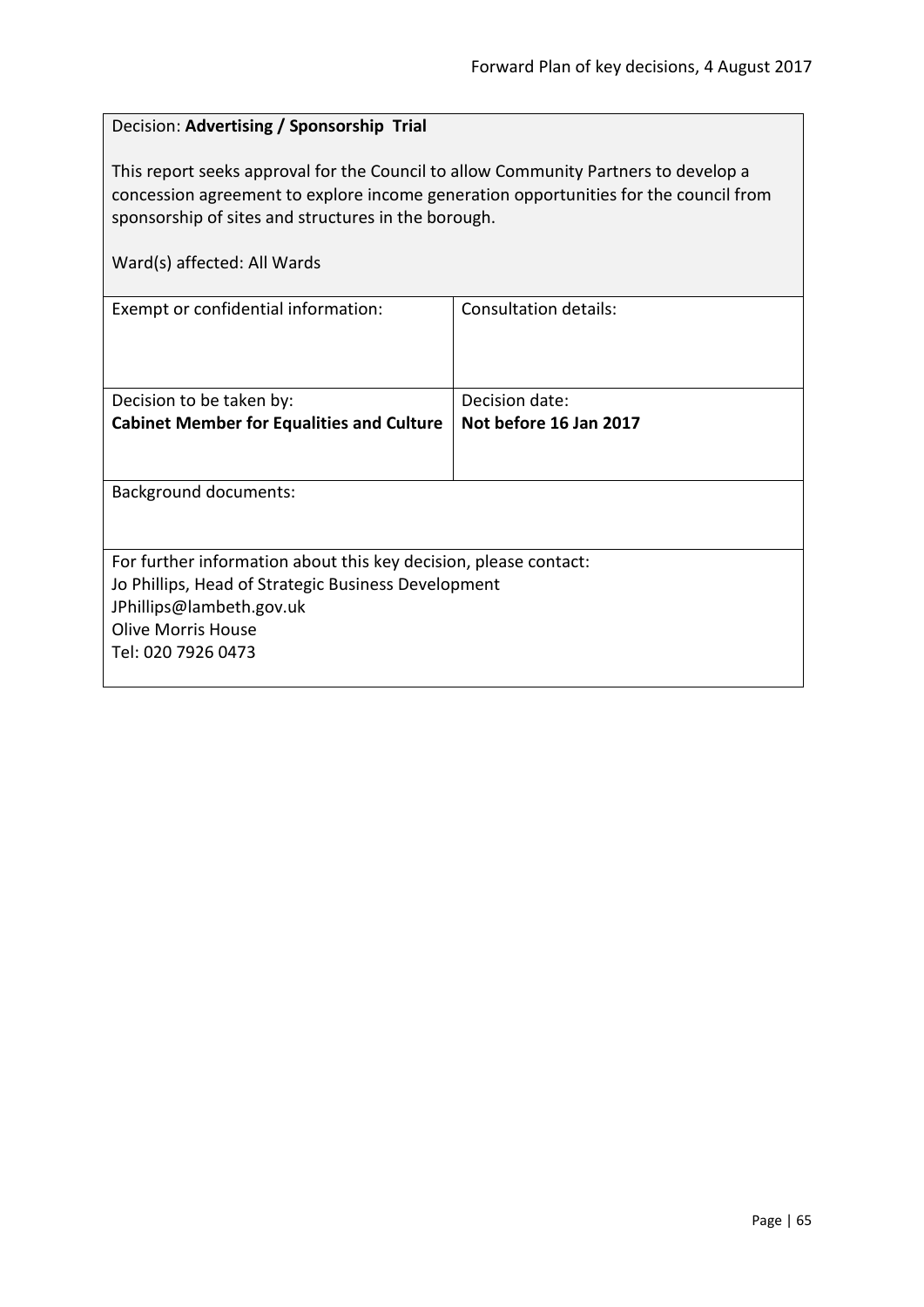| Decision: Brixton Windmill Education Centre increased costs                                                                                                                |                                         |  |
|----------------------------------------------------------------------------------------------------------------------------------------------------------------------------|-----------------------------------------|--|
| (1) To allocate an additional £393,000 (capital) of CIL funding for the construction of the<br><b>Brixton Windmill Education Centre.</b><br>Ward(s) affected: Brixton Hill |                                         |  |
| Exempt or confidential information:                                                                                                                                        | Consultation details:                   |  |
|                                                                                                                                                                            |                                         |  |
| Decision to be taken by:<br><b>Cabinet Member for Equalities and Culture</b>                                                                                               | Decision date:<br>Not before 4 Sep 2017 |  |
|                                                                                                                                                                            |                                         |  |
| <b>Background documents:</b>                                                                                                                                               |                                         |  |
| For further information about this key decision, please contact:                                                                                                           |                                         |  |
| Sandra Roebuck, Director - Growth, Planning and Employment                                                                                                                 |                                         |  |
| SRoebuck@lambeth.gov.uk<br>Blue Star House, London Borough of Lambeth                                                                                                      |                                         |  |
| Tel: 020 7926 2594                                                                                                                                                         |                                         |  |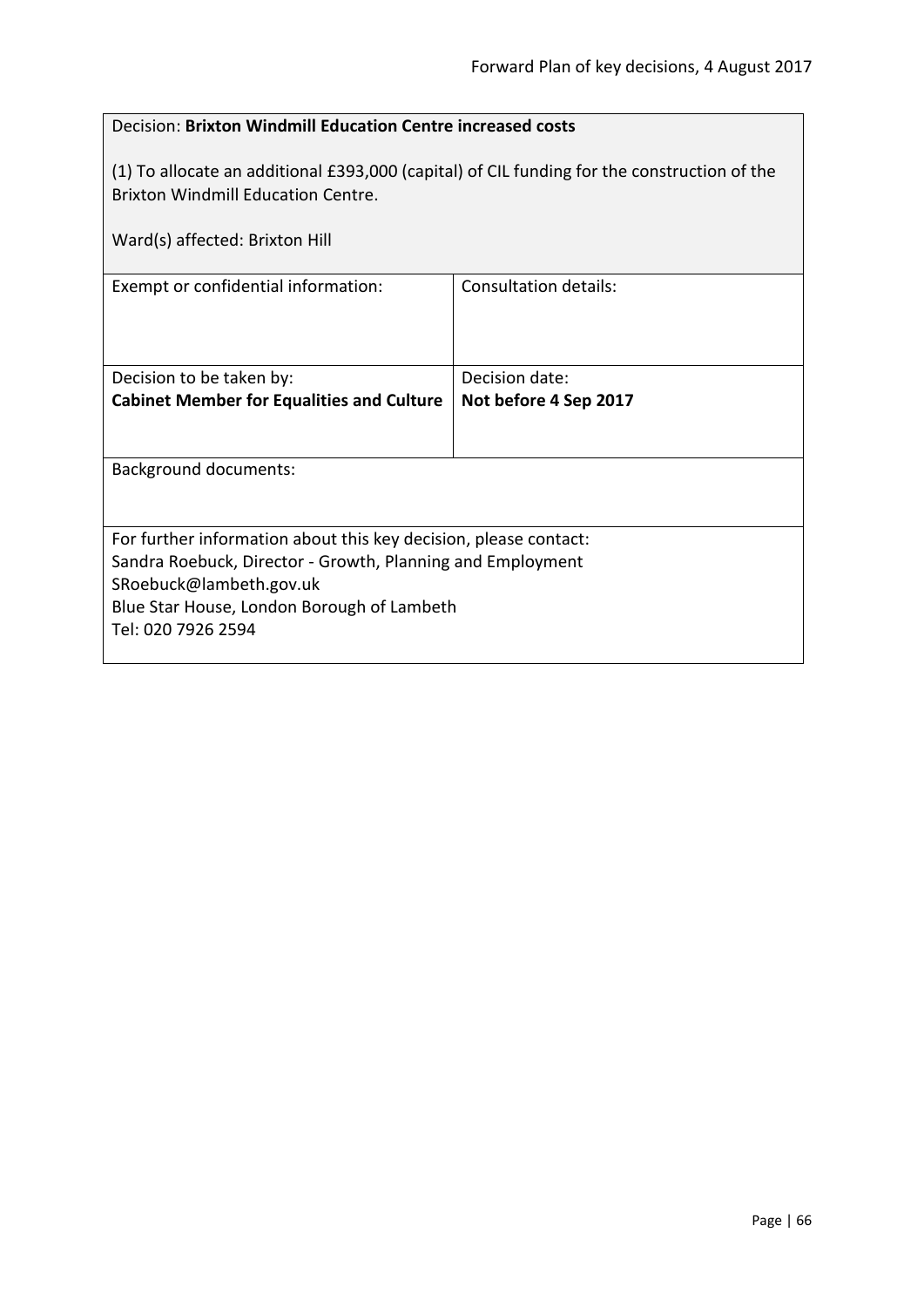# Decision: **Establishing an integrated gateway for homeless 16-21 year-olds**

This decision will enable the Council to implement an integrated gateway and assessment process for all young people aged 16-21 that are homeless or at risk of homelessness, run jointly by Housing and Children's Services.

| Consultation details:                                                                                          |  |
|----------------------------------------------------------------------------------------------------------------|--|
| Decision date:                                                                                                 |  |
| Not before 10 Jul 2016                                                                                         |  |
|                                                                                                                |  |
|                                                                                                                |  |
| For further information about this key decision, please contact:                                               |  |
| Emily Newell, Commissioning Officer, Strategy & Commissioning: Housing & Communities<br>ENewell@lambeth.gov.uk |  |
|                                                                                                                |  |
|                                                                                                                |  |
|                                                                                                                |  |
|                                                                                                                |  |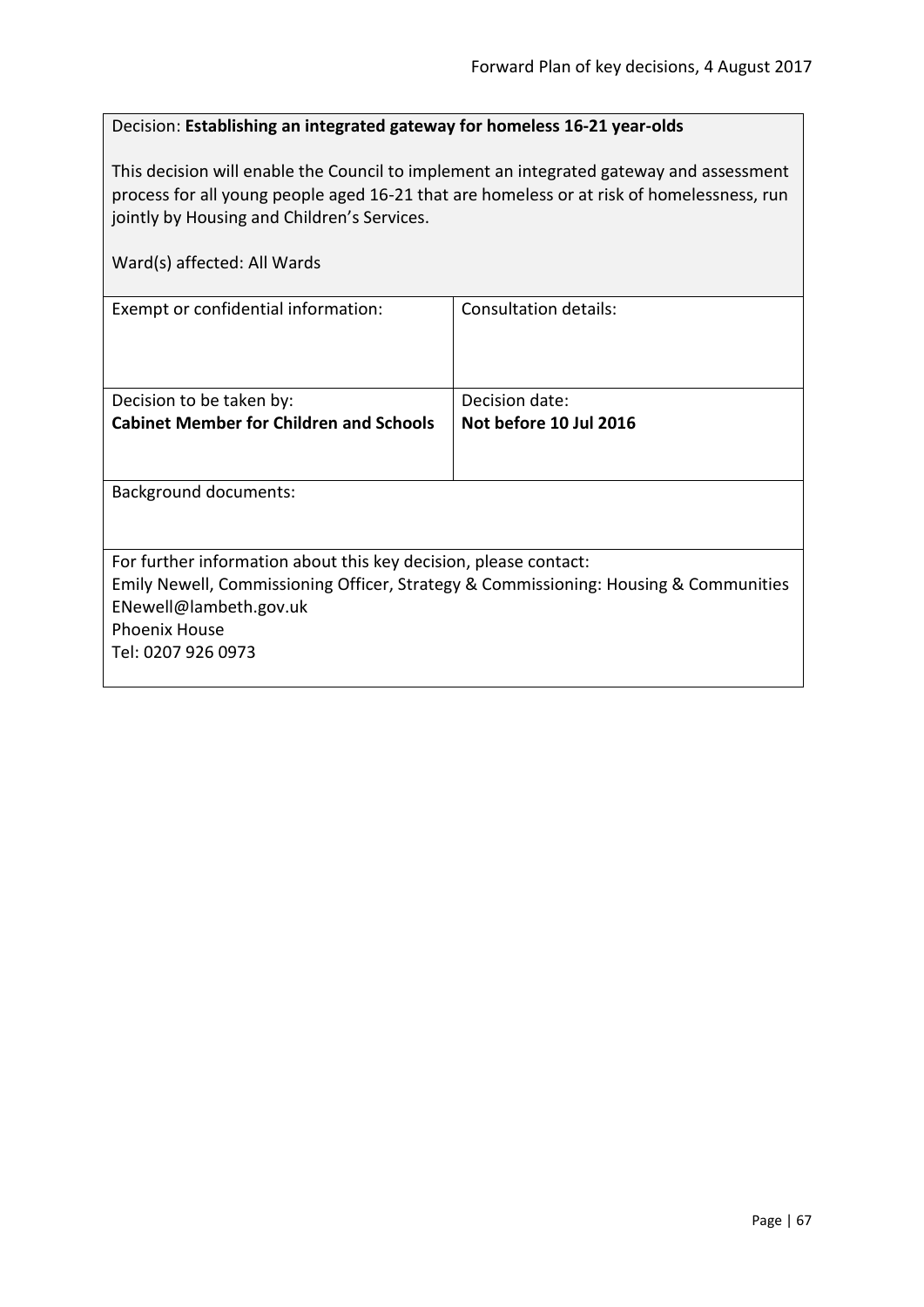# Decision: **Supported housing for young people aged 16-21**

To negotiate contracts with existing providers of supported housing for young people aged 16-21 for 1 year, under waiver. This includes accommodation for teenage parents.

| Ward(s) affected: All Wards                                                                                                                                                                                                      |                       |
|----------------------------------------------------------------------------------------------------------------------------------------------------------------------------------------------------------------------------------|-----------------------|
| Exempt or confidential information:                                                                                                                                                                                              | Consultation details: |
| Decision to be taken by:                                                                                                                                                                                                         | Decision date:        |
| <b>Cabinet Member for Children and Schools</b>                                                                                                                                                                                   | Not before 5 Dec 2016 |
| <b>Background documents:</b>                                                                                                                                                                                                     |                       |
| For further information about this key decision, please contact:<br>Emily Newell, Commissioning Officer, Strategy & Commissioning: Housing & Communities<br>ENewell@lambeth.gov.uk<br><b>Phoenix House</b><br>Tel: 0207 926 0973 |                       |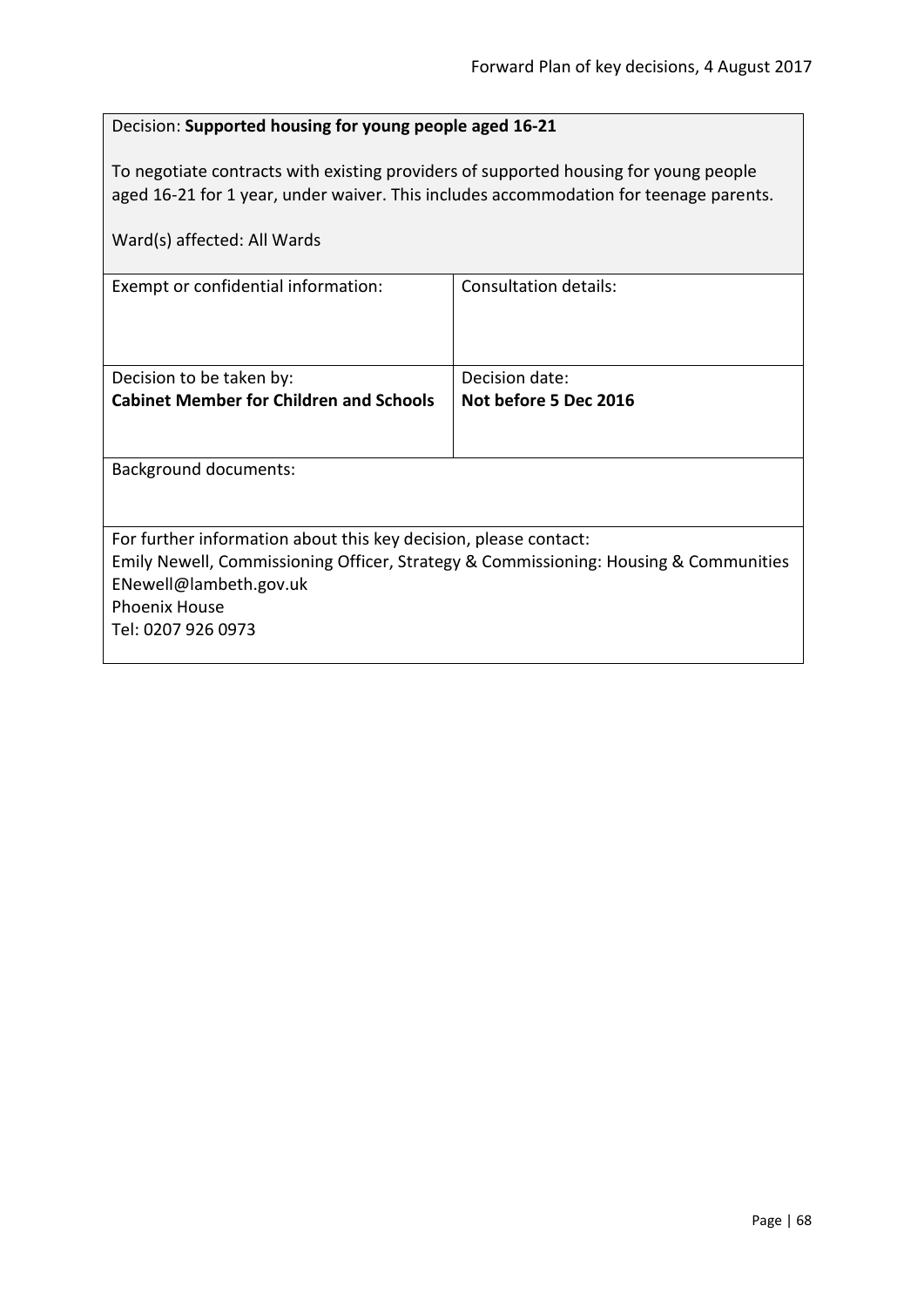# Decision: **Schools Broadband 1st Sept 2017 – 31st August 2020**

As part of Education, Learning and Skills traded services, the schools broadband and a range of online services are aggregated on behalf of schools and this has provided an annual income stream to Lambeth. The current agreement with the service provider London Grid for Learning (LGfL) and Lambeth expires on 31st August 2017.

| Exempt or confidential information:                                                                                                                                                                                      | Consultation details:  |
|--------------------------------------------------------------------------------------------------------------------------------------------------------------------------------------------------------------------------|------------------------|
| Decision to be taken by:                                                                                                                                                                                                 | Decision date:         |
| <b>Cabinet Member for Children and Schools</b>                                                                                                                                                                           | Not before 23 Jan 2017 |
|                                                                                                                                                                                                                          |                        |
| Background documents:                                                                                                                                                                                                    |                        |
| For further information about this key decision, please contact:<br>Richard Charlton, Technical Manager, Building Schools for the Future<br>rcharlton@lambeth.gov.uk<br><b>International House</b><br>Tel: 020 7926 9543 |                        |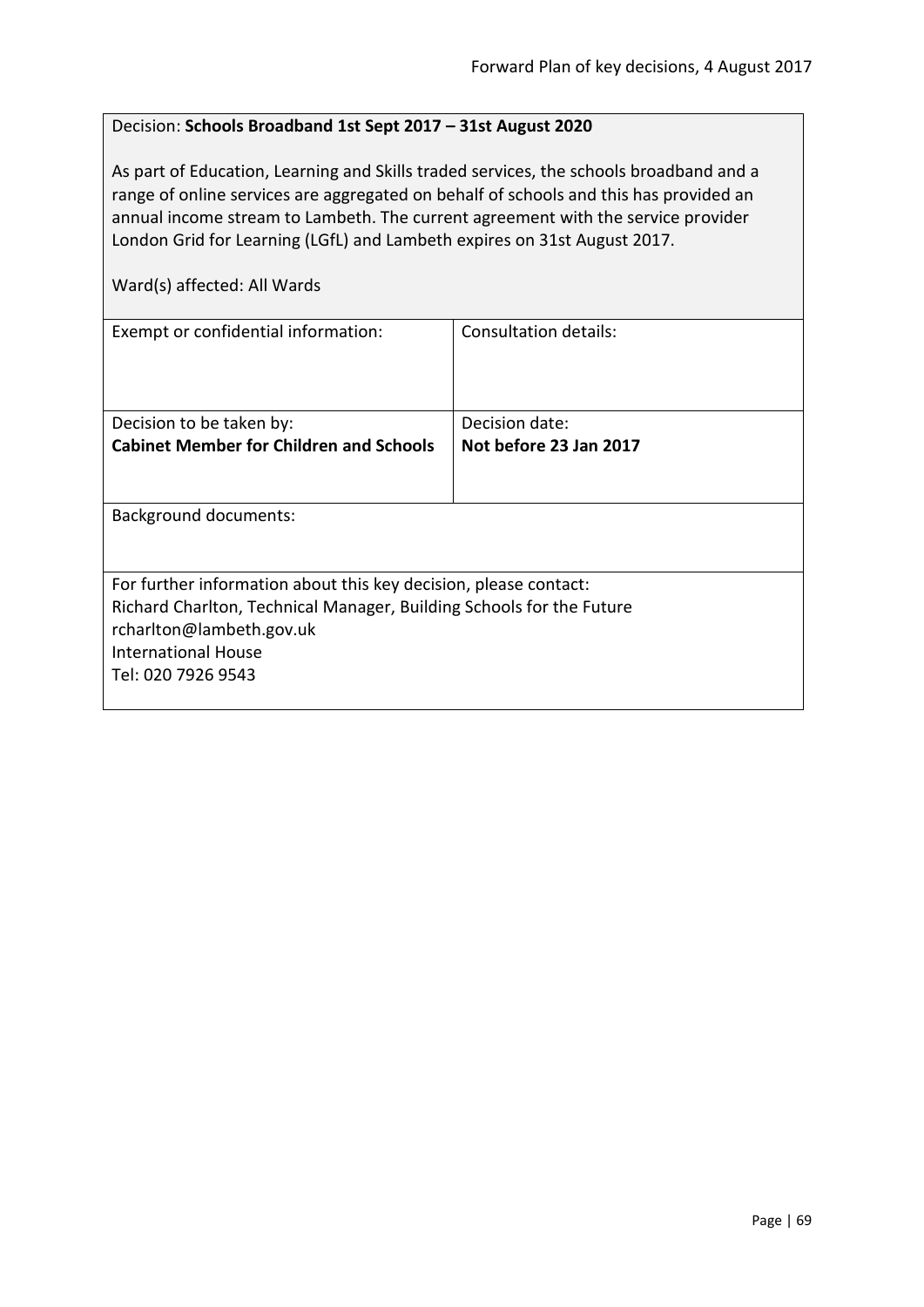Decision: **Construction of a SEND resource base at Archbishop Sumner Primary School**

To award the sum of £800,000 to the Southwark Diocese Board of Education so that a SEND resource base can be constructed for the benefit of the school and support 30 pupils

Construction of the SEND resource base was originally part of a four school package procured through the SCAPE framework and award to Kier Construction Limited – Kier have since withdrawn from the delivery of the package stating insufficient resources

Ward(s) affected: Prince's

| Exempt or confidential information:                                               | Consultation details:  |
|-----------------------------------------------------------------------------------|------------------------|
|                                                                                   |                        |
| Decision to be taken by:                                                          | Decision date:         |
| <b>Cabinet Member for Children and Schools</b>                                    | Not before 20 Mar 2017 |
|                                                                                   |                        |
| <b>Background documents:</b>                                                      |                        |
| For further information about this key decision, please contact:<br>Alan Westlake |                        |
| AWestlake@lambeth.gov.uk                                                          |                        |
|                                                                                   |                        |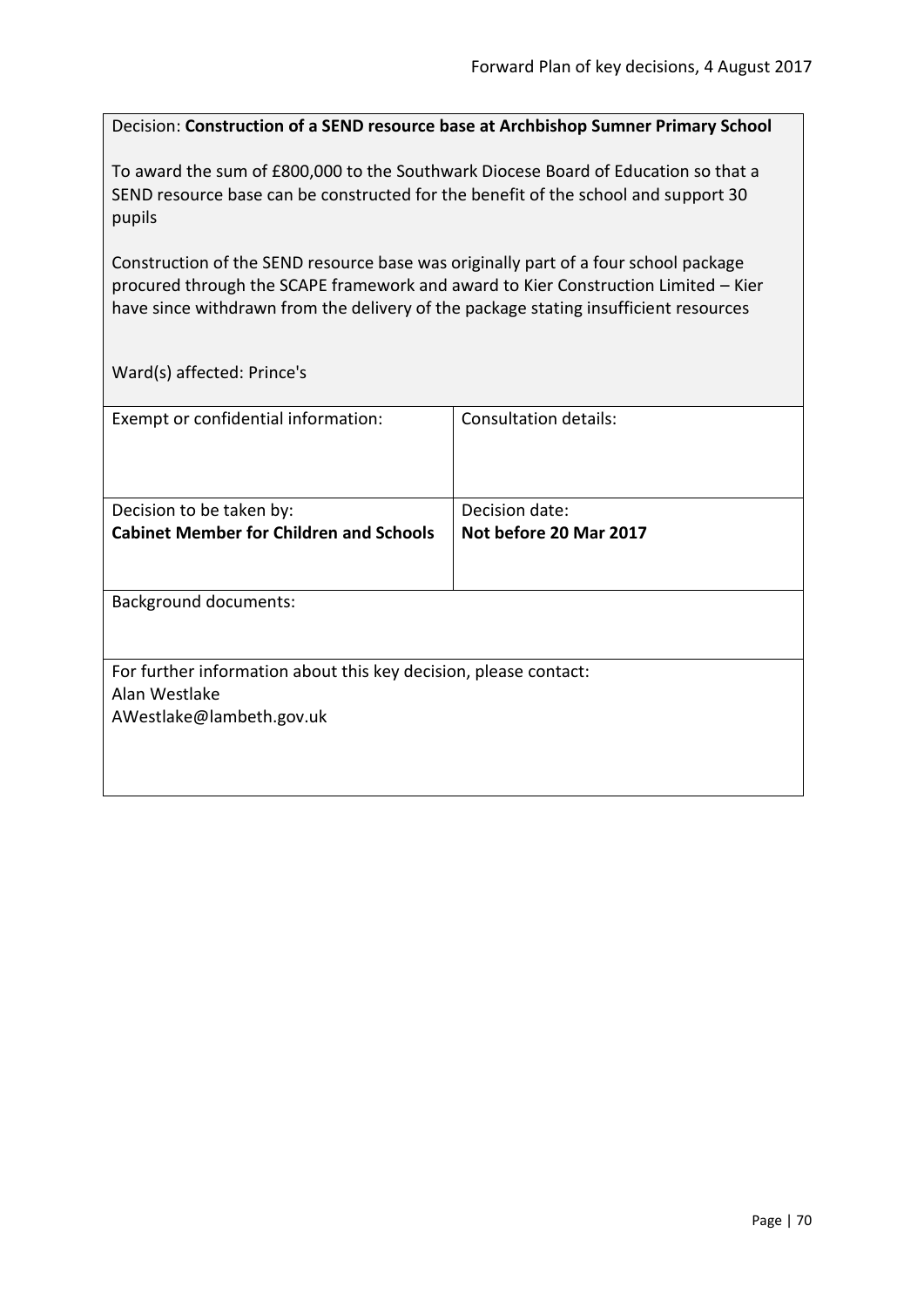Decision: **Woodmansterne Secondary Enabling Works and Minor Modifications to the Primary School.**

Willmott Dixon has been procured as the preferred bidder for the delivery of the new 5FE Secondary Department and 150 place Sixth From at Woodmansterne School.

The programme to deliver the new school is very challenging and in order to mitigate some of the delay, it is proposed to engage Willmott Dixon early in the process to undertake some enabling works, works deferred from the primary school project and to complete some of the external works and drainage.

Its also proposed to engage with Willmott Dixon earlier in the design process including progressing with surveys and detailed design development. This will enable an early start of the construction works in parallel with the Pre-Contract Agreement being signed and the award of the main contract to Willmott Dixon.

Willmott Dixon will be asked to provide 3 quotes for each package of works to be awarded (as per the terms of the SCF Framework Agreement).

Ward(s) affected: Streatham South

| Exempt or confidential information:                                                                      | <b>Consultation details:</b>             |
|----------------------------------------------------------------------------------------------------------|------------------------------------------|
| Decision to be taken by:<br><b>Cabinet Member for Children and Schools</b>                               | Decision date:<br>Not before 20 Mar 2017 |
| <b>Background documents:</b>                                                                             |                                          |
| For further information about this key decision, please contact:<br>Peter Dawes<br>PDawes@lambeth.gov.uk |                                          |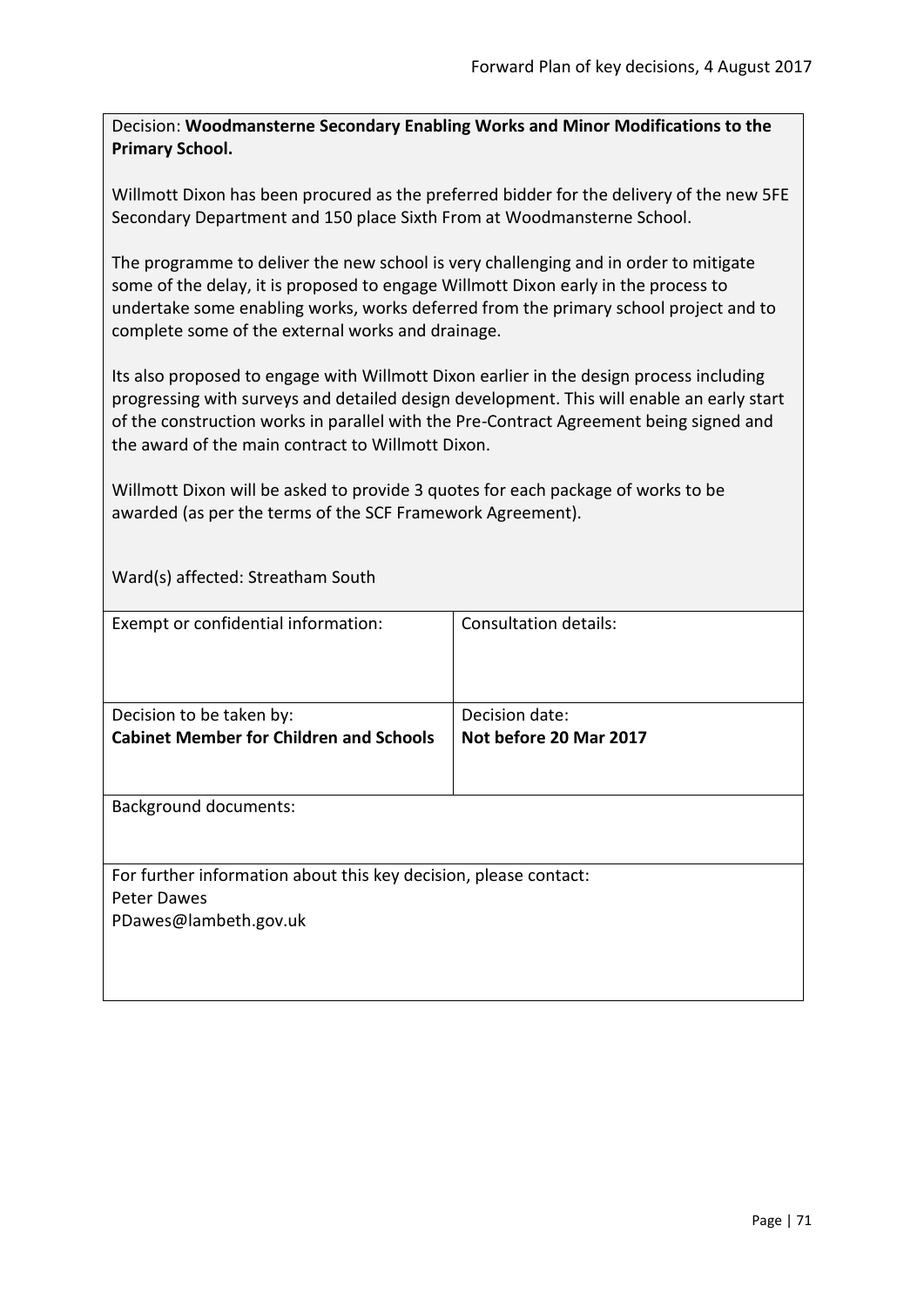| Decision: Telferscot SEN Resource Base works                                                                        |                              |
|---------------------------------------------------------------------------------------------------------------------|------------------------------|
| To appoint a construction contractor to undertake construction work on the for the<br>Telferscot SEN Resource base. |                              |
| Ward(s) affected: Thornton                                                                                          |                              |
| Exempt or confidential information:                                                                                 | <b>Consultation details:</b> |
| Decision to be taken by:                                                                                            | Decision date:               |
| <b>Cabinet Member for Children and Schools</b>                                                                      | Not before 13 Mar 2017       |
| <b>Background documents:</b>                                                                                        |                              |
| For further information about this key decision, please contact:                                                    |                              |
| Rosemary Mann                                                                                                       |                              |
| rmann1@lambeth.gov.uk                                                                                               |                              |
| 6th Floor International House                                                                                       |                              |
| Tel: 020 7926 3221                                                                                                  |                              |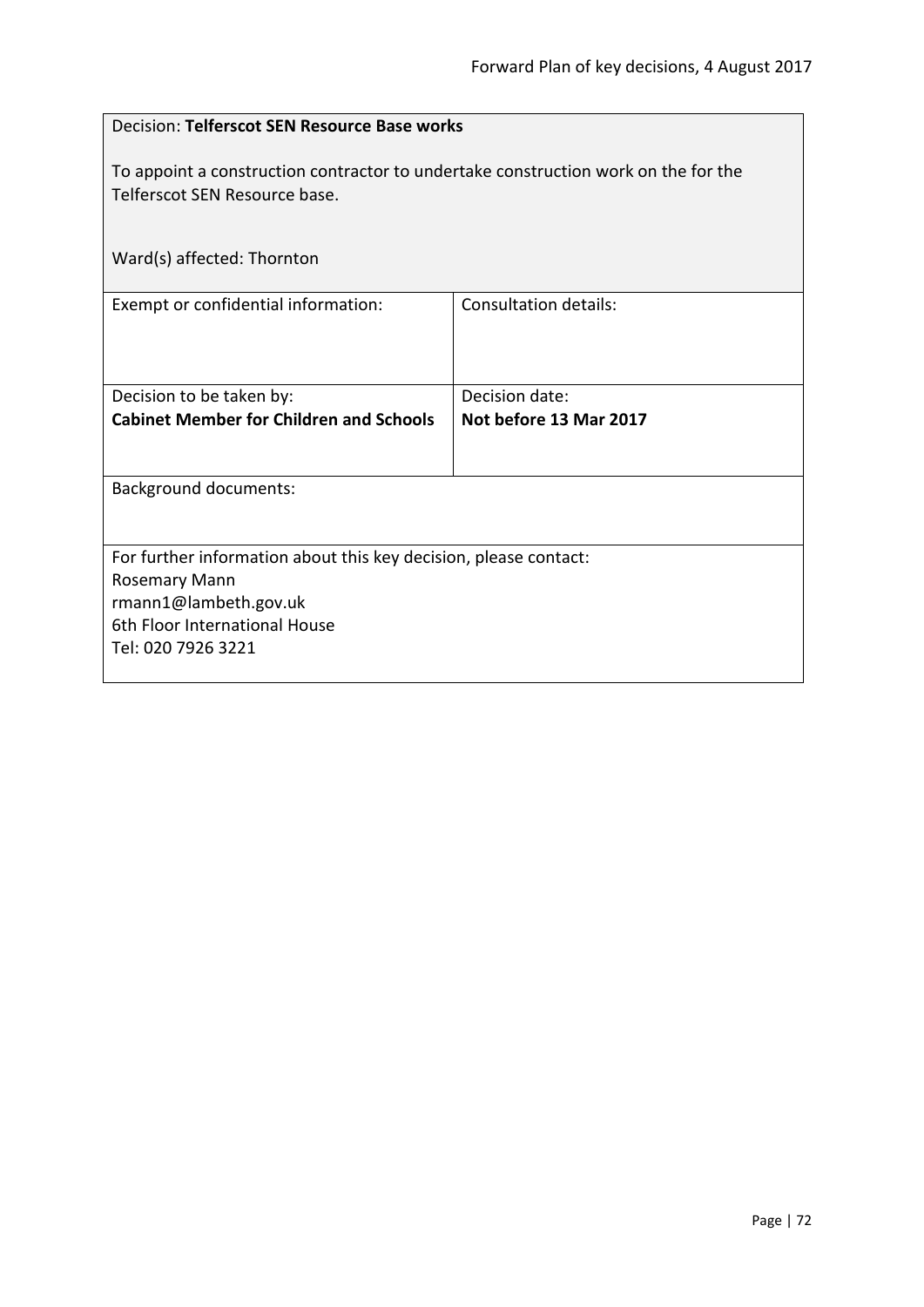| Decision: Special Educational Needs and Disabilities Home to School Bus Contract |
|----------------------------------------------------------------------------------|
|----------------------------------------------------------------------------------|

The decision is to tender for buses for children with SEND. This is necessary as the current contract comes to an end in July 2017.

Ward(s) affected: All Wards

| Exempt or confidential information: | Consultation details: |
|-------------------------------------|-----------------------|
|                                     |                       |
|                                     |                       |

| Decision to be taken by:                                         | Decision date: |  |
|------------------------------------------------------------------|----------------|--|
| <b>Cabinet Member for Children and Schools</b>                   | 10 Aug 2017    |  |
|                                                                  |                |  |
|                                                                  |                |  |
| <b>Background documents:</b>                                     |                |  |
|                                                                  |                |  |
|                                                                  |                |  |
| For further information about this key decision, please contact: |                |  |
| Katy Briggs, Procuremant Officer                                 |                |  |
| Kbriggs@lambeth.gov.uk                                           |                |  |
| <b>Phoenix House</b>                                             |                |  |
| Tel: 020 7926 5547                                               |                |  |
|                                                                  |                |  |